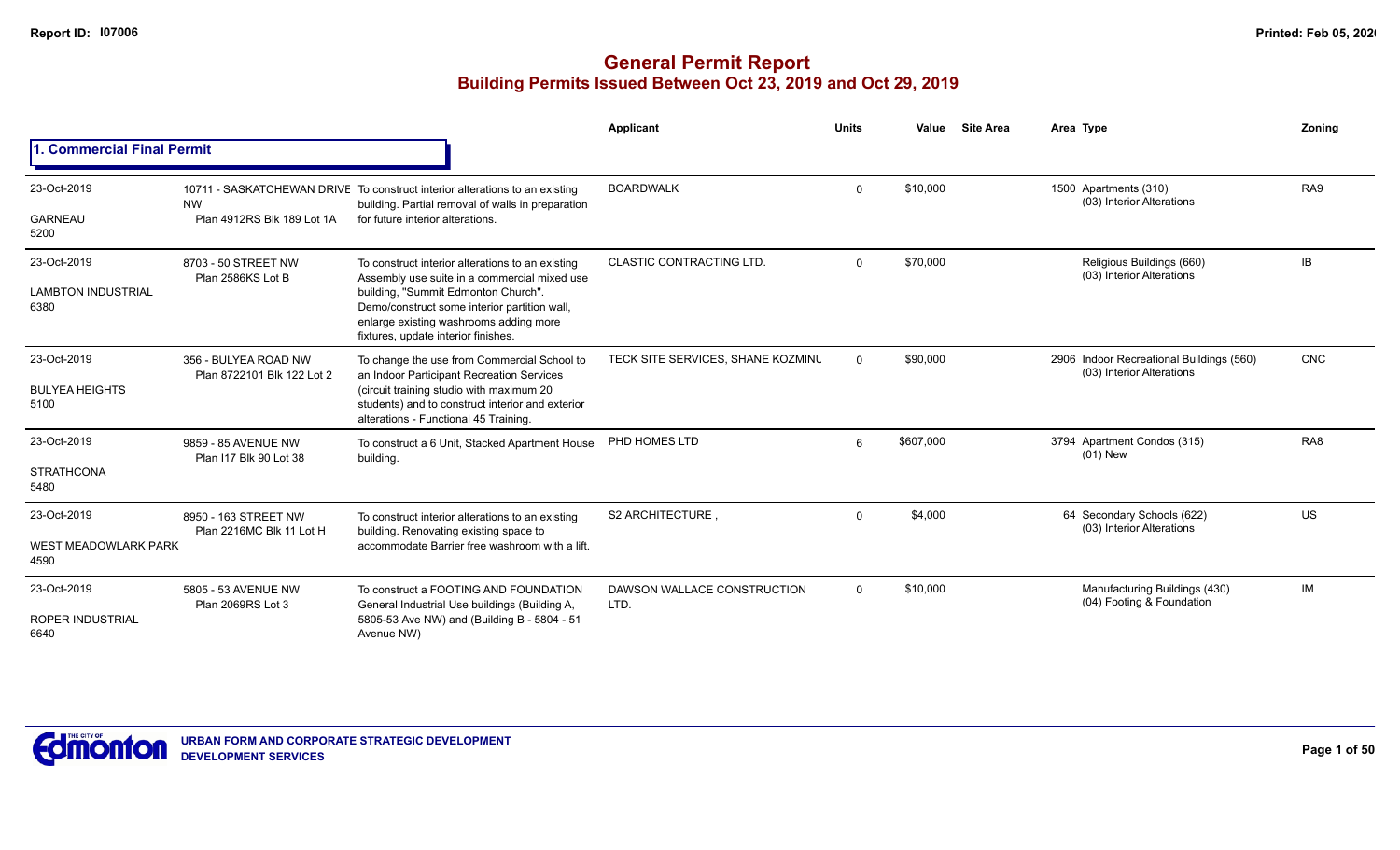|                                                        |                                                     |                                                                                                                                                                                                                                   | Applicant                                          | <b>Units</b> | Value     | <b>Site Area</b> | Area Type                                                               | Zoning          |
|--------------------------------------------------------|-----------------------------------------------------|-----------------------------------------------------------------------------------------------------------------------------------------------------------------------------------------------------------------------------------|----------------------------------------------------|--------------|-----------|------------------|-------------------------------------------------------------------------|-----------------|
| 1. Commercial Final Permit                             |                                                     |                                                                                                                                                                                                                                   |                                                    |              |           |                  |                                                                         |                 |
| 23-Oct-2019<br><b>CLOVERDALE</b><br>6070               | 9626 - 96A STREET NW<br>Plan 1522550 Blk 7 Lot 1    | To move off an existing 12' x 40' modular<br>building and to move on a new 12' x 60' modular<br>building, and to change the use of a Part 10<br>building to Part 9 office - WORK DONE<br>WITHOUT PERMITS - Edmonton Ski Club.     | <b>EDMONTON SKI CLUB</b>                           | $\Omega$     | \$40,000  |                  | 721 Outdoor Recreational Buildings (562)<br>(12) Move Building OnSite   | AN, A           |
| 23-Oct-2019<br>SOUTH EDMONTON<br><b>COMMON</b><br>6195 | 1418 - 99 STREET NW<br>Plan 1821970 Blk 17 Lot 9    | To construct interior alterations to a Suite in a<br>commercial Retail building, "Urban Planet".<br>Demo/construct interior partition walls, update<br>sprinkler system, update fire alarm system,<br>complete interior finishes. | BEYERSBERGEN INTERIORS LTD.                        | $\Omega$     | \$450,000 |                  | 14152 Retail and Shops (510)<br>(03) Interior Alterations               | DC2, DC2        |
| 23-Oct-2019<br>WESTWOOD<br>1250                        | 11832 - 105 STREET NW<br>Plan RN52 Blk 5 Lot 63     | To construct exterior alteration to an existing<br>building. Underpinning the foundation, lifting<br>back to level.                                                                                                               | ACADAMY CONTRACTORS INC O/A<br>ABALON CONSTRUCTION | $\mathbf 0$  | \$80,000  |                  | Apartments (310)<br>(03) Exterior Alterations                           | RA7             |
| 23-Oct-2019<br><b>HADDOW</b><br>5610                   | 463 - HUNTERS GREEN NW<br>Plan 0224202 Blk 9 Lot 87 | To construct interior alterations (Basement<br>development with a Major Home Based<br>Business commercial kitchen, not to be used as<br>a Secondary Suite).                                                                       | N/A                                                | $\mathbf 0$  | \$10,000  |                  | 2132 Single Detached House (110)<br>(10) Convert Residential to Non-Res | <b>RSL</b>      |
| 23-Oct-2019<br><b>WALKER</b><br>6662                   | 5005 - 22 AVENUE SW<br>Plan 1525734 Blk 10 Lot 1    | To construct interior alterations for an initial<br>tenant fitup for a new gym - F45 Fitness<br>(Walker Estates Building 3).                                                                                                      | <b>M1 CONSTRUCTION LTD</b>                         | $\Omega$     | \$90,000  |                  | Retail and Shops (510)<br>(03) Interior Alterations                     | CB <sub>1</sub> |
| 24-Oct-2019<br>SOUTHEAST INDUSTRIAL<br>6690            | 7290 - 18 STREET NW<br>Plan 7620267 Blk 2 Lot 1     | To construct exterior alterations to a general<br>industrial use building, "Scott Equipment". Repair<br>portion of Roof that has collapsed.                                                                                       | LYDALE CONSTRUCTION LTD                            | $\Omega$     | \$140,800 |                  | 500 Storage Buildings, Warehouses (460)<br>(03) Exterior Alterations    | IM              |
| 24-Oct-2019<br>LAUDERDALE<br>3260                      | 12820 - 97 STREET NW<br>Plan 2560KS Blk 11 Lot 1    | To construct interior Alterations for a new<br>tenant and new RTUs placement- Circle K<br><b>Convenience Store</b>                                                                                                                | THE TARJAN GROUP                                   | $\Omega$     | \$150,000 |                  | 3800 Retail and Shops (510)<br>(03) Interior Alterations                | <b>CSC</b>      |

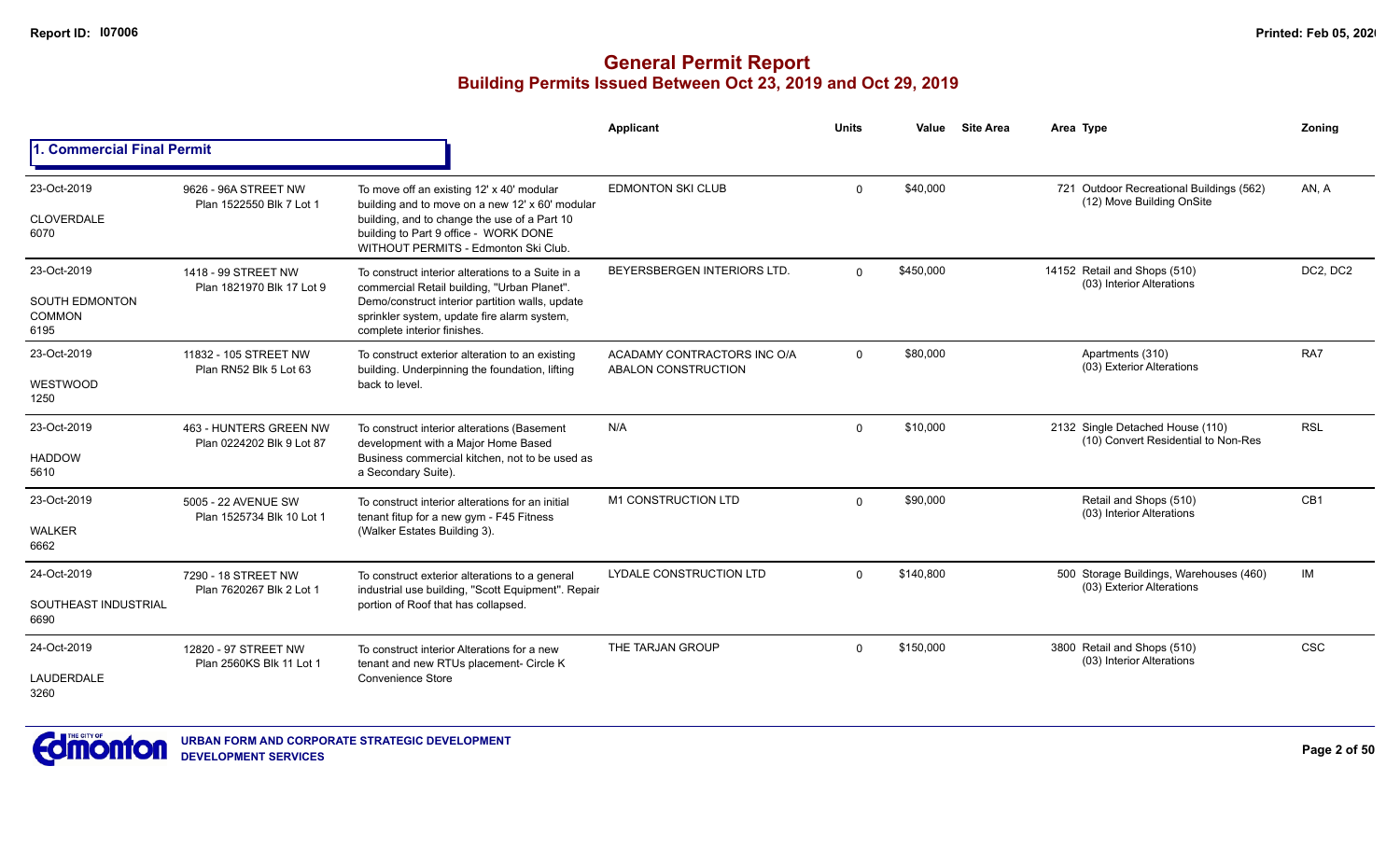|                                                                         |                                                                                                               |                                                                                                                                                                                                                                                                                                                                                                                                                                                                                                                                                                                                | Applicant                            | <b>Units</b> | Value     | Site Area | Area Type                                                           | Zoning          |
|-------------------------------------------------------------------------|---------------------------------------------------------------------------------------------------------------|------------------------------------------------------------------------------------------------------------------------------------------------------------------------------------------------------------------------------------------------------------------------------------------------------------------------------------------------------------------------------------------------------------------------------------------------------------------------------------------------------------------------------------------------------------------------------------------------|--------------------------------------|--------------|-----------|-----------|---------------------------------------------------------------------|-----------------|
| <b>Commercial Final Permit</b>                                          |                                                                                                               |                                                                                                                                                                                                                                                                                                                                                                                                                                                                                                                                                                                                |                                      |              |           |           |                                                                     |                 |
| 24-Oct-2019<br>POLLARD MEADOWS<br>6580                                  | 1904 - 48 STREET NW<br>Condo Common Area (Plan<br>8222123)<br>42, 1904 - 48 STREET NW<br>Plan 8222123 Unit 42 | To construct exterior alterations to all buildings<br>of condo development - replace cementitious<br>stucco/cedar siding with new vinyl siding and<br>rebuild 2nd floor decks                                                                                                                                                                                                                                                                                                                                                                                                                  | N/A                                  | $\Omega$     | \$432,000 |           | Apartment Condos (315)<br>(03) Exterior Alterations                 | RF <sub>5</sub> |
| 24-Oct-2019<br>SUNWAPTA INDUSTRIAL<br>4530                              | 10402 - 184 STREET NW<br>Plan 0626825 Blk 1 Lot 9                                                             | To construct interior alterations to a suite in a<br>General Industrial use building. Installing new<br>Racking system, update fire alarm system and<br>emergency lighting to suit space.                                                                                                                                                                                                                                                                                                                                                                                                      | COMMANDER WAREHOUSE EQUIPMEN<br>LTD. | $\Omega$     | \$141,400 |           | Storage Buildings, Warehouses (460)<br>(03) Interior Alterations    | IB, IM, IB, IM  |
| 24-Oct-2019<br><b>EVANSDALE</b><br>2260                                 | 9204 - 144 AVENUE NW<br>Plan 2547RS Blk 35 Lot 2<br>9204 - 144 AVENUE NW<br>Plan 2547RS Blk 35 Lot 3          | To construct interior and exterior alterations to a N/A<br>Suite in a commercial mixed use building. "Tri<br>City Dickensfield Mall / Super Food Mart".<br>Construct 2 demising walls reducing floor area<br>of Suite and creating 2 additional Suites, 1 Suite<br>will be a change of use from Retail to Personal<br>service shop, add 2 new exterior door<br>openings and 1 new exterior window opening<br>on South/Front elevation, update sprinkler<br>system and update fire alarm system to suit<br>newly created Suites. Tenant fit-ups for the<br>new suites require separate permits. |                                      | $\mathbf 0$  | \$75,000  |           | 1200 Mixed Use (522)<br>(03) Interior Alterations                   | <b>CNC</b>      |
| 25-Oct-2019<br>WALKER<br>6662                                           | 5005 - 22 AVENUE SW<br>Plan 1525734 Blk 10 Lot 1                                                              | To Construct interior altertions to an existing<br>shell building. Tenant fit up. Cosmic Pizza and<br>Donair.                                                                                                                                                                                                                                                                                                                                                                                                                                                                                  | <b>COSMIC PIZZA</b>                  | $\mathbf 0$  | \$35,000  |           | Retail and Shops (510)<br>$(01)$ New                                | CB1             |
| 25-Oct-2019<br><b>EDMONTON RESEARCH</b><br>AND DEVELOPMENT PARK<br>6190 | 9450 - 17 AVENUE NW<br>Plan 0221455 Blk 2 Lot 7A                                                              | To construct Interior Alteration for a lab -<br>Relocation - ALS Tribology                                                                                                                                                                                                                                                                                                                                                                                                                                                                                                                     | ALS CANADA LTD                       | $\Omega$     | \$200,000 |           | 2368 Laboratory/Research Centres (580)<br>(03) Interior Alterations | IB              |

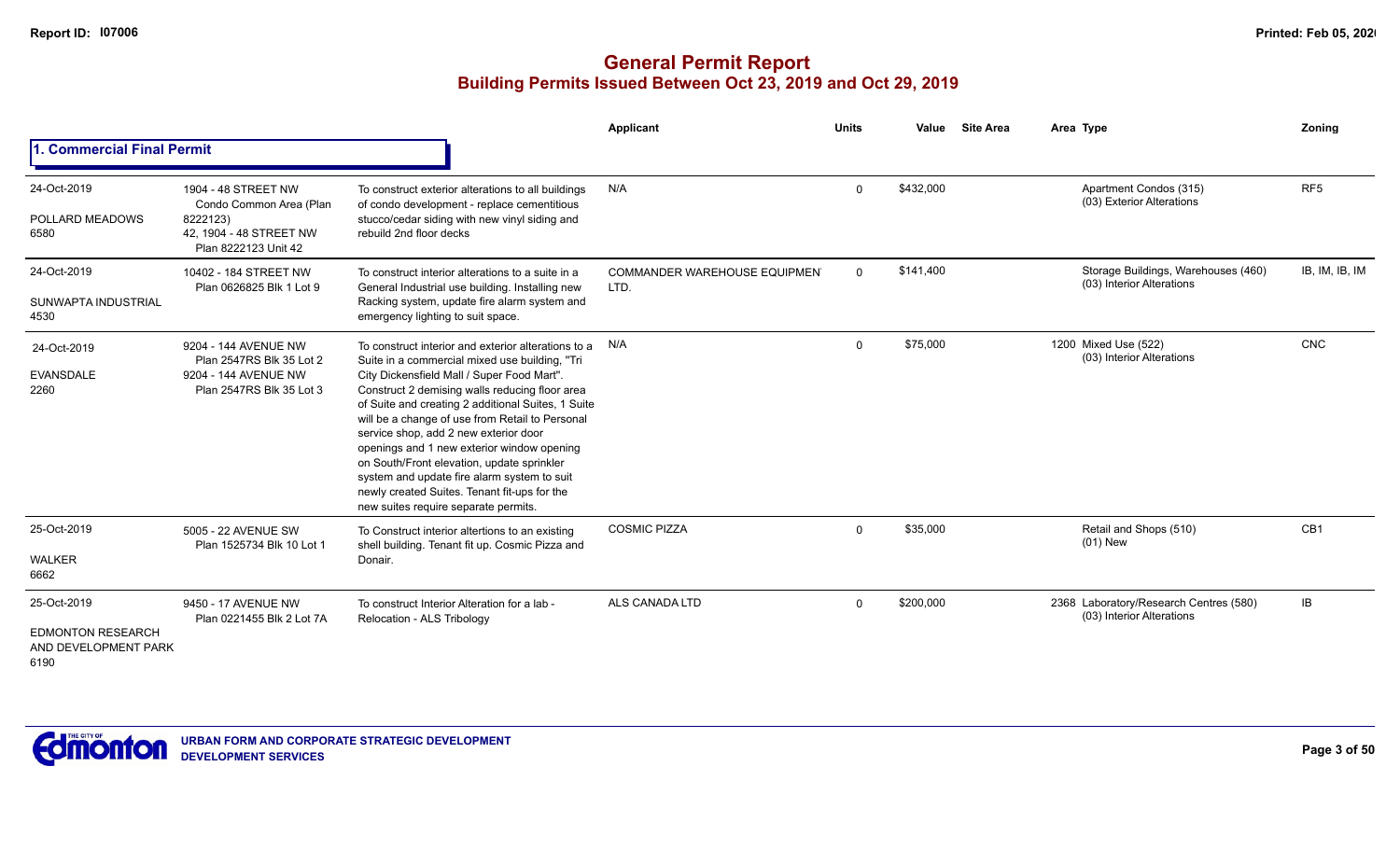|                                                   |                                                                       |                                                                                                                                                                                                         | Applicant                                                     | <b>Units</b>   | Value     | <b>Site Area</b> | Area Type                                                            | <b>Zoning</b>   |
|---------------------------------------------------|-----------------------------------------------------------------------|---------------------------------------------------------------------------------------------------------------------------------------------------------------------------------------------------------|---------------------------------------------------------------|----------------|-----------|------------------|----------------------------------------------------------------------|-----------------|
| 1. Commercial Final Permit                        |                                                                       |                                                                                                                                                                                                         |                                                               |                |           |                  |                                                                      |                 |
| 25-Oct-2019<br><b>AMBLESIDE</b><br>5505           | 5110 - WINDERMERE<br><b>BOULEVARD NW</b><br>Plan 0822223 Blk 14 Lot 2 | To construct interior alterations to an existing<br>building. construct restaurant with 48 seats and<br>2 HR demising wall between unit 6189 & 6187.<br>"Burger Village"                                | N/A                                                           | $\Omega$       | \$130,000 |                  | 1930 Restaurants and Bars (540)<br>(03) Interior Alterations         | UVCa, UVCa      |
| 25-Oct-2019<br><b>ERMINESKIN</b><br>5180          | 2504 - 110 STREET NW<br>Plan 1821329 Blk 32 Lot 18                    | To construct EXCAVATION ONLY for a new 6<br>storey mixed-use building. (Louvre Residences)                                                                                                              | <b>DIALOG</b>                                                 | $\Omega$       | \$612,800 |                  | Engineering (490)<br>(04) Excavation                                 | DC2, DC2        |
| 25-Oct-2019<br>PAPASCHASE INDUSTRIAL<br>6560      | 4344 - 99 STREET NW<br>Plan 5658MC Blk 1                              | This permit is ONLY for: 1) a FOOTING and<br><b>FOUNDATION</b><br>2) Demolition (partial<br>exterior wall opening)<br>- (Labatt's).                                                                     | <b>KRAHN ENGINEERING LTD.</b>                                 | $\Omega$       | \$15,000  |                  | Mixed Use (522)<br>(03) Exterior Alterations                         | IB              |
| 25-Oct-2019<br>CHAPPELLE AREA<br>5462             | 3105 - 141 STREET SW<br>Plan 1620413 Blk 1 Lot 91                     | To construct interior alterations to a base<br>building (add demising and interior partition<br>walls to construct a CRU)<br>- Kumon Math & Reading Centre of Edmonton<br>School with 20 students ("D") | KUMON MATH & READING CENTRE OF<br><b>EDMONTON - CHAPPELLE</b> | $\overline{0}$ | \$70,000  |                  | 972 Elementary Schools (620)<br>(03) Interior Alterations            | DC <sub>2</sub> |
| 25-Oct-2019<br><b>DOMINION INDUSTRIAL</b><br>3160 | 12220 - 142 STREET NW<br>Plan 4222KS Blk 4 Lot 4                      | To construct exterior alterations to an existing<br>building. Repair masonry wall that is failing.                                                                                                      | <b>TAYLOR CONSTRUCTION ALBERTA</b>                            | $\Omega$       | \$64,000  |                  | 721 Storage Buildings, Warehouses (460)<br>(03) Exterior Alterations | IB              |
| 25-Oct-2019<br><b>OLIVER</b><br>1150              | 10022 - 110 STREET NW<br>Plan 1922766 Blk 10 Lot 50A                  | To construct shoring and excavation to facilitate<br>construction of an apartment building CX<br>Grandin Tower.                                                                                         | ITC CONSTRUCTION AB INC                                       | $\Omega$       | \$10,000  |                  | Apartments (310)<br>(04) Excavation                                  | RA <sub>9</sub> |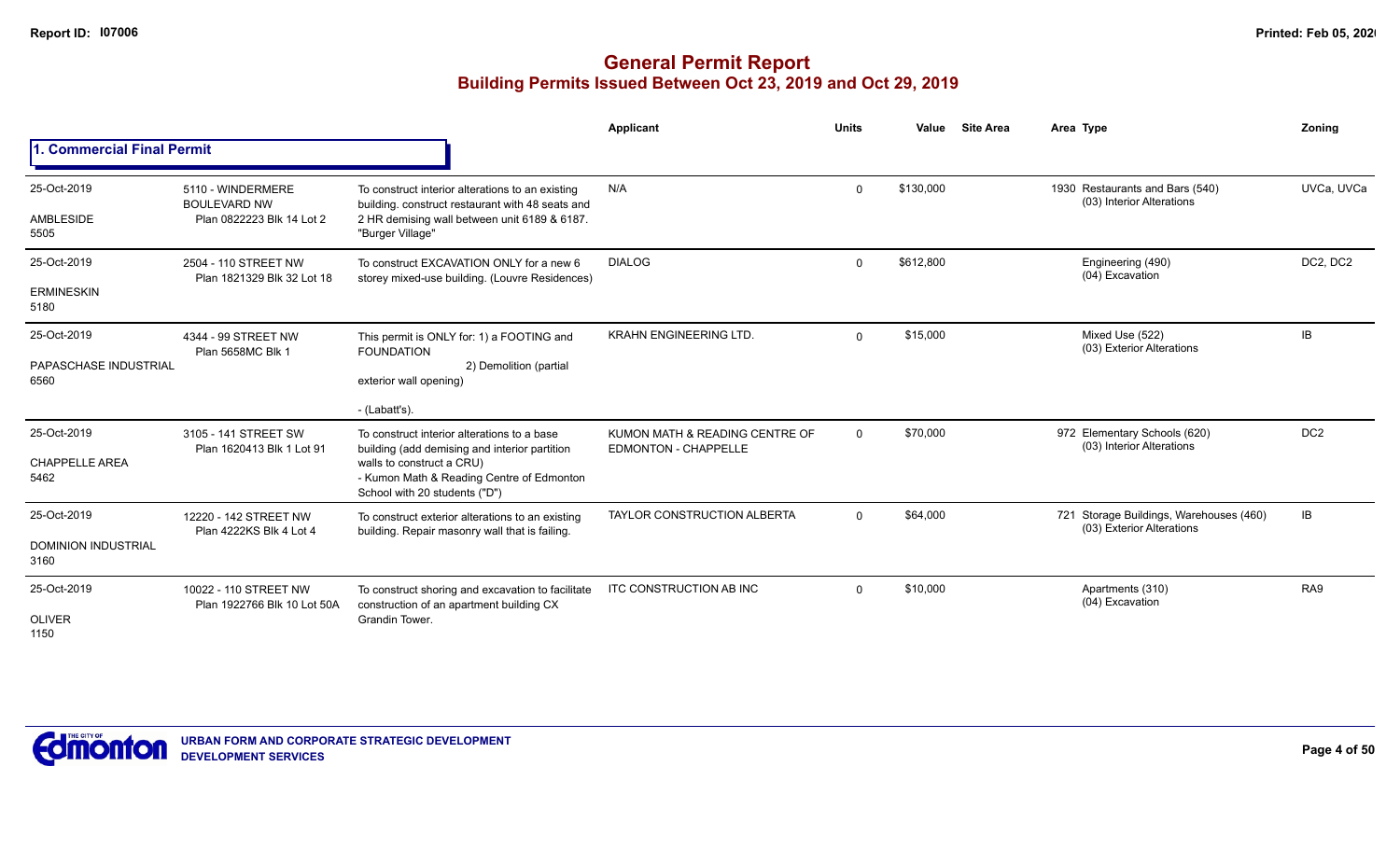|                                         |                                                                                                      |                                                                                                                                                                                                                                                                                                                                                                               | Applicant                     | <b>Units</b> | Value       | <b>Site Area</b> | Area Type                                                  | Zonina          |
|-----------------------------------------|------------------------------------------------------------------------------------------------------|-------------------------------------------------------------------------------------------------------------------------------------------------------------------------------------------------------------------------------------------------------------------------------------------------------------------------------------------------------------------------------|-------------------------------|--------------|-------------|------------------|------------------------------------------------------------|-----------------|
| 1. Commercial Final Permit              |                                                                                                      |                                                                                                                                                                                                                                                                                                                                                                               |                               |              |             |                  |                                                            |                 |
| 25-Oct-2019<br><b>DOWNTOWN</b><br>1090  | 148.1 - EDMONTON CITY<br><b>CENTRE NW</b><br>Plan 1194TR Lot A                                       | To construct interior alterations to the 5th floor<br>of a commercial mixed use building. "TD 500<br>Edmonton Contact Centre". Interior renovations<br>to existing office floor space, re-configure<br>partitioning/workstations, update fire alarm and<br>sprinkler system to suit space.                                                                                    | <b>HOK ARCHITECTS CORP</b>    | $\Omega$     | \$450.000   |                  | 33777 Office Buildings (520)<br>(03) Interior Alterations  | <b>CCA</b>      |
| 25-Oct-2019<br><b>OLIVER</b><br>1150    | 9908 - 114 STREET NW<br>Condo Common Area (Plan<br>7521572)                                          | To construct interior alterations to an existing<br>residential condo suite (603) - Removal of<br>non-load bearing walls, for new layout of suite,<br>(open floor concept).                                                                                                                                                                                                   | SHIPLEY CONSTRUCTION, PAT     | $\Omega$     | \$40,000    |                  | 750 Apartment Condos (315)<br>(03) Interior Alterations    | RA9             |
| 25-Oct-2019<br><b>DOWNTOWN</b><br>1090  | 10123 - 99 STREET NW<br>Plan 7621103 Blk H Lot 1<br>10123 - 99 STREET NW<br>Plan 7621103 Blk H Lot 2 | To construct interior alterations to an existing<br>building, two show suites within an existing<br>high rise. Base building stairs, elevator, and<br>washrooms are existing and not in the scope of<br>work. No structural alterations within the scope<br>of work. To add a demising wall to create a<br>second show suite unit 830 in existing larger<br>suite number 820. | RIDDELL KURCZABA ARCHITECTURE | $\Omega$     | \$165,000   |                  | 3286 Office Buildings (520)<br>(03) Interior Alterations   | <b>CCA</b>      |
| 25-Oct-2019<br>PLACE LARUE<br>4400      | 17515 - STONY PLAIN ROAD<br><b>NW</b><br>Plan 0123468 Blk 12 Lot 12                                  | To construct interior alterations (carpentry,<br>plumbing, HVAC, Electrical, Refrigeration, &<br>structural) to a tenant build-out of an existing<br>vacant retail space<br>- Seafood City (previously Home Outfitters)                                                                                                                                                       | <b>CAMBURAS &amp; THEDORE</b> | $\Omega$     | \$5,000,000 |                  | 31990 Retail and Shops (510)<br>(03) Interior Alterations  | DC <sub>2</sub> |
| 25-Oct-2019<br><b>DOWNTOWN</b><br>1090  | 10025 - JASPER AVENUE NW<br>Plan 882RS Lot 10A                                                       | To construct Exterior Alterations to an existing<br><b>ATB</b>                                                                                                                                                                                                                                                                                                                | N/A                           | $\Omega$     | \$57,700    |                  | 506 Other Accommodation (534)<br>(03) Exterior Alterations | <b>CCA</b>      |
| 25-Oct-2019<br><b>INGLEWOOD</b><br>3240 | 11130 - 131 STREET NW<br>Plan RN60 Blk 23 Lots 6-7                                                   | To construct interior alterations, kitchen<br>renovation to an existing school (Winnifred<br>Stewart)                                                                                                                                                                                                                                                                         | <b>KRAWFORD CONSTRUCTION</b>  | $\Omega$     | \$208,200   |                  | 746 Secondary Schools (622)<br>(03) Interior Alterations   | US              |

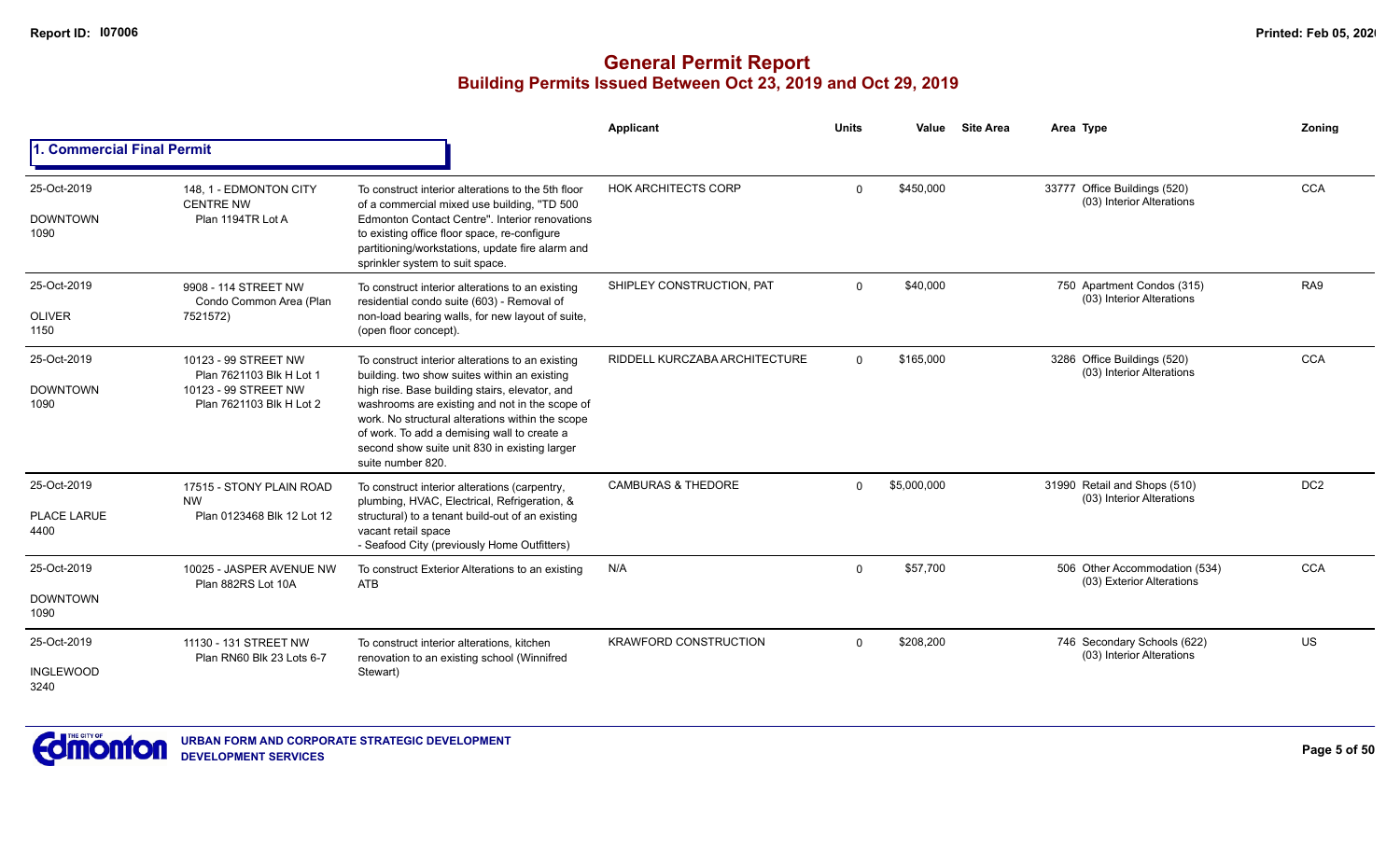|                                                                    |                                                                                                                                                                                                  |                                                                                                                                                                                                                                           | Applicant                                                | <b>Units</b>   | Value       | <b>Site Area</b> | Area Type                                                               | Zoning          |
|--------------------------------------------------------------------|--------------------------------------------------------------------------------------------------------------------------------------------------------------------------------------------------|-------------------------------------------------------------------------------------------------------------------------------------------------------------------------------------------------------------------------------------------|----------------------------------------------------------|----------------|-------------|------------------|-------------------------------------------------------------------------|-----------------|
| 1. Commercial Final Permit                                         |                                                                                                                                                                                                  |                                                                                                                                                                                                                                           |                                                          |                |             |                  |                                                                         |                 |
| 5-Oct-2019<br>KINOKAMAU PLAINS AREA<br>4475                        | 12304 - 184 STREET NW<br>NE-17-53-25-4                                                                                                                                                           | To construct STORAGE RACKING interior<br>alterations in an existing commercial<br>warehouse floor space. (National Concrete<br>Accessories)                                                                                               | NORTH AMERICAN STORAGE EQUIPME<br>CO LTD                 | $\Omega$       | \$337.100   |                  | 25600 Storage Buildings, Warehouses (460)<br>(03) Interior Alterations  | IC.             |
| 25-Oct-2019<br><b>DOWNTOWN</b><br>1090                             | 10808 - 99 AVENUE NW<br>Plan NB Blk 8 Lots 64-66<br>9920 - 108 STREET NW<br>Plan NB Blk 8 Lot 61<br>9920 - 108 STREET NW<br>Plan NB Blk 8 Lot 62<br>9920 - 108 STREET NW<br>Plan NB Blk 8 Lot 63 | To construct interior alterations (deconstruction<br>of current spaces from floor 1 to 10 to revert to<br>base building) - Alberta Environment, Parks,<br>Agriculture and Forestry Building.                                              | KASIAN ARCHITECTURE, INT DESIGN &<br><b>PLANNING LTD</b> | $\Omega$       | \$1,300,000 |                  | Office Buildings (520)<br>(03) Interior Alterations                     | <b>CMU</b>      |
| 25-Oct-2019<br><b>STRATHCONA INDUSTRIAL</b><br><b>PARK</b><br>6700 | 9507 - 39 AVENUE NW<br>Plan 8722382 Blk 5 Lot 4B                                                                                                                                                 | To convert a portion of a Religious Assembly<br>building to Accessory rectory (priest residence)<br>and construct interior alterations.                                                                                                   | PRO CONSULTING DESIGN & BUILD INC                        | $\overline{1}$ | \$10,000    |                  | 1076 Religious Buildings (660)<br>(03) Interior Alterations             | IB.             |
| 25-Oct-2019<br>STRATHCONA INDUSTRIAL<br><b>PARK</b><br>6700        | 9704 - 39 AVENUE NW<br>Plan 9520655 Unit 53                                                                                                                                                      | To construct a 62.72m2 of mezzanine floor to<br>an existing Automotive and Equipment Repair<br>Shops Use (K2 AUTO SERVICES) (considered<br>as 2nd storey) existing without permits                                                        | K2 AUTO SERVICES LTD                                     | $\Omega$       | \$15,000    |                  | 990 Service Stations, Repair Garages (572)<br>(03) Interior Alterations | IB              |
| 28-Oct-2019<br><b>MISTATIM INDUSTRIAL</b><br>4320                  | 12831 - 163 STREET NW<br>Plan 1522361 Blk 6 Lot 9C                                                                                                                                               | To construct interior alterations to an existing<br>office space, "Sobey's Distribution Center".<br>Re-configure part of the office space, update<br>sprinkler system and fire alarm system to suit<br>space, complete interior finishes. | <b>FILLMORE CONSTRUCTION</b><br>MANAGEMENT INC, COLIN    | $\Omega$       | \$100,000   |                  | 7500 Retail and Shops (510)<br>(03) Interior Alterations                | IB, IM          |
| 28-Oct-2019<br><b>CALGARY TRAIL NORTH</b><br>5110                  | 5920 - GATEWAY BOULEVARD<br><b>NW</b><br>Plan 9622920 Blk 83 Lot 9                                                                                                                               | To construct the FOOTING AND FOUNDATION<br>ONLY for a new commercial building with<br>General Retail Stores on the main floor and a<br>Child Care Service on the second floor - Pagaro<br>South                                           | PAGNOTTA INDUSTRIES INC.                                 | $\Omega$       | \$1,000     |                  | Retail and Shops (510)<br>(04) Footing & Foundation                     | CB <sub>2</sub> |

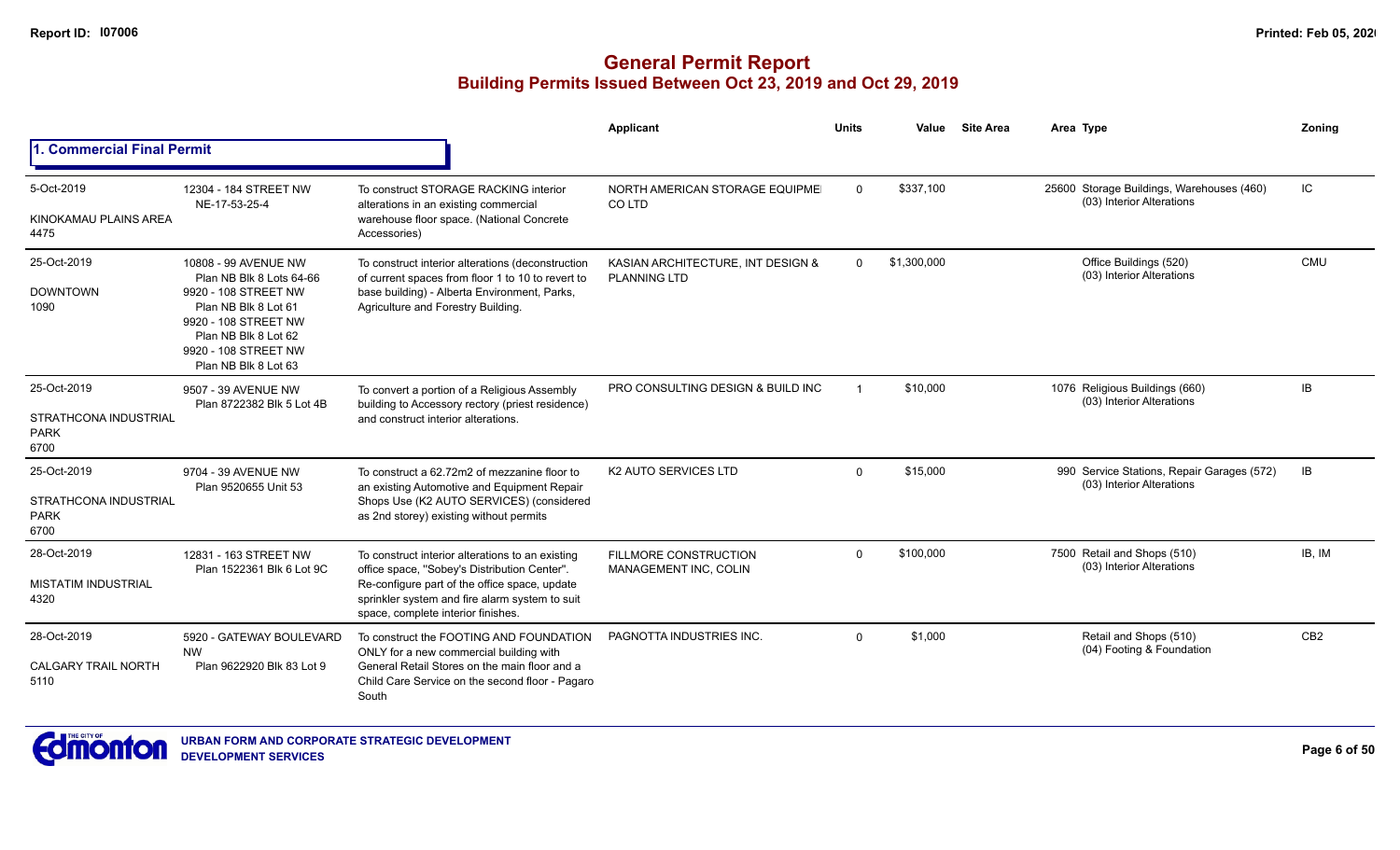|                             |                                                      |                                                                                                                                                                                | Applicant                           | <b>Units</b> | Value       | <b>Site Area</b> | Area Type                                                | Zonina          |
|-----------------------------|------------------------------------------------------|--------------------------------------------------------------------------------------------------------------------------------------------------------------------------------|-------------------------------------|--------------|-------------|------------------|----------------------------------------------------------|-----------------|
| 1. Commercial Final Permit  |                                                      |                                                                                                                                                                                |                                     |              |             |                  |                                                          |                 |
| 28-Oct-2019                 | 5110 - WINDERMERE<br><b>BOULEVARD NW</b>             | To construct interior alterations for a new retail<br>boutique - Jilly's Inc.                                                                                                  | <b>JILLY'S INC</b>                  | $\mathbf 0$  | \$40,000    |                  | Retail and Shops (510)<br>(03) Interior Alterations      | UVCa, UVCa      |
| AMBLESIDE<br>5505           | Plan 0822223 Blk 14 Lot 2                            |                                                                                                                                                                                |                                     |              |             |                  |                                                          |                 |
| 28-Oct-2019                 | 10004 - 104 AVENUE NW<br>Plan 9525104 Lot 4          | To construct interior alterations to a floor area in<br>a Business & Per. Services building, CN Tower,                                                                         | MILLER WALLACE INTERIOR DESIGN      | $\Omega$     | \$80,000    |                  | 1520 Office Buildings (520)<br>(03) Interior Alterations | <b>CCA</b>      |
| <b>DOWNTOWN</b><br>1090     |                                                      | Suite 1401, "Moodys Gartner Tax Law LLP".<br>Construct interior partition walls and offices to<br>increase existing Tenant's office floor area,<br>complete interior finishes. |                                     |              |             |                  |                                                          |                 |
| 29-Oct-2019                 | 12408 - 108 AVENUE NW<br>Plan RN22 Blk 27 Lots 10-11 | To construct Interior Alteration for an office -<br>MLA EDM OFFICE FIT-OUT                                                                                                     | CASMAN                              | $\mathbf 0$  | \$45,500    |                  | 741 Office Buildings (520)<br>(03) Interior Alterations  | CB1             |
| WESTMOUNT<br>3440           |                                                      |                                                                                                                                                                                |                                     |              |             |                  |                                                          |                 |
| 29-Oct-2019                 | 11020 - 53 AVENUE NW<br>Plan 4722NY Blk 35 Lot 16    | To Construct Exterior Alterations (Canopy<br>Renovation) to an existing Apartment House                                                                                        | SHAMROCK BUILDING SERVICES LTD      | $\Omega$     | \$30,000    |                  | Apartments (310)<br>(03) Exterior Alterations            | RA <sub>8</sub> |
| <b>PLEASANTVIEW</b><br>5320 |                                                      |                                                                                                                                                                                |                                     |              |             |                  |                                                          |                 |
| 29-Oct-2019                 | 1185 - WINDERMERE WAY SW<br>Plan 1425164 Blk 1 Lot 3 | To construct a General Retail Store building.11<br>CRUs, 6 - 2HR demising walls, 11 RTUs-                                                                                      | DAWSON WALLACE CONSTRUCTION<br>LTD. | $\Omega$     | \$2,200,000 |                  | Retail and Shops (510)<br>$(01)$ New                     | <b>CSC</b>      |
| WINDERMERE<br>5570          |                                                      | (Windermere Crossing Bld 1)                                                                                                                                                    |                                     |              |             |                  |                                                          |                 |
| 29-Oct-2019                 | 10130 - 103 STREET NW<br>Plan NB1 Blk 3 Lot 216      | To construct uncovered hoarding -East of the<br>Enbridge Building for 7 Months " from October                                                                                  | <b>SYNERGY PROJECTS</b>             | $\mathbf 0$  | \$5,000     |                  | Hoarding (910)<br>(03) Exterior Alterations              | HA              |
| <b>DOWNTOWN</b><br>1090     |                                                      | 16, 2019, to April 16, 2020.                                                                                                                                                   |                                     |              |             |                  |                                                          |                 |
| 29-Oct-2019                 | 2341 - MAPLE ROAD NW<br>Plan 1420502 Blk 13 Lot 3    | To Construct a new Commercial building<br>(Building 3) (4 RTUs, no demising walls as part                                                                                      | <b>SYNERGY PROJECTS</b>             | $\Omega$     | \$944,400   |                  | Restaurants and Bars (540)<br>$(01)$ New                 | DC <sub>1</sub> |
| <b>TAMARACK</b><br>6443     |                                                      | of the shell) - Lucas Khalaf                                                                                                                                                   |                                     |              |             |                  |                                                          |                 |

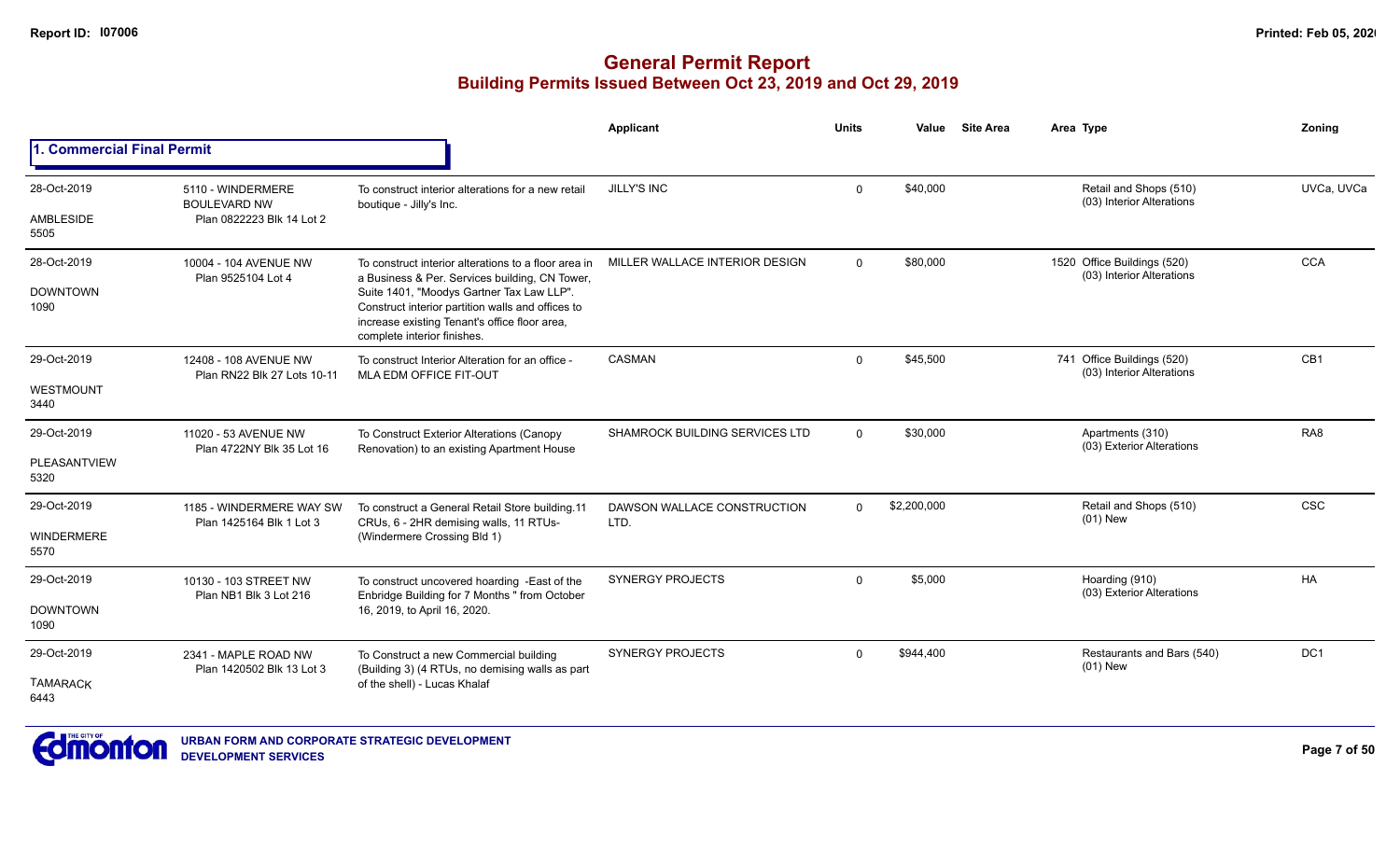|                                                                         |                                                                                                              |                                                                                                                                                                                                                                                                                                                  | Applicant                              | <b>Units</b> | Value     | <b>Site Area</b> | Area Type                                                      | Zoning          |
|-------------------------------------------------------------------------|--------------------------------------------------------------------------------------------------------------|------------------------------------------------------------------------------------------------------------------------------------------------------------------------------------------------------------------------------------------------------------------------------------------------------------------|----------------------------------------|--------------|-----------|------------------|----------------------------------------------------------------|-----------------|
| 1. Commercial Final Permit                                              |                                                                                                              |                                                                                                                                                                                                                                                                                                                  |                                        |              |           |                  |                                                                |                 |
| 29-Oct-2019<br><b>DOWNTOWN</b><br>1090                                  | 10180 - 101 STREET NW<br>Plan 8121364 Blk 1 Lot A                                                            | To construct interior alterations to part of the<br>2nd floor of a mixed use commercial building,<br>Suite 242. "Manulife Place". Demolition of<br>existing space returning to shell for future<br>tenant fit up, demo/re-construct separation<br>walls from public corridor, relocate entry doors.              | <b>INTERSCAPE INTERIOR DESIGN LTD.</b> | $\Omega$     | \$150,000 |                  | 732 Mixed Use (522)<br>(03) Interior Alterations               | <b>CCA</b>      |
| 29-Oct-2019<br><b>DOWNTOWN</b><br>1090                                  | 10700 - 104 AVENUE NW<br>Plan 1720488 Blk 20 Lot 101                                                         | To construct interior alterations to an existing<br>building. Install a new staircase between 4th<br>and 5th floors in the Gallery Atrium. Minor<br>renovations to 3rd, 4th, and 5th floors around<br>the Gallery Atrium.                                                                                        | <b>BURGESS BREDO ARCHICTECT LTD</b>    | $\Omega$     | \$480,000 |                  | Post-secondary Institutions (624)<br>(03) Interior Alterations | UI, UI, UI      |
| 29-Oct-2019<br><b>SUMMERLEA</b><br>4520                                 | 8882 - 170 STREET NW<br>Plan 8421891 Blk 28 Lot 5                                                            | To Re-Demise a retail store into 2 suites and<br>change the use in unit 2047 from E to A2 and<br>construct interior alteration to convert an<br>existing retail unit "International Clothiers" into a<br>Commercial Aesthetics school<br>"Evelyn Charles Academy". (2 hour demising<br>walls and interior work). | <b>WEST EDMONTON MALL</b>              | $\Omega$     | \$900,000 |                  | 10246 Retail and Shops (510)<br>(03) Interior Alterations      | DC2, DC2, DC    |
| 29-Oct-2019<br>ARMSTRONG INDUSTRIAL<br>4030                             | 11315 - 174 STREET NW<br>Condo Common Area<br>(Plan 0828104)<br>11315 - 174 STREET NW<br>Plan 0828104 Unit 9 | To construct interior alterations within existing<br>group D suite - tenant fitup for Body Rub Centre<br>"TNT LUX"                                                                                                                                                                                               | <b>TNTLUX</b>                          | $\Omega$     | \$15,000  |                  | Office Buildings (520)<br>(03) Interior Alterations            | IB              |
| 29-Oct-2019<br><b>WINTERBURN INDUSTRIAL</b><br><b>AREA WEST</b><br>4670 | Plan 0525860 Blk 2 Lot 2B                                                                                    | 11404 - WINTERBURN ROAD NV To construct interior alteration for existing<br>offices - (Install office cubicles on the main<br>floor, install boardroom upstairs) one space,<br>one tenant.                                                                                                                       | <b>HIBCO CONSTRUCTION</b>              | $\Omega$     | \$44,000  |                  | 1828 Office Buildings (520)<br>(03) Interior Alterations       | IB              |
| 29-Oct-2019<br><b>THORNCLIFF</b><br>4560                                | 8202 - 175 STREET NW<br>Plan 7620073 Blk 12 Lot 1B                                                           | To change the use from Indoor Participant<br>Recreation Services Use to a minors restricted<br>Major Amusement Establishment (Screen Golf<br>Centre) with Accessory Bar and<br>Neighbourhood Pub Use.                                                                                                            | <b>SNG CONTRACTING</b>                 | $\Omega$     | \$300,000 |                  | 12637 Restaurants and Bars (540)<br>(03) Interior Alterations  | CB <sub>3</sub> |

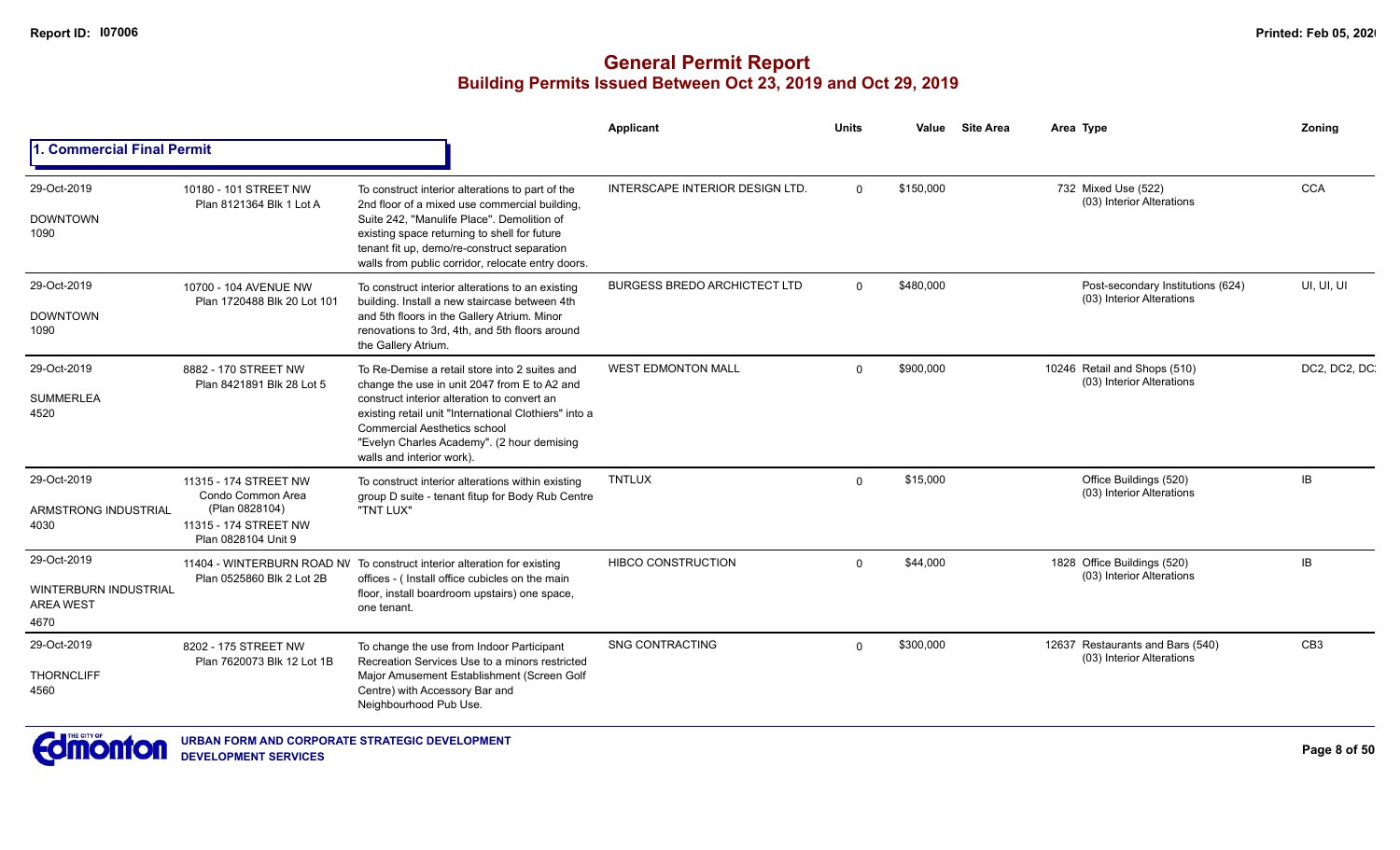|                                               |                                                                                                      |                                                                                                                                                                                                      | Applicant                                       | <b>Units</b> | Value     | <b>Site Area</b> | Area Type                                                           | <b>Zoning</b>   |
|-----------------------------------------------|------------------------------------------------------------------------------------------------------|------------------------------------------------------------------------------------------------------------------------------------------------------------------------------------------------------|-------------------------------------------------|--------------|-----------|------------------|---------------------------------------------------------------------|-----------------|
| 1. Commercial Final Permit                    |                                                                                                      |                                                                                                                                                                                                      |                                                 |              |           |                  |                                                                     |                 |
| 29-Oct-2019<br><b>LAURIER HEIGHTS</b><br>3270 | 8411 - 149 STREET NW<br>Plan 1884KS Blk 5 Lot 16                                                     | To construct a Duplex House (stacked) with<br>Unenclosed Front Porch, fireplace, and rear<br>covered deck with 2nd floor balcony (3.05m x<br>$3.66m$ ).                                              | <b>BEDROCK HOMES LTD</b>                        | $\Omega$     | \$417,100 |                  | 1943 Row House Condos (335)<br>$(01)$ New                           | RF1             |
| 6. House Building Permit                      |                                                                                                      |                                                                                                                                                                                                      |                                                 |              |           |                  |                                                                     |                 |
| 23-Oct-2019<br><b>WINDSOR PARK</b><br>5580    | 8732 - 119 STREET NW<br>Plan 1921881 Blk 8 Lot 19B                                                   | To construct a Single Detached House with<br>Unenclosed front Porch, front balcony, rear<br>uncovered deck (irregular shape, 7.65m x<br>4.27m), and rear patio (3.96m x 2.13m) and<br>fireplace.     | <b>EVERFOR STUDIO LTD</b>                       |              | \$335,700 |                  | 2919 Single Detached House (110)<br>(01) Building - New<br>2-storey | RF1             |
| 23-Oct-2019<br>THE UPLANDS<br>4464            | 2808 - 204 STREET NW<br>Plan 1721611 Blk 1 Lot 63                                                    | To construct a Single Detached House with<br>front attached Garage, rear covered deck<br>(6.25m x 3.05m) and Unenclosed Front Porch.                                                                 | KIMBERLEY CONSTRUCTION<br><b>MANAGEMENT LTD</b> |              | \$309,700 |                  | 2693 Single Detached House (110)<br>(01) Building - New<br>2-storey | <b>RSL</b>      |
| 23-Oct-2019<br><b>KESWICK AREA</b><br>5576    | 6465 - KING WYND SW<br>Plan 1920145 Blk 6 Lot 32<br>6463 - KING WYND SW<br>Plan 1920145 Blk 6 Lot 33 | To construct a Semi-detached House with front<br>attached Garage (Lot 32), Unenclosed Front<br>Porches, rear uncovered decks (Lot 32 - 2.44m<br>x 3.71m, Lot 33 - 3.04m x 3.00m), and side<br>doors. | <b>ROHIT COMMUNITIES INC</b>                    | 2            | \$374,900 |                  | 3260 Semi-Detached House (210)<br>(01) Building - New<br>2-storey   | RF4, RF4, RF4   |
| 23-Oct-2019<br><b>GLENORA</b><br>3200         | 10608 - 138 STREET NW<br>Plan 1922687 Blk 66A Lot 2A                                                 | To construct a Single Detached House with<br>Unenclosed Front Porch and rear uncovered<br>deck (5.18m x 3.05m). 10608 - 138 (lot 66A)                                                                | NORTH POINTE HOMES LTD                          |              | \$279,300 |                  | 2429 Single Detached House (110)<br>(01) Building - New<br>2-storey | RF1             |
| 23-Oct-2019<br><b>MONTROSE</b><br>2550        | 12046 - 65 STREET NW<br>Plan 5819AA Blk 17 Lot 14                                                    | To construct a Single Detached House with<br>uncovered deck and secondary suite(s).                                                                                                                  | N/A                                             | 2            | \$116,200 |                  | 1010 Single Detached House (110)<br>(01) Building - New<br>bungalow | RF <sub>3</sub> |

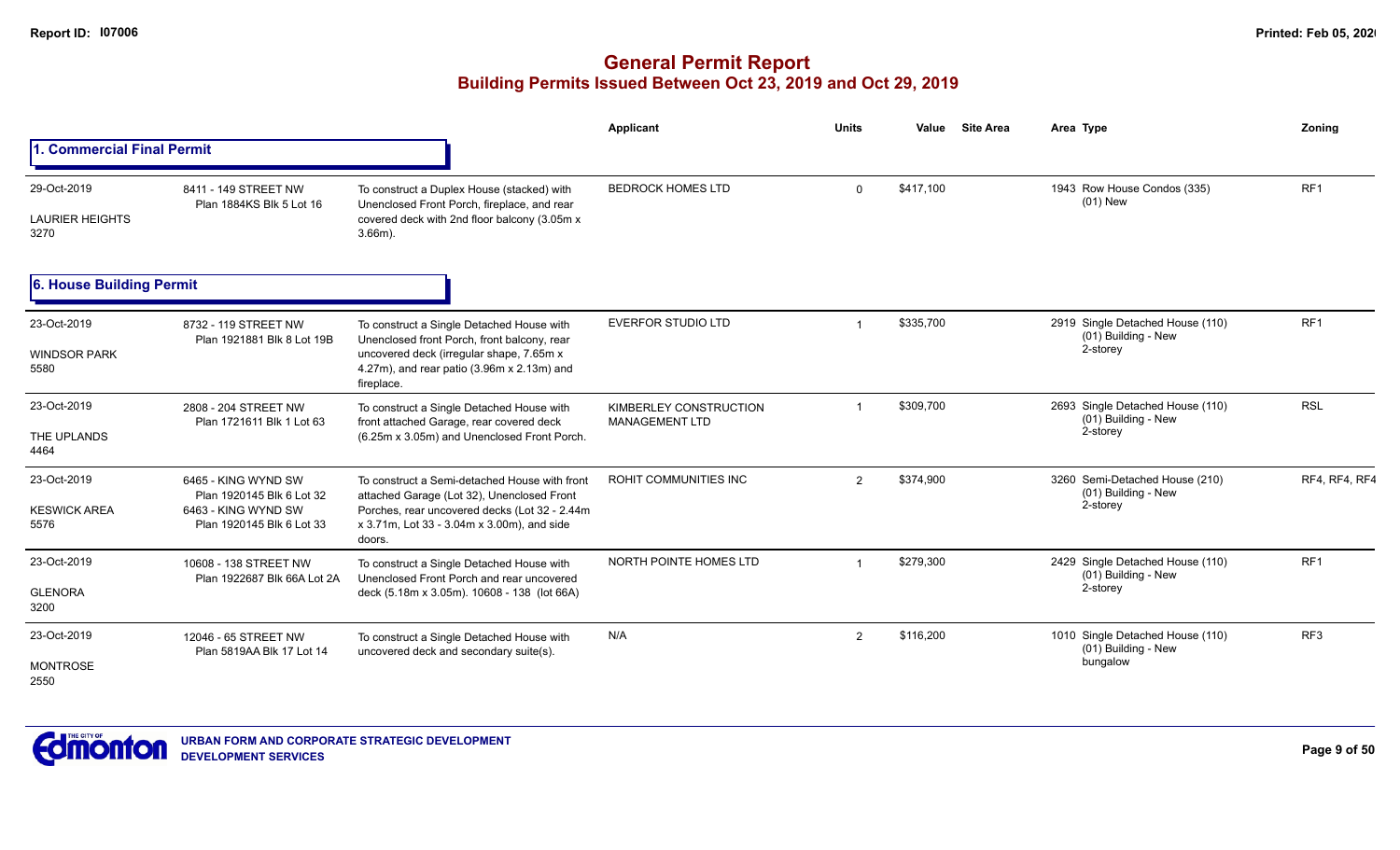|                                                  |                                                                                                                                                                                                                  |                                                                                                                                                                                                                 | <b>Applicant</b>                 | <b>Units</b>           | Value     | <b>Site Area</b> | Area Type                                                             | Zoning          |
|--------------------------------------------------|------------------------------------------------------------------------------------------------------------------------------------------------------------------------------------------------------------------|-----------------------------------------------------------------------------------------------------------------------------------------------------------------------------------------------------------------|----------------------------------|------------------------|-----------|------------------|-----------------------------------------------------------------------|-----------------|
| 6. House Building Permit                         |                                                                                                                                                                                                                  |                                                                                                                                                                                                                 |                                  |                        |           |                  |                                                                       |                 |
| 23-Oct-2019<br><b>KESWICK AREA</b><br>5576       | 6461 - KING WYND SW<br>Plan 1920145 Blk 6 Lot 34<br>6459 - KING WYND SW<br>Plan 1920145 Blk 6 Lot 35                                                                                                             | To construct a Semi-Detached House with front<br>attached Garage (Lot 35), rear uncovered<br>decks (Lot 35 - 3.66m x 3.05m, Lot 34 - 3.05m x<br>3.05m) and Unenclosed Front Porches.                            | <b>ROHIT COMMUNITIES INC</b>     | $\overline{2}$         | \$374,200 |                  | 3254 Semi-Detached House (210)<br>(01) Building - New<br>2-storey     | RF4, RF4        |
| 24-Oct-2019<br><b>GRIESBACH</b><br>3111          | 6043 - NADEN LANDING NW<br>Plan 1822264 Blk 23 Lot 62                                                                                                                                                            | To construct a Single Detached House with<br>front attached Garage, Unenclosed Front Porch<br>and fireplace.                                                                                                    | PACESETTER HOMES LTD             |                        | \$264,500 |                  | 2300 Single Detached House (110)<br>(01) Building - New<br>2-storey   | <b>GLG</b>      |
| 23-Oct-2019<br><b>WALKER</b><br>6662             | 5012 - 22 AVENUE SW<br>Plan 1525734 Blk 1 Lot 281<br>5010 - 22 AVENUE SW<br>Plan 1525734 Blk 1 Lot 282<br>5008 - 22 AVENUE SW<br>Plan 1525734 Blk 1 Lot 283<br>5006 - 22 AVENUE SW<br>Plan 1525734 Blk 1 Lot 284 | To construct a 4 Dwelling unit Row House with<br>veranda.                                                                                                                                                       | PACESETTER HOMES LTD             | $\boldsymbol{\Lambda}$ | \$621,900 |                  | 5408 Row House (330)<br>(01) Building - New<br>2-storey               | RF <sub>5</sub> |
| 23-Oct-2019<br><b>GLENRIDDING RAVINE</b><br>5579 | 2208 - 159 STREET SW<br>Plan 1823043 Blk 14 Lot 27                                                                                                                                                               | To construct a Single Detached House with<br>Unenclosed Front Porch, rear uncovered deck<br>(3.05m x 3.05m), Basement development (NOT<br>to be used as an additional Dwelling) and<br>fireplace.               | <b>KIRKLAND HOMES LTD</b>        |                        | \$184,200 |                  | 1602 Single Detached House (110)<br>(01) Building - New<br>2-storey   | <b>RPL</b>      |
| 23-Oct-2019<br><b>LEE RIDGE</b><br>6400          | 3514 - 71 STREET NW<br>Plan 1921978 Blk 16 Lot 15A                                                                                                                                                               | To construct a Single Detached House with<br>front attached Garage, Unenclosed Front<br>Porch, rear uncovered deck (2.44m x 6.10m)<br>and Secondary Suite (1 bedroom, 1 bathroom,<br>mechanical room, kitchen). | <b>ENCORE MASTER BUILDER INC</b> | 2                      | \$189,100 |                  | 1644 Single Detached House (110)<br>(01) Building - New<br>2-storey   | RF1             |
| 23-Oct-2019<br><b>KESWICK AREA</b><br>5576       | 2389 - KELLY CIRCLE SW<br>Plan 1723548 Blk 13 Lot 31                                                                                                                                                             | To construct a Single Detached House with<br>Unenclosed Front Porch and Basement<br>development (NOT to be used as an additional<br>Dwelling).                                                                  | <b>LANDMARK LEGACY HOMES INC</b> |                        | \$157,100 |                  | 1366 Single Detached House (110)<br>$(01)$ Building - New<br>2-storey | <b>RPL</b>      |

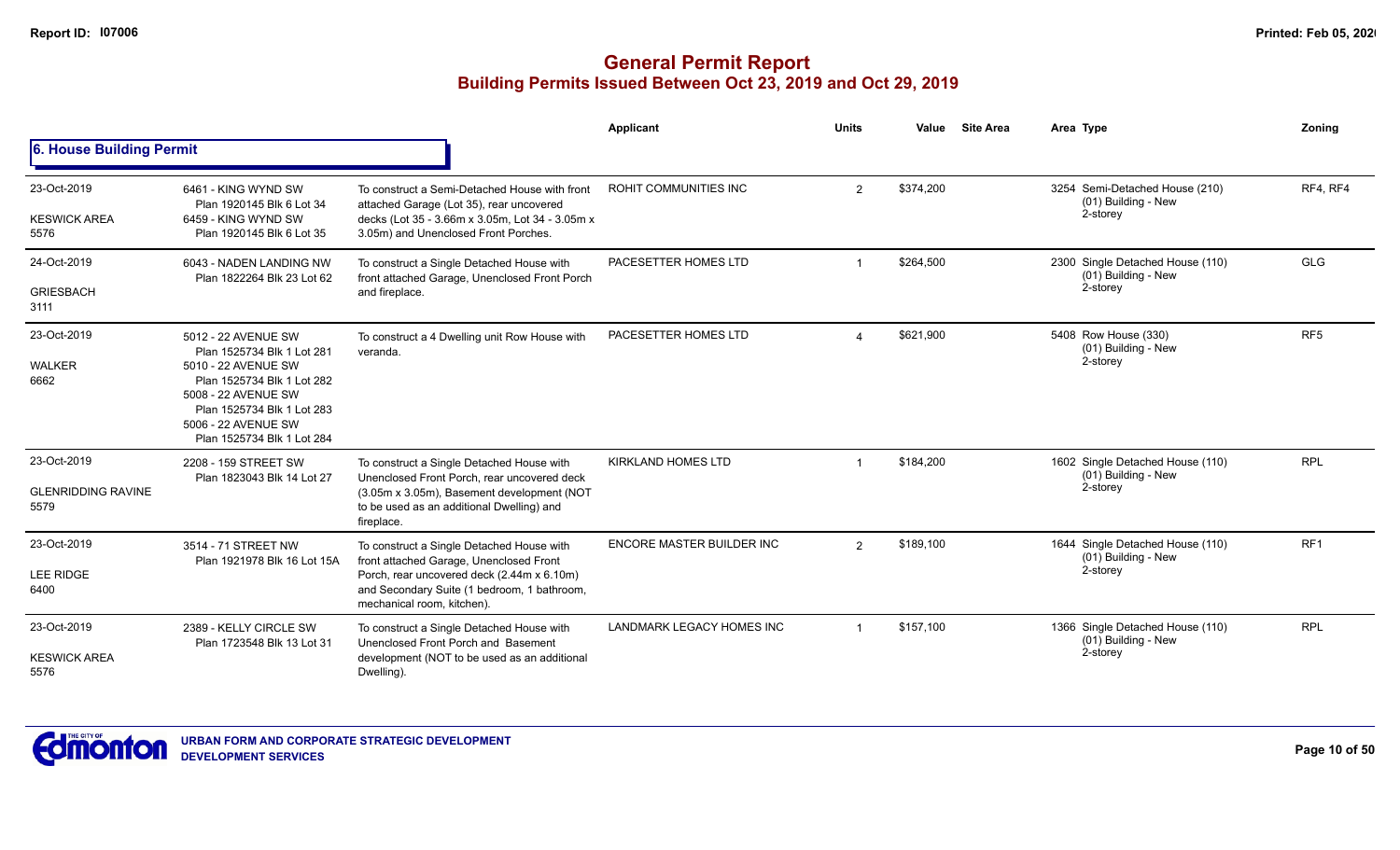|                                                  |                                                                                                                                                                |                                                                                                                                                                                              | <b>Applicant</b>             | <b>Units</b> | Value     | <b>Site Area</b> | Area Type                                                           | Zoning          |
|--------------------------------------------------|----------------------------------------------------------------------------------------------------------------------------------------------------------------|----------------------------------------------------------------------------------------------------------------------------------------------------------------------------------------------|------------------------------|--------------|-----------|------------------|---------------------------------------------------------------------|-----------------|
| 6. House Building Permit                         |                                                                                                                                                                |                                                                                                                                                                                              |                              |              |           |                  |                                                                     |                 |
| 23-Oct-2019                                      | 7616 - 83 AVENUE NW<br>Plan 1922125 Blk 13 Lot 54                                                                                                              | To construct a Garden Suite.                                                                                                                                                                 | <b>HAYNES HOMES LTD</b>      |              | \$55,800  |                  | 485 Garden Suite (110)<br>(01) Building - New                       | RF <sub>1</sub> |
| IDYLWYLDE<br>6320                                |                                                                                                                                                                |                                                                                                                                                                                              |                              |              |           | 2-storey         |                                                                     |                 |
| 23-Oct-2019                                      | 7516 - 173 AVENUE NW<br>Plan 1223878 Blk 9 Lot 16                                                                                                              | To construct a Single Detached House with<br>front attached Garage, Unenclosed Front                                                                                                         | WHITE EAGLE HOMES LTD.       |              | \$257,000 |                  | 2235 Single Detached House (110)<br>(01) Building - New             | <b>RSL</b>      |
| <b>SCHONSEE</b><br>2700                          |                                                                                                                                                                | Porch, rear uncovered deck (4.75m x 3.66m)<br>and fireplace.                                                                                                                                 |                              |              |           |                  | 2-storey                                                            |                 |
| 23-Oct-2019<br>THE UPLANDS<br>4464               | 2620 - 201 STREET NW<br>Plan 1920033 Blk 12 Lot 16<br>2622 - 201 STREET NW<br>Plan 1920033 Blk 12 Lot 17<br>2624 - 201 STREET NW<br>Plan 1920033 Blk 12 Lot 18 | To construct a 3 unit Row Housing Development<br>with Unenclosed Front Porches and rear<br>uncovered decks (each - 2.44 m x 3.05 m).                                                         | <b>HOMES BY AVI</b>          | 3            | \$425,500 |                  | 3700 Row House (330)<br>(01) Building - New<br>2-storey             | RF <sub>5</sub> |
| 23-Oct-2019<br><b>GLENRIDDING RAVINE</b><br>5579 | 3015 - 166 STREET SW<br>Plan 1922383 Blk 1 Lot 22                                                                                                              | To construct a Single Detached House with<br>front attached Garage and Unenclosed Front<br>Porch.                                                                                            | <b>ROHIT COMMUNITIES INC</b> |              | \$216,900 |                  | 1886 Single Detached House (110)<br>(01) Building - New<br>2-storey | RMD, RMD        |
| 24-Oct-2019                                      | 8531 - CUSHING PLACE SW<br>Plan 1524254 Blk 18 Lot 16                                                                                                          | To construct a Single Detached House with<br>front attached Garage, Unenclosed Front                                                                                                         | PUNIA CUSTOM HOMES LTD       |              | \$232,200 |                  | 2019 Single Detached House (110)<br>(01) Building - New             | <b>RMD</b>      |
| <b>CHAPPELLE AREA</b><br>5462                    |                                                                                                                                                                | Porch, rear covered deck (2.44m x 1.83m), rear<br>uncovered deck (2.74m x 1.22m), fireplace and<br>side door.                                                                                |                              |              |           |                  | 2-storey                                                            |                 |
| 24-Oct-2019<br><b>SECORD</b><br>4487             | 9328 - 223 STREET NW<br>Plan 1920570 Blk 27 Lot 68                                                                                                             | To construct a Single Detached House with<br>Unenclosed Front Porch and to install a<br>Renewable Energy Device to a Single Detached<br>House (6 Solar-electric (PV) panels on the<br>roof). | JAYMAN MASTERBUILT INC       |              | \$165,800 |                  | 1442 Single Detached House (110)<br>(01) Building - New<br>2-storey | <b>RMD</b>      |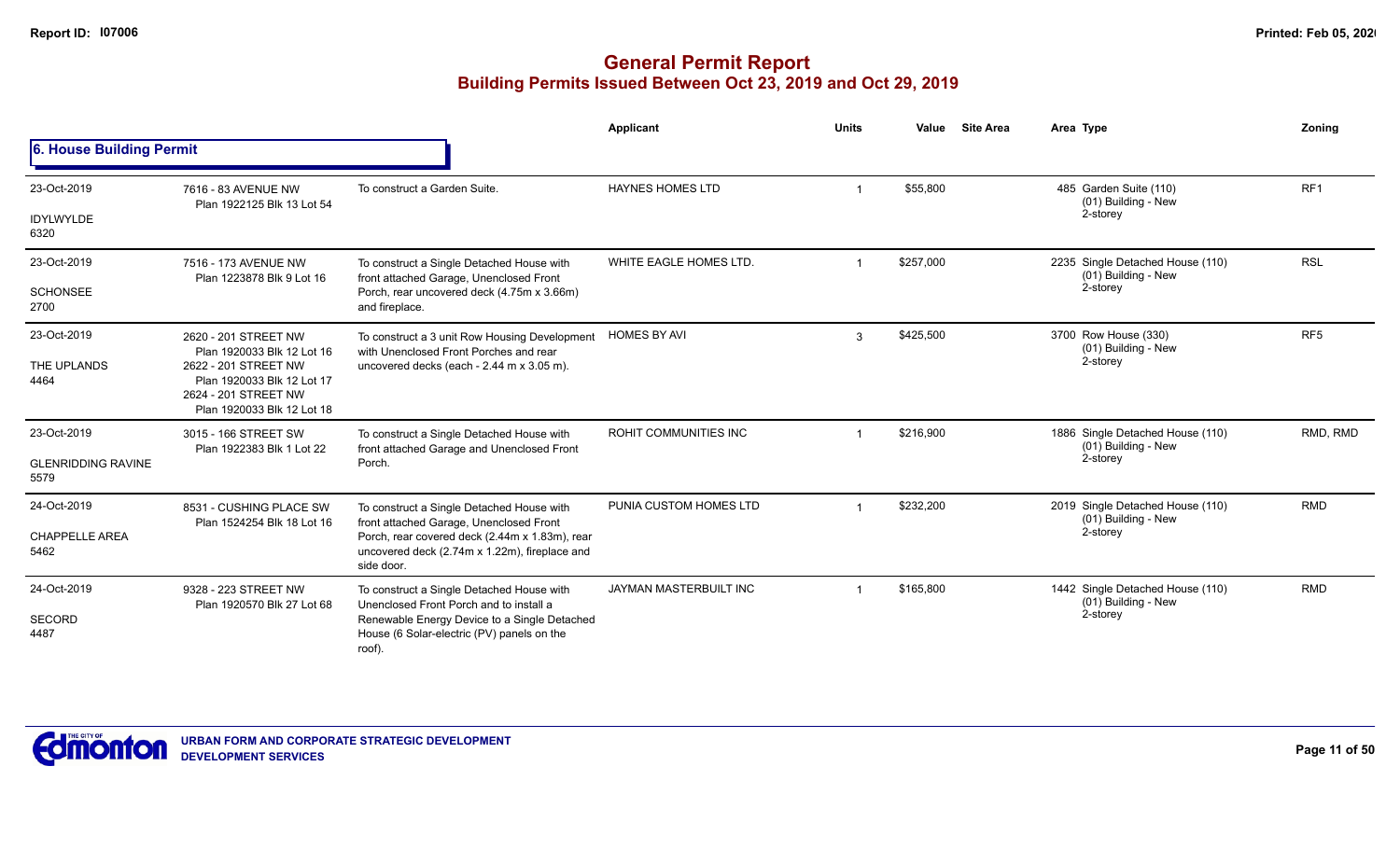|                                                            |                                                                                                                                                                                                                      |                                                                                                                                                                                                                                                                           | Applicant                    | <b>Units</b>   | Value     | <b>Site Area</b> | Area Type                                                           | Zoning          |
|------------------------------------------------------------|----------------------------------------------------------------------------------------------------------------------------------------------------------------------------------------------------------------------|---------------------------------------------------------------------------------------------------------------------------------------------------------------------------------------------------------------------------------------------------------------------------|------------------------------|----------------|-----------|------------------|---------------------------------------------------------------------|-----------------|
| 6. House Building Permit                                   |                                                                                                                                                                                                                      |                                                                                                                                                                                                                                                                           |                              |                |           |                  |                                                                     |                 |
| 24-Oct-2019<br><b>LAUREL</b><br>6444                       | 1236 - 27 STREET NW<br>Plan 1723189 Blk 8 Lot 15<br>1234 - 27 STREET NW<br>Plan 1723189 Blk 8 Lot 16                                                                                                                 | To construct a Semi-detached House with front<br>attached Garages and Unenclosed Front<br>Porches.                                                                                                                                                                        | STERLING HOMES EDMONTON LTD. | $\overline{2}$ | \$353,900 |                  | 3077 Semi-Detached House (210)<br>(01) Building - New<br>2-storey   | RF4             |
| 24-Oct-2019<br>SECORD<br>4487                              | 9647 - 229 STREET NW<br>Plan 1920924 Blk 26 Lot 61                                                                                                                                                                   | To construct a Single Detached House with<br>front attached Garage and Unenclosed Front<br>Porch.                                                                                                                                                                         | DAYTONA HOMES INC            |                | \$215,300 |                  | 1872 Single Detached House (110)<br>(01) Building - New<br>2-storey | <b>RMD</b>      |
| 24-Oct-2019<br>THE ORCHARDS AT<br><b>ELLERSLIE</b><br>6216 | 8317 - MAYDAY LINK SW<br>Plan 1820076 Blk 1 Lot 25                                                                                                                                                                   | To construct a Single Detached House with<br>front attached Garage, Unenclosed Front<br>Porch, rear uncovered deck (3.05m x 3.05m)<br>and fireplace.                                                                                                                      | SATCHA INVESTMENTS LTD       |                | \$267,800 |                  | 2329 Single Detached House (110)<br>(01) Building - New<br>2-storey | DC <sub>1</sub> |
| 24-Oct-2019<br>THE UPLANDS<br>4464                         | 2612 - 201 STREET NW<br>Plan 1920033 Blk 12 Lot 12<br>2614 - 201 STREET NW<br>Plan 1920033 Blk 12 Lot 13<br>2616 - 201 STREET NW<br>Plan 1920033 Blk 12 Lot 14<br>2618 - 201 STREET NW<br>Plan 1920033 Blk 12 Lot 15 | To construct a 4 unit Row Housing Development<br>with Unenclosed Front Porches.                                                                                                                                                                                           | <b>COVENTRY HOMES INC</b>    |                | \$600,800 |                  | 5224 Row House (330)<br>(01) Building - New<br>2-storey             | RF <sub>5</sub> |
| 24-Oct-2019<br>MCCONACHIE AREA<br>2521                     | 17216 - 61 STREET NW<br>Plan 1720278 Blk 16 Lot 12                                                                                                                                                                   | To construct a Single Detached House with<br>front attached Garage, secondary suite (2<br>Bedroom, 1 Bathroom, 1 Mech Room, 1 Living<br>Room, veranda, and side door entrance.                                                                                            | BELVA CONSTRUCTIONS LTD.     | 2              | \$350,200 |                  | 3045 Single Detached House (110)<br>(01) Building - New<br>2-storey | <b>RSL</b>      |
| 24-Oct-2019<br>SECORD<br>4487                              | 9243 - 223 STREET NW<br>Plan 1920570 Blk 14 Lot 112                                                                                                                                                                  | To construct a Single Detached House with<br>front attached Garage, Unenclosed Front<br>Porch, rear 2 tiered uncovered deck (upper<br>deck 3.05 x 3.66, lower deck 3.66 x 3.96m),<br>fireplace(s) and Basement development (NOT<br>to be used as an additional Dwelling). | <b>COVENTRY HOMES INC</b>    |                | \$230,500 |                  | 2004 Single Detached House (110)<br>(01) Building - New<br>2-storey | <b>RMD</b>      |

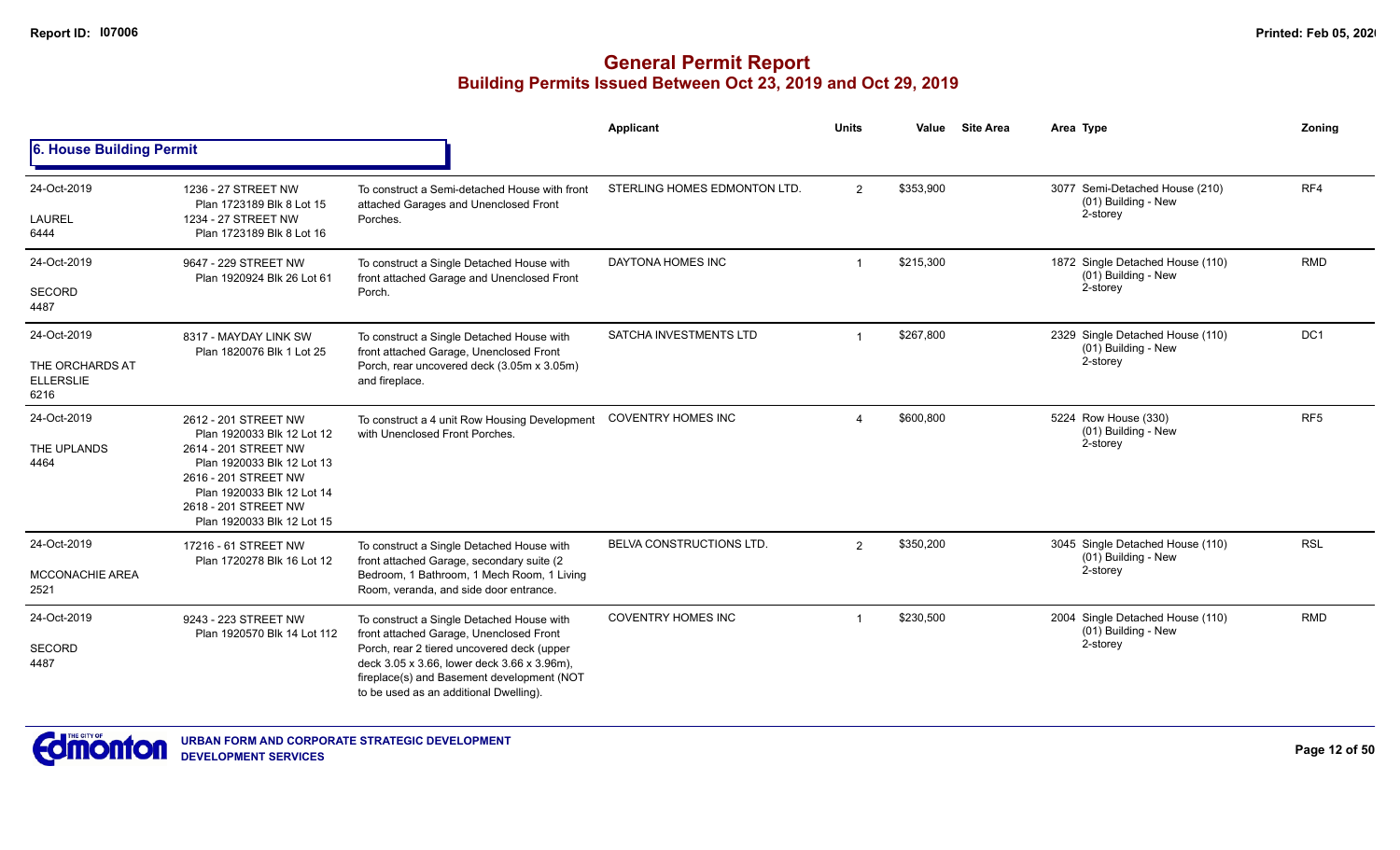|                                              |                                                                        |                                                                                                                                                | <b>Applicant</b>                 | <b>Units</b> | Value     | <b>Site Area</b> | Area Type                                                           | Zoning          |
|----------------------------------------------|------------------------------------------------------------------------|------------------------------------------------------------------------------------------------------------------------------------------------|----------------------------------|--------------|-----------|------------------|---------------------------------------------------------------------|-----------------|
| 6. House Building Permit                     |                                                                        |                                                                                                                                                |                                  |              |           |                  |                                                                     |                 |
| 24-Oct-2019<br><b>GRAYDON HILL</b><br>5468   | 2125 - GRAYDON HILL<br><b>CRESCENT SW</b><br>Plan 1822866 Blk 9 Lot 41 | To construct a Single Detached House with<br>Unenclosed Front Porch.                                                                           | STERLING HOMES EDMONTON LTD.     |              | \$128,000 |                  | 1113 Single Detached House (110)<br>(01) Building - New<br>2-storey | GHLD            |
| 24-Oct-2019<br><b>CHAPPELLE AREA</b><br>5462 | 6708 - CRAWFORD WAY SW<br>Plan 1823308 Blk 35 Lot 12                   | To construct a Single Detached House with<br>fireplace, Unenclosed Front Porch and rear<br>uncovered deck (3.51m x3.66m).                      | NORTH POINTE HOMES LTD           |              | \$245,600 |                  | 2136 Single Detached House (110)<br>(01) Building - New             | <b>RPL</b>      |
| 24-Oct-2019<br><b>CY BECKER</b><br>2611      | 3838 - 171A AVENUE NW<br>Plan 1425758 Blk 18 Lot 69                    | To construct a Single Detached House with<br>front attached Garage and Unenclosed Front<br>Porch.                                              | PACESETTER HOMES LTD             |              | \$167,700 |                  | 1458 Single Detached House (110)<br>(01) Building - New             | DC <sub>1</sub> |
| 24-Oct-2019<br><b>GRAYDON HILL</b><br>5468   | 1669 - GRAYDON HILL LINK SW<br>Plan 1723470 Blk 8 Lot 13               | To construct a Single Detached House with<br>Unenclosed Front Porch.                                                                           | <b>LANDMARK LEGACY HOMES INC</b> |              | \$218,600 |                  | 1901 Single Detached House (110)<br>(01) Building - New<br>2-storey | <b>GHLD</b>     |
| 24-Oct-2019<br>THE UPLANDS<br>4464           | 20115 - 26 AVENUE NW<br>Plan 1920033 Blk 11 Lot 15                     | To construct a Single Detached House with<br>front attached Garage and Unenclosed Front<br>Porch.                                              | <b>COVENTRY HOMES INC</b>        |              | \$203,600 |                  | 1770 Single Detached House (110)<br>(01) Building - New<br>2-storey | DC <sub>1</sub> |
| 24-Oct-2019<br>SECORD<br>4487                | 9235 - 223 STREET NW<br>Plan 1920570 Blk 14 Lot 114                    | To construct a Single Detached House with<br>front attached Garage and Unenclosed Front<br>Porch.                                              | <b>COVENTRY HOMES INC</b>        |              | \$212,400 |                  | 1847 Single Detached House (110)<br>(01) Building - New<br>2-storey | <b>RMD</b>      |
| 24-Oct-2019<br><b>CY BECKER</b><br>2611      | 1016 - CY BECKER ROAD NW<br>Plan 1823038 Blk 19 Lot 56                 | To construct a Single Detached House with<br>front attached Garage, Unenclosed Front<br>Porch, and rear uncovered deck (2.74m x)<br>$3.05m$ ). | <b>COVENTRY HOMES INC</b>        |              | \$203,600 |                  | 1770 Single Detached House (110)<br>(01) Building - New<br>2-storey | DC <sub>1</sub> |

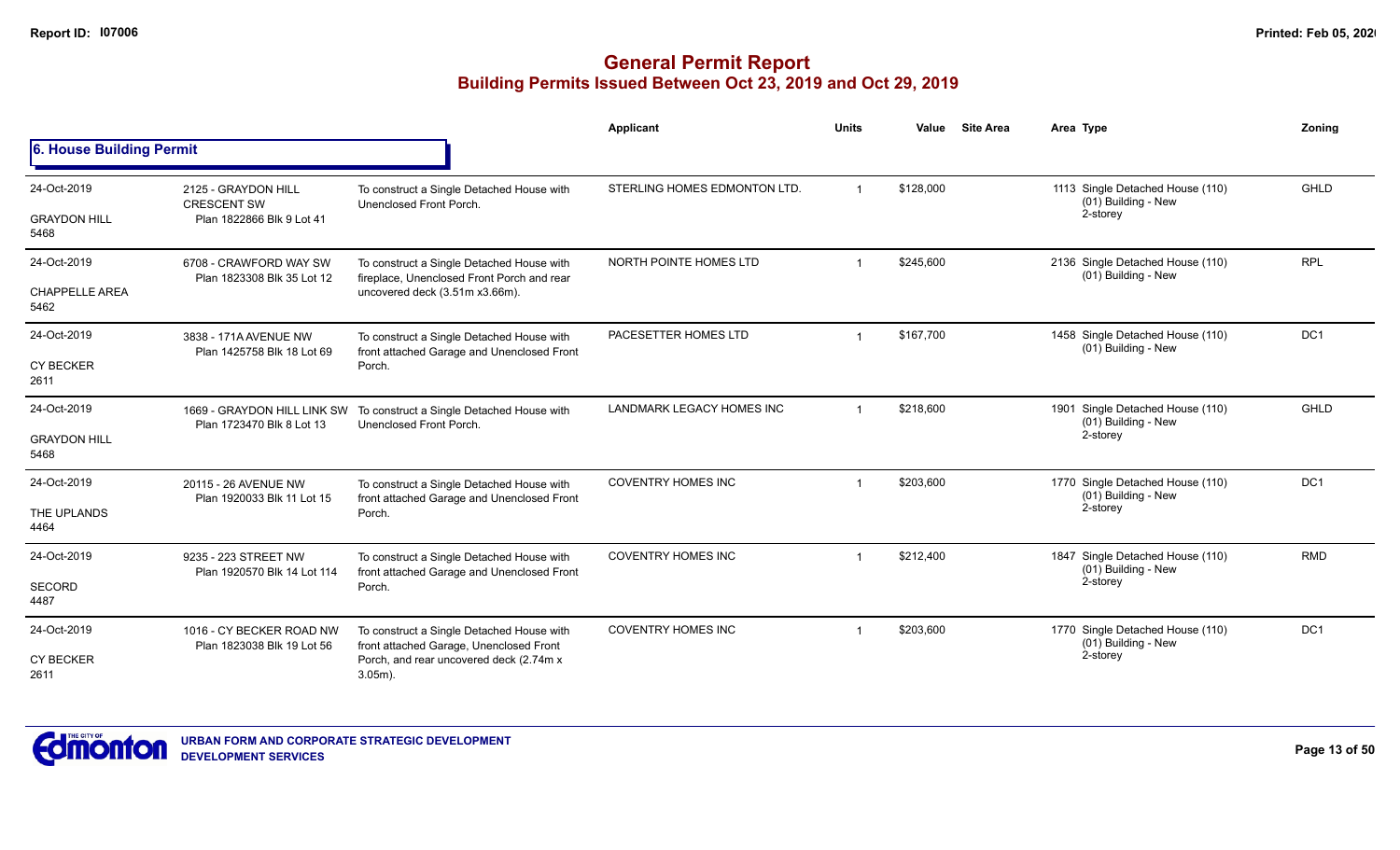|                                             |                                                     |                                                                                                                                 | Applicant                               | <b>Units</b>            | Value     | <b>Site Area</b>                                        | Area Type                                               | Zoning          |
|---------------------------------------------|-----------------------------------------------------|---------------------------------------------------------------------------------------------------------------------------------|-----------------------------------------|-------------------------|-----------|---------------------------------------------------------|---------------------------------------------------------|-----------------|
| 6. House Building Permit                    |                                                     |                                                                                                                                 |                                         |                         |           |                                                         |                                                         |                 |
| 24-Oct-2019                                 | 7618 - 83 AVENUE NW                                 | To construct a Garden Suite.                                                                                                    | <b>HAYNES HOMES LTD</b>                 | $\overline{1}$          | \$55,800  |                                                         | 485 Garden Suite (110)<br>(01) Building - New           | RF <sub>1</sub> |
| <b>IDYLWYLDE</b><br>6320                    | Plan 1922125 Blk 13 Lot 55                          |                                                                                                                                 |                                         |                         |           |                                                         |                                                         |                 |
| 24-Oct-2019                                 | 11147 - 96 STREET NW<br>Plan 1645AC Blk B Lot 14A   | To construct a Semi-Detached House with<br>Basement development (NOT to be used as an                                           | <b>GAON CONSTRUCTION.LTD</b>            | 2                       | \$251,600 |                                                         | 2188 Semi-Detached House (210)<br>(01) Building - New   | RF <sub>3</sub> |
| ALBERTA AVENUE<br>1010                      |                                                     | additional Dwelling 4 bedrooms, 2 Bathrooms, 2<br>Mech Rooms, 2 TV Rooms) and veranda. d                                        |                                         |                         |           |                                                         | 2-storey                                                |                 |
| 24-Oct-2019                                 | 1678 - ENRIGHT WAY NW<br>Plan 1823445 Blk 22 Lot 34 | To construct a Single Detached House with<br>front attached Garage, Unenclosed Front                                            | <b>BLACKSTONE HOMES LTD</b>             | $\overline{\mathbf{1}}$ | \$245,900 |                                                         | 2138 Single Detached House (110)<br>(01) Building - New | <b>RSL</b>      |
| <b>EDGEMONT</b><br>4462                     |                                                     | Porch, rear partially covered deck (3.05 m x<br>4.11 m) and Basement development (NOT to be<br>used as an additional Dwelling). |                                         |                         |           | 2-storey                                                |                                                         |                 |
| 24-Oct-2019                                 | 1815 - 24 STREET NW<br>Plan 1920713 Blk 14 Lot 11   | To construct a Single Detached House with<br>Unenclosed Front Porch and rear uncovered                                          | <b>BAJWA CUSTOM HOMES</b>               |                         | \$195,700 |                                                         | 1702 Single Detached House (110)<br>(01) Building - New | <b>RPL</b>      |
| <b>LAUREL</b><br>6444                       |                                                     | deck (1.83m x 3.20m).                                                                                                           |                                         |                         |           | 2-storey                                                |                                                         |                 |
| 24-Oct-2019                                 | 464 - 42 AVENUE NW<br>Plan 1623032 Blk 6 Lot 131    | To construct a Single Detached House with<br>front attached Garage, Unenclosed Front                                            | <b>BEDROCK HOMES LTD.</b>               | \$228,500               |           | 1987 Single Detached House (110)<br>(01) Building - New | <b>RMD</b>                                              |                 |
| <b>MAPLE</b><br>6441                        |                                                     | Porch, fireplace and side door.                                                                                                 |                                         |                         |           | 2-storey                                                |                                                         |                 |
| 24-Oct-2019                                 | 2322 - CHOKECHERRY CLOSE                            | To construct a Single Detached House with                                                                                       | <b>BROOKFIELD RESIDENTIAL PROPERTIE</b> |                         | \$245,400 |                                                         | 2134 Single Detached House (110)<br>(01) Building - New | <b>RMD</b>      |
| THE ORCHARDS AT<br><b>ELLERSLIE</b><br>6216 | SW<br>Plan 1822444 Blk 21 Lot 46                    | front attached Garage, rear uncovered deck<br>(3.05m x 3.96m) and Unenclosed Front Porch.                                       |                                         |                         |           |                                                         | 2-storey                                                |                 |
| 25-Oct-2019                                 | 9515 - PEAR CLOSE SW                                | To construct a Single Detached House with                                                                                       | <b>BEDROCK HOMES LTD</b>                | -1                      | \$279,700 |                                                         | 2432 Single Detached House (110)<br>(01) Building - New | RSL, RSL        |
| THE ORCHARDS AT<br><b>ELLERSLIE</b><br>6216 | Plan 1822610 Blk 4 Lot 27                           | front attached Garage, Unenclosed Front Porch<br>and fireplace.                                                                 |                                         |                         |           |                                                         | 2-storey                                                |                 |
|                                             |                                                     |                                                                                                                                 |                                         |                         |           |                                                         |                                                         |                 |

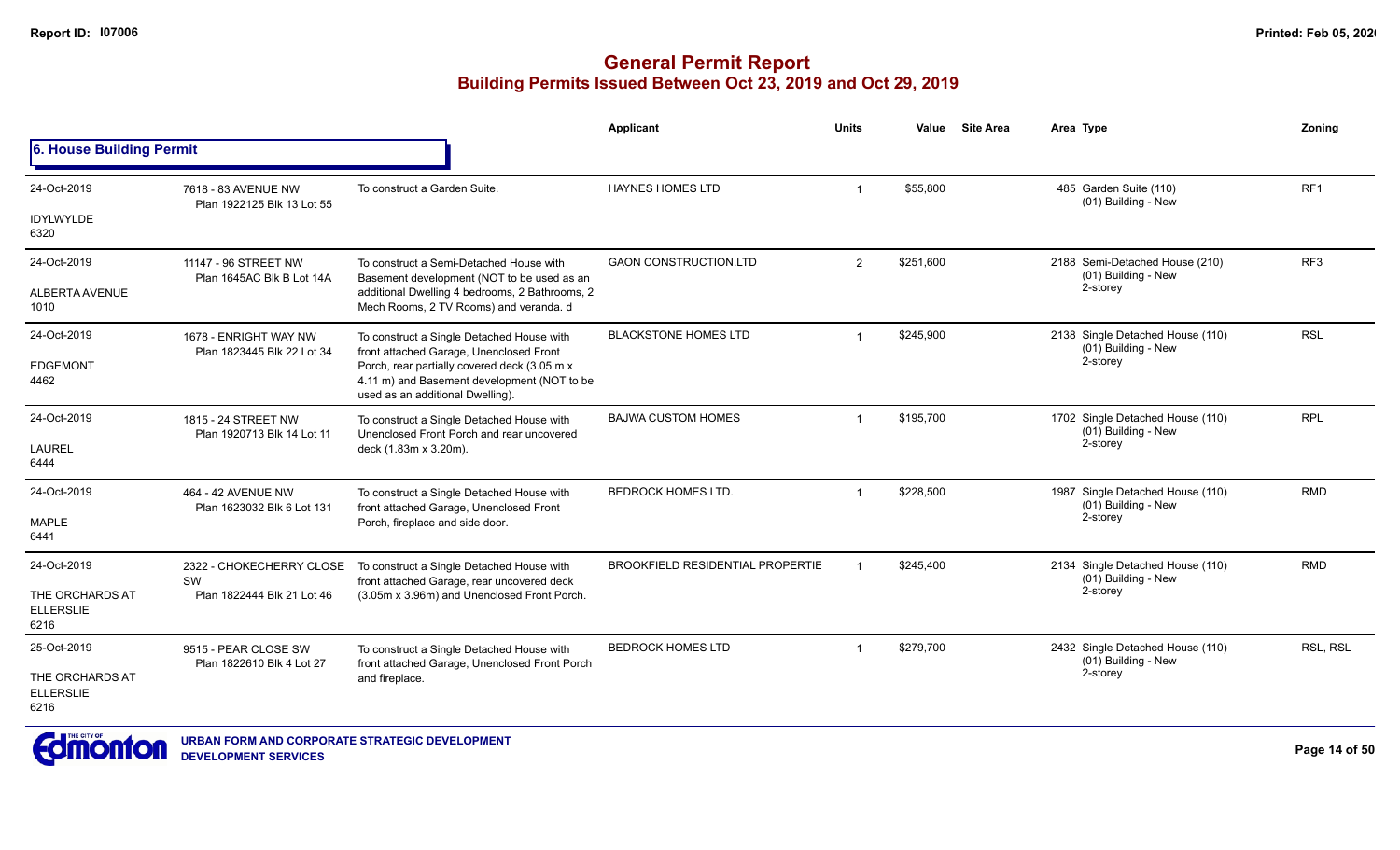|                                                            |                                                                        |                                                                                                                                                                                                                                                                                                   | Applicant                      | <b>Units</b>   | Value     | <b>Site Area</b> | Area Type                                                           | Zonina          |
|------------------------------------------------------------|------------------------------------------------------------------------|---------------------------------------------------------------------------------------------------------------------------------------------------------------------------------------------------------------------------------------------------------------------------------------------------|--------------------------------|----------------|-----------|------------------|---------------------------------------------------------------------|-----------------|
| 6. House Building Permit                                   |                                                                        |                                                                                                                                                                                                                                                                                                   |                                |                |           |                  |                                                                     |                 |
| 29-Oct-2019<br>CAVANAGH<br>5467                            | Plan 1820144 Blk 4 Lot 40                                              | 3321 - CHECKNITA COMMON SV To construct a Single Detached House with<br>front attached Garage and Unenclosed Front<br>Porch.                                                                                                                                                                      | STERLING HOMES EDMONTON LTD.   | $\overline{1}$ | \$178,300 |                  | 1550 Single Detached House (110)<br>(01) Building - New<br>2-storey | <b>RMD</b>      |
| 24-Oct-2019<br><b>GRAYDON HILL</b><br>5468                 | 2111 - GRAYDON HILL<br><b>CRESCENT SW</b><br>Plan 1822866 Blk 9 Lot 34 | To construct a Single Detached House with<br>Unenclosed Front Porch.                                                                                                                                                                                                                              | STERLING HOMES EDMONTON LTD.   |                | \$163,000 |                  | 1417 Single Detached House (110)<br>(01) Building - New<br>2-storey | <b>GHLD</b>     |
| 24-Oct-2019<br><b>GRIESBACH</b><br>3111                    | 2567 - PEGASUS BOULEVARD<br><b>NW</b><br>Plan 0826458 Blk 7 Lot 29     | To construct a Single Detached House with<br>Basement development with wet bar (NOT to<br>be used as an additional Dwelling, 2 Bedroom, 1<br>Bathroom, 1 Wet Bar, 1 Rec Room, 1 Mech<br>Room.), rear covered deck (3.56m x 0.91m),<br>side landing (1.07m x 2.03m) and Unenclosed<br>Front Porch. | CONNA HOMES MASTER BUILDER INC |                | \$201,300 |                  | 1750 Single Detached House (110)<br>(01) Building - New<br>2-storey | <b>GLG</b>      |
| 25-Oct-2019<br><b>RAPPERSWILL</b><br>3370                  | 12308 - 177 AVENUE NW<br>Plan 1525031 Blk 108 Lot 100                  | To construct a Single Detached House with<br>front attached Garage, Unenclosed Front<br>Porch, and rear uncovered deck (3.51m x<br>$3.05m$ ).                                                                                                                                                     | STERLING HOMES EDMONTON LTD.   |                | \$216,300 |                  | 1881 Single Detached House (110)<br>(01) Building - New<br>2-storey | DC <sub>1</sub> |
| 28-Oct-2019<br><b>KESWICK AREA</b><br>5576                 | 6095 - KING LANDING SW<br>Plan 1723517 Blk 4 Lot 3                     | To construct a Single Detached House with<br>front attached Garage and Unenclosed Front<br>Porch.                                                                                                                                                                                                 | <b>EXCEL HOMES</b>             |                | \$233,200 |                  | 2028 Single Detached House (110)<br>(01) Building - New<br>2-storey | <b>RSL</b>      |
| 28-Oct-2019<br>THE ORCHARDS AT<br><b>ELLERSLIE</b><br>6216 | 2332 - CHOKECHERRY CLOSE<br>SW<br>Plan 1822444 Blk 21 Lot 41           | To construct a Single Detached House with<br>front attached Garage, rear uncovered deck<br>(3.05m x 3.05m) and Unenclosed Front Porch                                                                                                                                                             | <b>EXCEL HOMES</b>             |                | \$211,400 |                  | 1838 Single Detached House (110)<br>(01) Building - New<br>2-storey | <b>RMD</b>      |

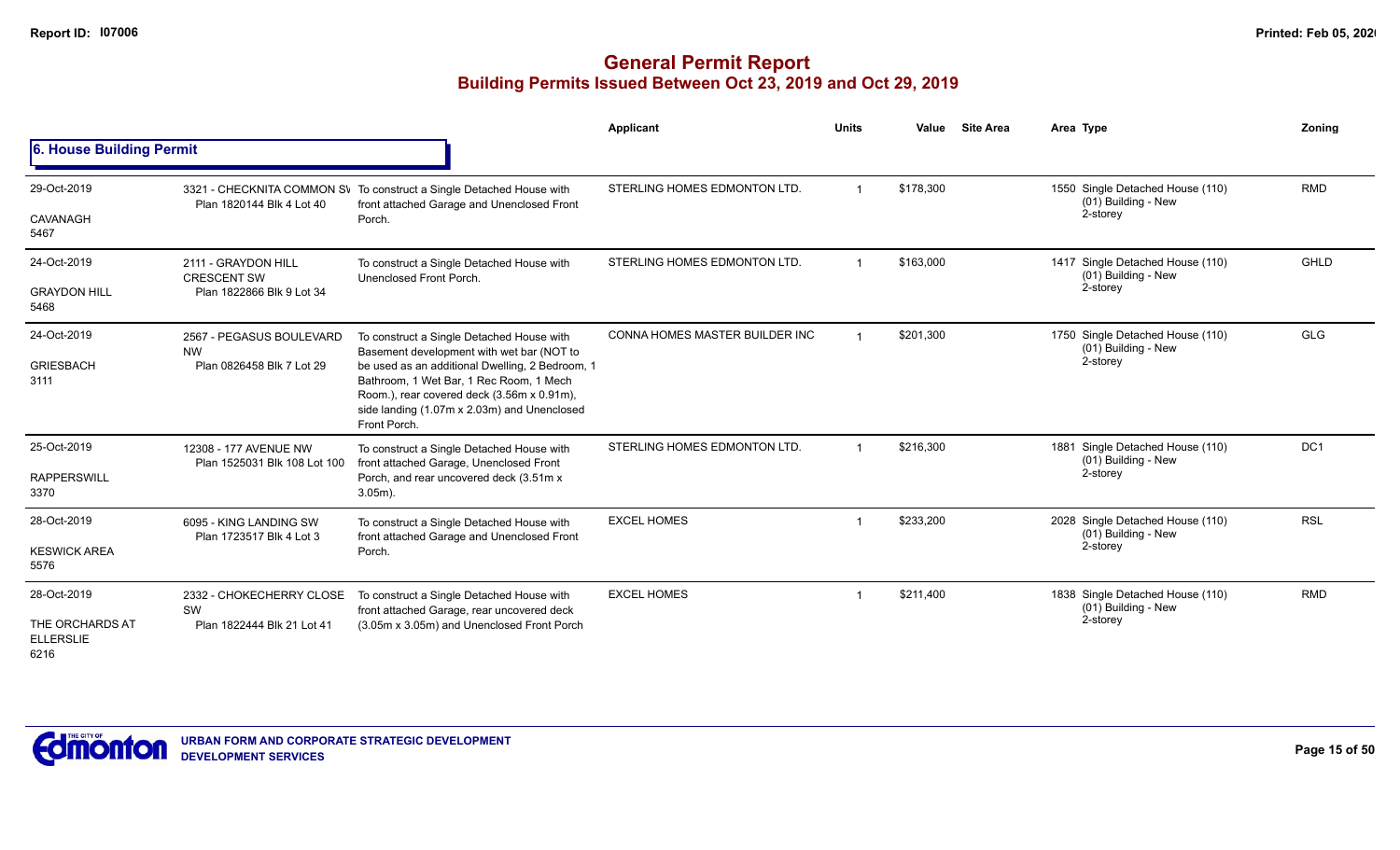|                                      |                                                    |                                                                                                                                                  | <b>Applicant</b>              | Units | Value     | <b>Site Area</b> | Area Type                                                           | Zoning     |
|--------------------------------------|----------------------------------------------------|--------------------------------------------------------------------------------------------------------------------------------------------------|-------------------------------|-------|-----------|------------------|---------------------------------------------------------------------|------------|
| 6. House Building Permit             |                                                    |                                                                                                                                                  |                               |       |           |                  |                                                                     |            |
| 25-Oct-2019                          | 2102 - GRAYDON HILL<br><b>CRESCENT SW</b>          | To construct a Single Detached House with<br>front attached Garage and Unenclosed Front                                                          | PARKWOOD MASTER BUILDER       |       | \$192,900 |                  | 1677 Single Detached House (110)<br>(01) Building - New             | GHLD       |
| <b>GRAYDON HILL</b><br>5468          | Plan 1822866 Blk 4 Lot 100                         | Porch.                                                                                                                                           |                               |       |           |                  | 2-storey                                                            |            |
| 25-Oct-2019                          | 937 - MCCONACHIE<br><b>BOULEVARD NW</b>            | To construct a Single Detached House with<br>front attached Garage, fireplace and                                                                | MORRISON HOMES (EDMONTON) LTD |       | \$260,100 |                  | 2262 Single Detached House (110)<br>(01) Building - New             | <b>RMD</b> |
| <b>MCCONACHIE AREA</b><br>2521       | Plan 1723088 Blk 6 Lot 43                          | Unenclosed Front Porch.                                                                                                                          |                               |       |           |                  | 2-storey                                                            |            |
| 25-Oct-2019                          | 7403 - 178 AVENUE NW<br>Plan 1920842 Blk 10 Lot 22 | To construct a Single Detached House with<br>front attached Garage and Unenclosed Front                                                          | <b>COVENTRY HOMES INC</b>     |       | \$210.900 |                  | 1834 Single Detached House (110)<br>(01) Building - New             | DC1. DC1   |
| <b>CRYSTALLINA NERA WEST</b><br>2463 |                                                    | Porch.                                                                                                                                           |                               |       |           | 2-storey         | <b>RSL</b><br>RF <sub>1</sub><br><b>RSL</b><br><b>RSL</b>           |            |
| 25-Oct-2019                          | 2604 - 13 AVENUE NW<br>Plan 1723189 Blk 7 Lot 36   | To construct a Single Detached House with<br>front attached Garage, Unenclosed Front                                                             | STERLING HOMES EDMONTON LTD.  |       | \$286,900 |                  | 2495 Single Detached House (110)<br>(01) Building - New<br>2-storey |            |
| <b>LAUREL</b><br>6444                |                                                    | Porch, Basement development - 2 bedroom,<br>bathroom, furnace room, family room (NOT to<br>be used as an additional Dwelling), and SIDE<br>DOOR. |                               |       |           |                  |                                                                     |            |
| 28-Oct-2019                          | 8730 - 119 STREET NW<br>Plan 1921881 Blk 8 Lot 19A | To construct a Single Detached House with<br>uncovered deck and veranda.                                                                         | <b>EVERFOR STUDIO LTD</b>     |       | \$326,800 |                  | 2842 Single Detached House (110)<br>(01) Building - New             |            |
| <b>WINDSOR PARK</b><br>5580          |                                                    |                                                                                                                                                  |                               |       |           |                  | 2-storey                                                            |            |
| 25-Oct-2019                          | 1817 - TANAGER CLOSE NW                            | To construct a Single Detached House with<br>front attached Garage, fireplace and rear                                                           | <b>BLACKSTONE HOMES LTD</b>   |       | \$229,800 |                  | 1998 Single Detached House (110)<br>(01) Building - New             |            |
| <b>STARLING</b><br>4474              | Plan 1820197 Blk 8 Lot 18                          | uncovered deck (3.96m x 3.05m).                                                                                                                  |                               |       |           |                  | 2-storey                                                            |            |
| 25-Oct-2019                          | 15612 - 14 AVENUE SW                               | To construct a Single Detached House with<br>front attached Garage, fireplace and                                                                | <b>HOMES BY AVI</b>           |       | \$245,100 |                  | 2131 Single Detached House (110)<br>(01) Building - New             |            |
| <b>GLENRIDDING RAVINE</b><br>5579    | Plan 1723488 Blk 20 Lot 22                         | Unenclosed Front Porch.                                                                                                                          |                               |       |           |                  |                                                                     |            |

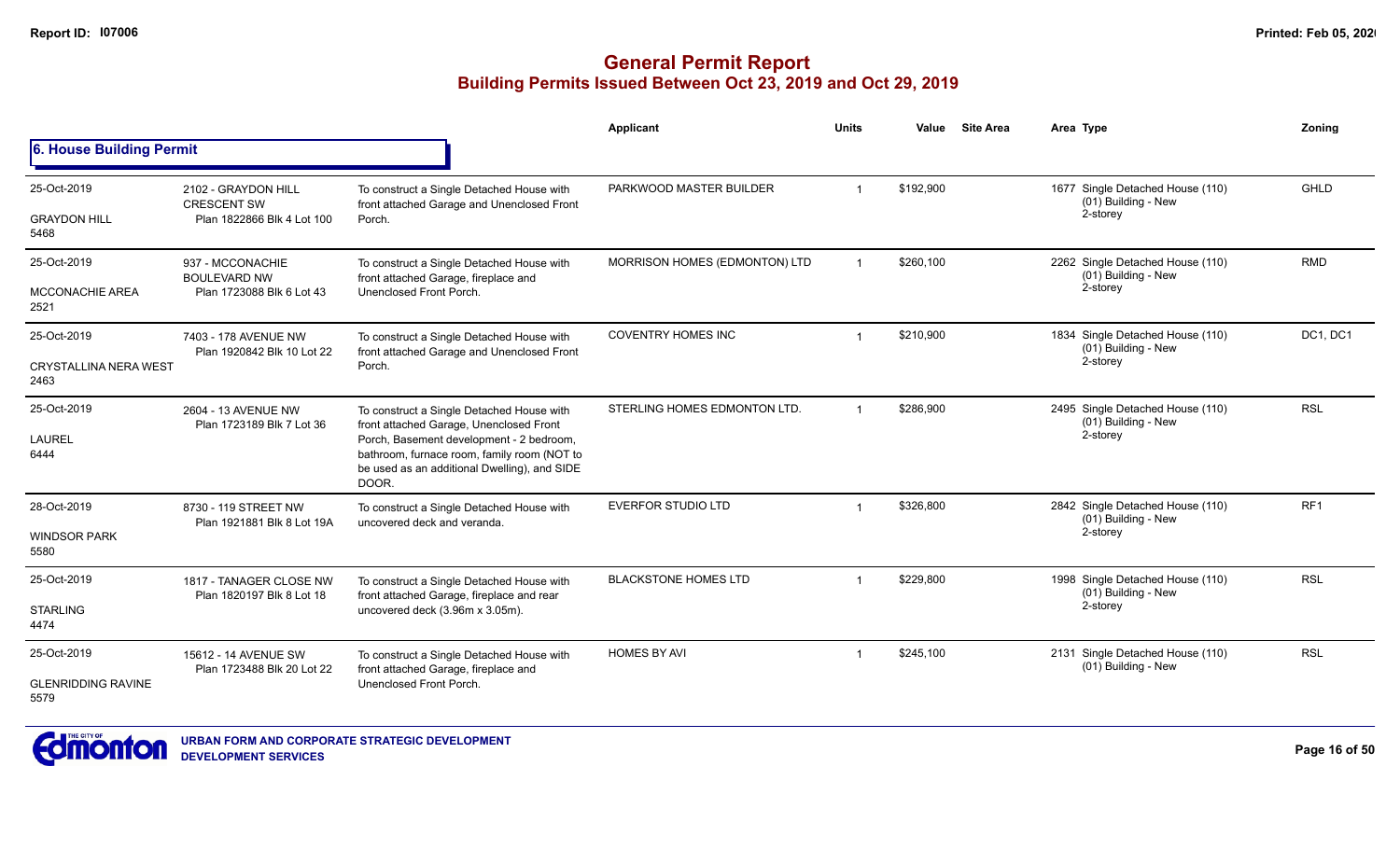|                                                            |                                                              |                                                                                                                                                                                                                                                                                                                         | Applicant                     | <b>Units</b> | Value     | <b>Site Area</b> | Area Type                                                             | Zoning     |
|------------------------------------------------------------|--------------------------------------------------------------|-------------------------------------------------------------------------------------------------------------------------------------------------------------------------------------------------------------------------------------------------------------------------------------------------------------------------|-------------------------------|--------------|-----------|------------------|-----------------------------------------------------------------------|------------|
| 6. House Building Permit                                   |                                                              |                                                                                                                                                                                                                                                                                                                         |                               |              |           |                  |                                                                       |            |
| 25-Oct-2019<br><b>SOUTH TERWILLEGAR</b><br>5642            | 9380 - SIMPSON DRIVE NW<br>Plan 1920913 Blk 97 Lot 80        | To construct a Single Detached House with<br>front attached Garage, Unenclosed Front Porch<br>and rear uncovered deck (3.05m x 4.62m).                                                                                                                                                                                  | <b>ACTIVE HOMES LTD</b>       |              | \$267,300 |                  | 2324 Single Detached House (110)<br>(01) Building - New<br>2-storey   | <b>RMD</b> |
| 25-Oct-2019<br><b>CY BECKER</b><br>2611                    | 4683 - 175 AVENUE NW<br>Plan 1823038 Blk 19 Lot 98           | To construct a Single Detached House with<br>front attached Garage, Basement development<br>(NOT to be used as an additional Dwelling) (2)<br>bedrooms, 1 bathroom, mechanical room),<br>Unenclosed Front Porch and to install a<br>Renewable Energy Device (6 Solar-electric<br>(PV) panels on the roof).              | ALQUINN HOMES LTD             |              | \$242,000 |                  | 2104 Single Detached House (110)<br>(01) Building - New<br>2-storey   | <b>RSL</b> |
| 25-Oct-2019<br>THE ORCHARDS AT<br><b>ELLERSLIE</b><br>6216 | 2295 - CHOKECHERRY CLOSE<br>SW<br>Plan 1822444 Blk 30 Lot 21 | To construct a Single Detached House with<br>Unenclosed Front Porch.                                                                                                                                                                                                                                                    | DAYTONA HOMES INC             |              | \$191,800 |                  | 1668 Single Detached House (110)<br>(01) Building - New<br>2-storey   | <b>RMD</b> |
| 25-Oct-2019<br><b>SOUTH TERWILLEGAR</b><br>5642            | 9376 - SIMPSON DRIVE NW<br>Plan 1920913 Blk 97 Lot 82        | To construct a Single Detached House with<br>front attached Garage, Unenclosed Front<br>Porch, rear uncovered deck (3.51m x 3.96m)<br>and fireplace.                                                                                                                                                                    | <b>GLOBAL NETWORKS CANADA</b> |              | \$239,500 |                  | 2083 Single Detached House (110)<br>$(01)$ Building - New<br>2-storey | <b>RMD</b> |
| 25-Oct-2019<br><b>LAUREL</b><br>6444                       | 1808 - 20 AVENUE NW<br>Plan 1920713 Blk 10 Lot 54            | To construct a Single Detached House with<br>front attached Garage, Unenclosed Front<br>Porch, balcony (above covered deck), rear<br>covered deck (3.35m x 3.20m), rear uncovered<br>deck (2.84m x 3.20m), Side door, and to<br>develop a Secondary Suite in the Basement (2<br>bedrooms, 1 bathroom, mechanical room). | <b>ART HOMES</b>              | 2            | \$299,200 |                  | 2602 Single Detached House (110)<br>(01) Building - New<br>2-storey   | <b>RSL</b> |
| 26-Oct-2019<br><b>KESWICK AREA</b><br>5576                 | 2367 - KELLY CIRCLE SW<br>Plan 1823259 Blk 13 Lot 42         | To construct a Single Detached House with<br>Unenclosed Front Porch.                                                                                                                                                                                                                                                    | <b>BEDROCK HOMES LTD</b>      |              | \$157,600 |                  | 1370 Single Detached House (110)<br>$(01)$ Building - New<br>2-storey | <b>RPL</b> |

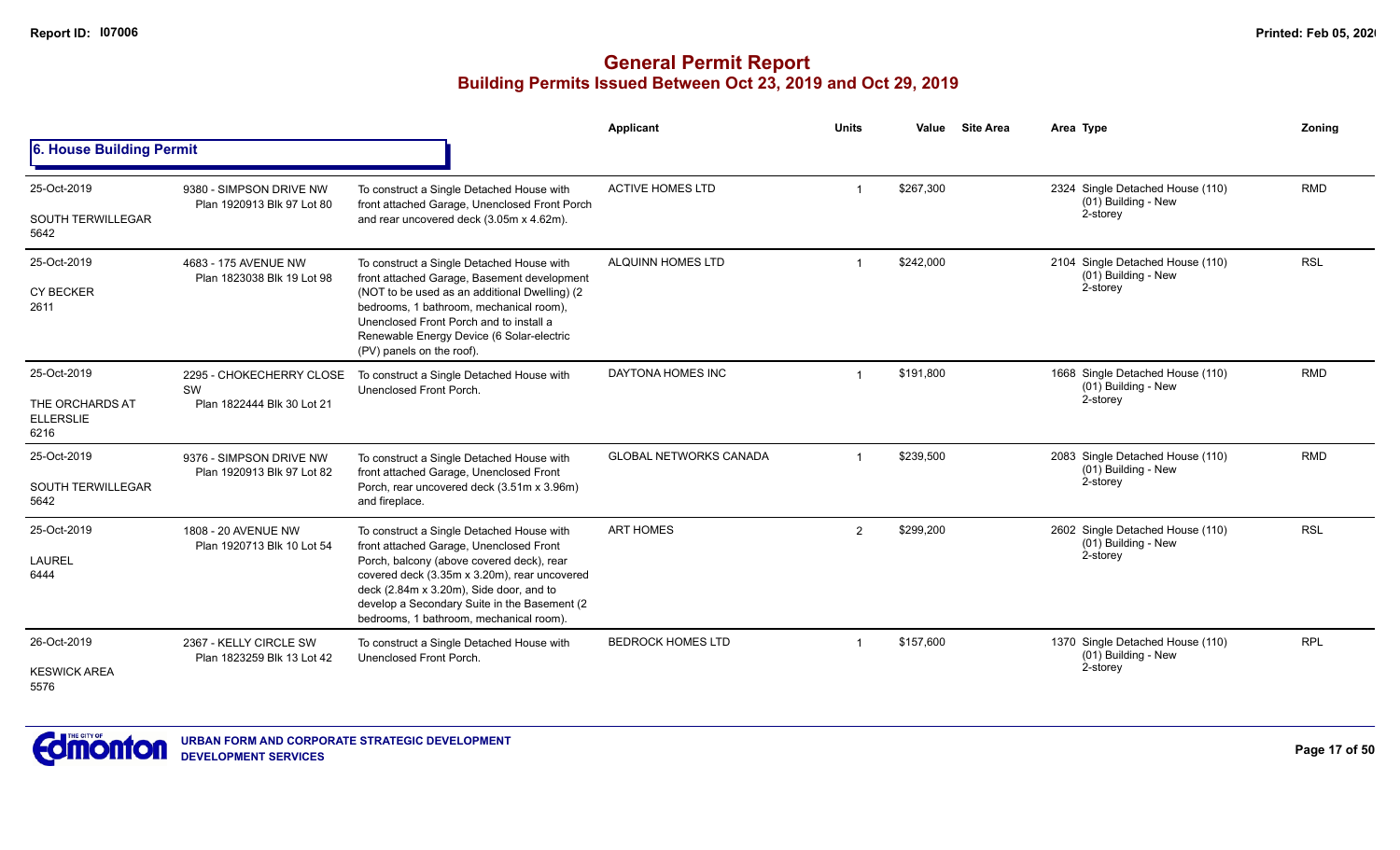|                                                     |                                                                                                                                                                                                                                                                                                                                                                                                                                                                                                                                                                                                                                                                                                                                                                                                                                                                                                                                                                                                                                                                                                                                                                                                                                                                                                                                                                    |                                                                                                                              | Applicant                    | <b>Units</b> | Value     | <b>Site Area</b> | Area Type                                                             | Zoning     |
|-----------------------------------------------------|--------------------------------------------------------------------------------------------------------------------------------------------------------------------------------------------------------------------------------------------------------------------------------------------------------------------------------------------------------------------------------------------------------------------------------------------------------------------------------------------------------------------------------------------------------------------------------------------------------------------------------------------------------------------------------------------------------------------------------------------------------------------------------------------------------------------------------------------------------------------------------------------------------------------------------------------------------------------------------------------------------------------------------------------------------------------------------------------------------------------------------------------------------------------------------------------------------------------------------------------------------------------------------------------------------------------------------------------------------------------|------------------------------------------------------------------------------------------------------------------------------|------------------------------|--------------|-----------|------------------|-----------------------------------------------------------------------|------------|
| 6. House Building Permit                            | <b>RMD</b><br>ROYAL LUXURY HOMES LTD<br>\$277,200<br>2410 Single Detached House (110)<br>8029 - 174A AVENUE NW<br>To construct a Single Detached House with<br>(01) Building - New<br>Plan 1822549 Blk 16 Lot 26<br>front attached Garage, Unenclosed Front<br>2-storey<br>Porch, rear uncovered deck (3.96 m x 3.05 m),<br>and fireplace.<br>\$275,700<br><b>RMD</b><br>ROYAL LUXURY HOMES LTD<br>2397 Single Detached House (110)<br>8033 - 174A AVENUE NW<br>To construct a Single Detached House with<br>(01) Building - New<br>front attached Garage, Unenclosed Front<br>Plan 1822549 Blk 16 Lot 25<br>2-storey<br>Porch, rear uncovered deck (3.96 m x 3.05 m),<br>Basement development with wet bar (NOT to<br>be used as an additional Dwelling).<br>\$226,600<br><b>RSL</b><br>STERLING HOMES EDMONTON LTD.<br>1970 Single Detached House (110)<br>1221 - 26A STREET NW<br>To construct a Single Detached House with<br>(01) Building - New<br>Plan 1723189 Blk 8 Lot 51<br>front attached Garage, Unenclosed Front Porch<br>2-storey<br>and SIDE DOOR.<br><b>RSL</b><br>PACESETTER HOMES LTD<br>\$212,500<br>1848 Single Detached House (110)<br>To construct a Single Detached House with<br>8161 - 222A STREET NW<br>(01) Building - New<br>Plan 1723550 Blk 21 Lot 22<br>front attached Garage, Unenclosed Front Porch<br>2-storey<br>and fireplace. |                                                                                                                              |                              |              |           |                  |                                                                       |            |
| 28-Oct-2019<br><b>CRYSTALLINA NERA WEST</b><br>2463 |                                                                                                                                                                                                                                                                                                                                                                                                                                                                                                                                                                                                                                                                                                                                                                                                                                                                                                                                                                                                                                                                                                                                                                                                                                                                                                                                                                    |                                                                                                                              |                              |              |           |                  |                                                                       |            |
| 28-Oct-2019<br><b>CRYSTALLINA NERA WEST</b><br>2463 |                                                                                                                                                                                                                                                                                                                                                                                                                                                                                                                                                                                                                                                                                                                                                                                                                                                                                                                                                                                                                                                                                                                                                                                                                                                                                                                                                                    |                                                                                                                              |                              |              |           |                  |                                                                       |            |
| 28-Oct-2019<br>LAUREL<br>6444                       |                                                                                                                                                                                                                                                                                                                                                                                                                                                                                                                                                                                                                                                                                                                                                                                                                                                                                                                                                                                                                                                                                                                                                                                                                                                                                                                                                                    |                                                                                                                              |                              |              |           |                  |                                                                       |            |
| 28-Oct-2019<br><b>ROSENTHAL</b><br>4750             |                                                                                                                                                                                                                                                                                                                                                                                                                                                                                                                                                                                                                                                                                                                                                                                                                                                                                                                                                                                                                                                                                                                                                                                                                                                                                                                                                                    |                                                                                                                              |                              |              |           |                  |                                                                       |            |
| 28-Oct-2019<br>CAVANAGH<br>5467                     | 3030 - CHECKNITA WAY SW<br>Plan 1720796 Blk 4 Lot 14                                                                                                                                                                                                                                                                                                                                                                                                                                                                                                                                                                                                                                                                                                                                                                                                                                                                                                                                                                                                                                                                                                                                                                                                                                                                                                               | To construct a Single Detached House with<br>Unenclosed Front Porch.                                                         | STERLING HOMES EDMONTON LTD. |              | \$143,100 |                  | 1244 Single Detached House (110)<br>$(01)$ Building - New<br>2-storey | <b>RMD</b> |
| 28-Oct-2019<br><b>CAVANAGH</b><br>5467              | Plan 1822233 Blk 6 Lot 58                                                                                                                                                                                                                                                                                                                                                                                                                                                                                                                                                                                                                                                                                                                                                                                                                                                                                                                                                                                                                                                                                                                                                                                                                                                                                                                                          | 2787 - COLLINS CRESCENT SW To construct a Single Detached House with<br>front attached Garage and Unenclosed Front<br>Porch. | <b>CAMERON HOMES INC</b>     |              | \$219,200 |                  | 1906 Single Detached House (110)<br>$(01)$ Building - New<br>2-storey | <b>RMD</b> |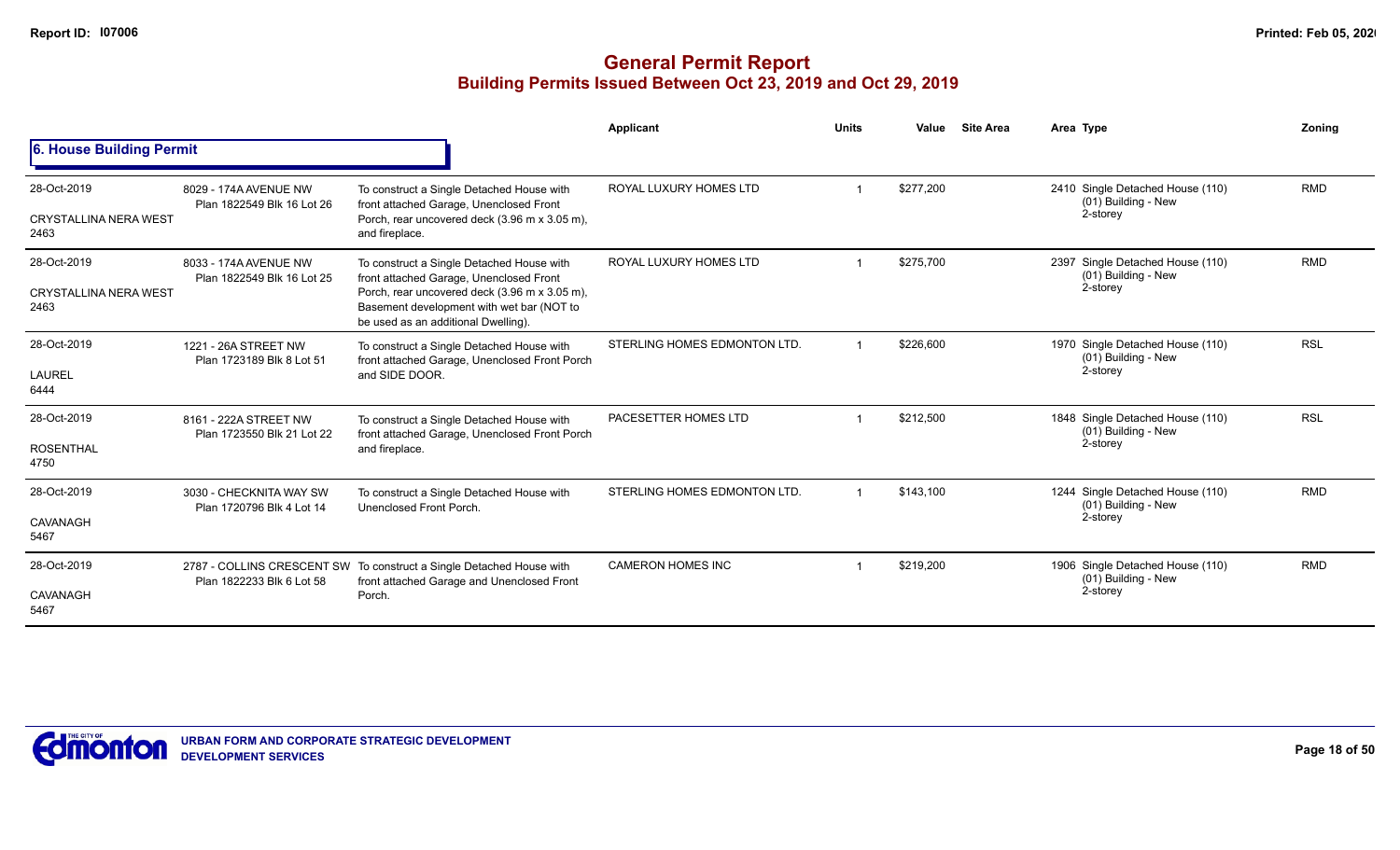|                                                            |                                                                                                                              |                                                                                                                                                                                                                                                                                                                                                                                                          | Applicant                      | <b>Units</b>  | Value     | <b>Site Area</b> | Area Type                                                           | Zoning     |
|------------------------------------------------------------|------------------------------------------------------------------------------------------------------------------------------|----------------------------------------------------------------------------------------------------------------------------------------------------------------------------------------------------------------------------------------------------------------------------------------------------------------------------------------------------------------------------------------------------------|--------------------------------|---------------|-----------|------------------|---------------------------------------------------------------------|------------|
| 6. House Building Permit                                   |                                                                                                                              |                                                                                                                                                                                                                                                                                                                                                                                                          |                                |               |           |                  |                                                                     |            |
| 28-Oct-2019<br><b>MAGRATH HEIGHTS</b><br>5476              | 3068 - MACNEIL WAY NW<br>Plan 0524494 Blk 5 Lot 32                                                                           | To construct a Single Detached House with<br>front attached Garage, veranda, balcony<br>(above garage), rear covered deck (3.66m x)<br>2.44m), rear uncovered deck (7.92m x 1.83m),<br>fireplace, and secondary suite (2 bedrooms, 1<br>bathroom, rec area - mechanical room in<br>common space) and basement development<br>(NOT to be used as a secondary suite) (1<br>bedroom, 1 bathroom, rec area). | ALLSEASON CUSTOM HOMES         | $\mathcal{P}$ | \$682,400 |                  | 5934 Single Detached House (110)<br>(01) Building - New<br>3-storey | <b>RSL</b> |
| 28-Oct-2019<br>THE ORCHARDS AT<br><b>ELLERSLIE</b><br>6216 | 295 - ORCHARDS BOULEVARD<br>SW<br>Plan 1822472 Blk 22 Lot 17<br>293 - ORCHARDS BOULEVARD<br>SW<br>Plan 1822472 Blk 22 Lot 18 | To construct a Semi-Detached Houses with<br>Unenclosed Front Porches, rear uncovered<br>decks (both Lots - $2.44m \times 2.44m$ ), and<br>secondary suites in the basement.                                                                                                                                                                                                                              | FIVE STAR HOMES INC            |               | \$326,600 |                  | 2840 Semi-Detached House (210)<br>(01) Building - New<br>2-storey   | RF4        |
| 28-Oct-2019<br><b>KESWICK AREA</b><br>5576                 | 6112 - KING LANDING SW<br>Plan 1723517 Blk 3 Lot 3                                                                           | To construct a Single Detached House with<br>front attached Garage, Unenclosed Front<br>Porch, and uncovered deck (3.81m x 3.05m @<br>0.95m in Height).                                                                                                                                                                                                                                                  | <b>EXCEL HOMES</b>             |               | \$232,600 |                  | 2023 Single Detached House (110)<br>(01) Building - New<br>2-storey | <b>RSL</b> |
| 28-Oct-2019<br>LAUREL<br>6444                              | 1911 - 20 AVENUE NW<br>Plan 1920713 Blk 12 Lot 3                                                                             | To construct a Single Detached House with<br>front attached Garage, Unenclosed Front<br>Porch, balcony, Basement development (NOT to<br>be used as an additional Dwelling) (2<br>bedrooms, 1 bathroom, mechanical room),<br>fireplace and rear covered deck (4.57m x<br>$3.35m$ ).                                                                                                                       | <b>INVISTEC CONSULTING LTD</b> |               | \$318,000 |                  | 2765 Single Detached House (110)<br>(01) Building - New<br>2-storey | <b>RSL</b> |
| 29-Oct-2019<br><b>CHAPPELLE AREA</b><br>5462               | 3218 - CHERNOWSKI WAY SW<br>Plan 1620053 Blk 21 Lot 5                                                                        | To construct a Single Detached House with<br>front attached Garage and Unenclosed Front<br>Porch.                                                                                                                                                                                                                                                                                                        | DAYTONA HOMES INC              |               | \$292,600 |                  | 2544 Single Detached House (110)<br>(01) Building - New<br>2-storey | <b>RSL</b> |

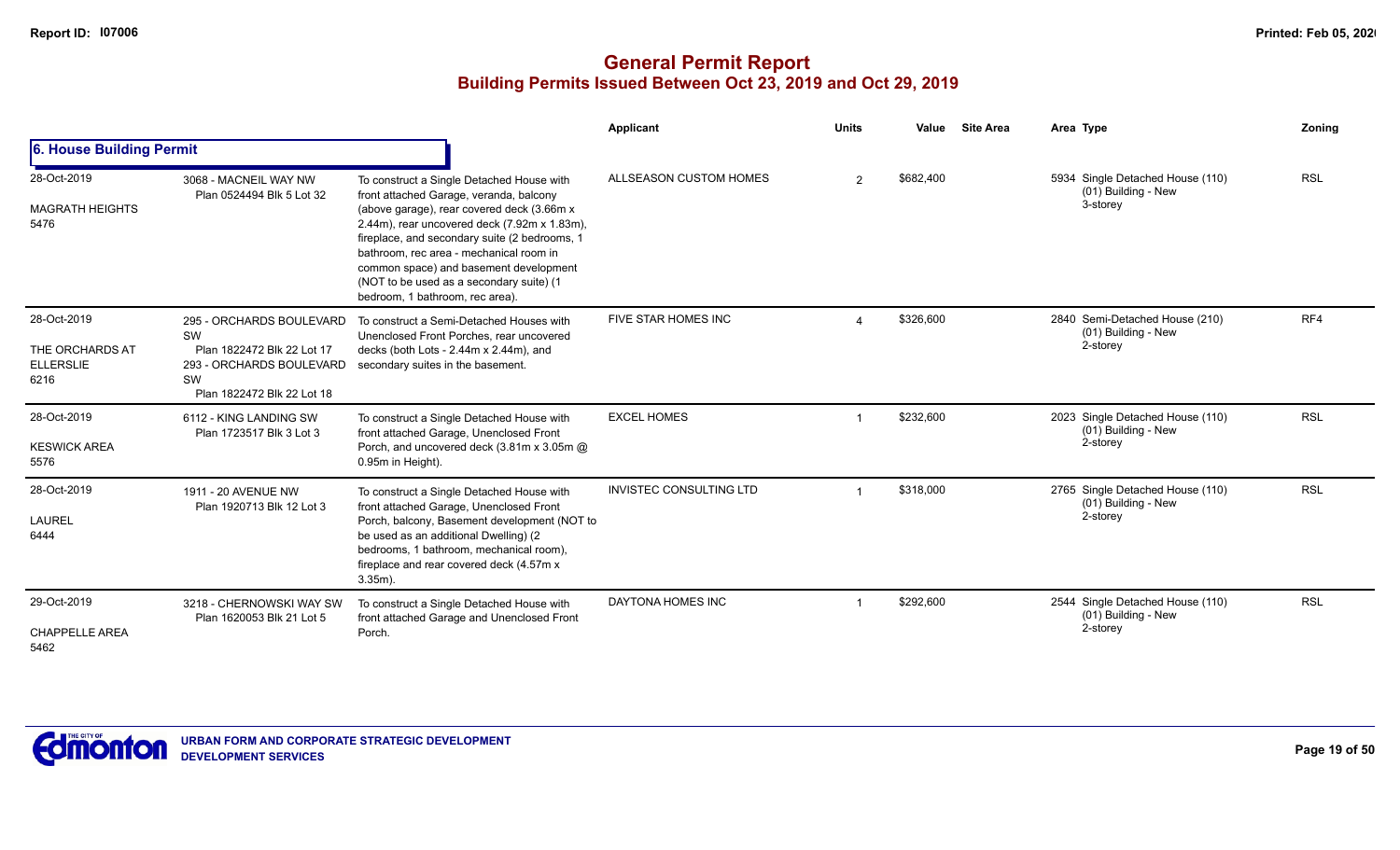|                          |                                                      |                                                                                                                     | Applicant                                   | <b>Units</b>   | Value       | <b>Site Area</b> | Area Type                                               | Zonina        |
|--------------------------|------------------------------------------------------|---------------------------------------------------------------------------------------------------------------------|---------------------------------------------|----------------|-------------|------------------|---------------------------------------------------------|---------------|
| 6. House Building Permit |                                                      |                                                                                                                     |                                             |                |             |                  |                                                         |               |
| 29-Oct-2019              | 2072 - WONNACOTT WAY SW<br>Plan 1920716 Blk 9 Lot 5  | To construct a 6 Unit Row House with attached<br>garages. (BLDG 22, Units 22-27)                                    | <b>MATTAMY HOMES</b>                        | 6              | \$1,095,700 |                  | 9528 Row House Condo (335)<br>(01) Building - New       | RA7, RF6, RF6 |
| <b>WALKER</b><br>6662    |                                                      |                                                                                                                     |                                             |                |             |                  |                                                         |               |
| 29-Oct-2019              | 8006 - 174 AVENUE NW<br>Plan 1525206 Blk 4 Lot 42    | To construct a Semi-Detached House with front<br>attached Garage, rear uncovered decks (4.88m                       | CONNA HOMES MASTER BUILDER INC              |                | \$353,100   |                  | 3070 Semi-Detached House (210)<br>(01) Building - New   | RF4           |
| <b>SCHONSEE</b><br>2700  | 8004 - 174 AVENUE NW<br>Plan 1525206 Blk 4 Lot 43    | x 3.05m), Unenclosed Front Porches and to<br>develop a Secondary Suites in the Basements.                           |                                             |                |             | 2-storey         |                                                         |               |
| 29-Oct-2019              | 15166 - 26 STREET NW<br>Plan 1822707 Blk 90 Lot 19   | To construct a Semi-Detached House with front<br>attached Garages and Unenclosed Front                              | HOPEWELL RESIDENTIAL MANAGEMEN<br><b>LP</b> | $\overline{2}$ | \$320.500   |                  | 2787 Semi-Detached House (210)<br>(01) Building - New   | RF4           |
| <b>FRASER</b><br>2280    | 15168 - 26 STREET NW<br>Plan 1822707 Blk 90 Lot 20   | Porches.                                                                                                            |                                             |                |             |                  | 2-storey                                                |               |
| 29-Oct-2019              | 2807 - 16 STREET NW<br>Plan 1321173 Blk 2 Lot 2      | To construct a Single Detached House with<br>front attached Garage, Unenclosed Front Porch                          | STERLING HOMES EDMONTON LTD.                | $\overline{1}$ | \$177,200   |                  | 1541 Single Detached House (110)<br>(01) Building - New | <b>RSL</b>    |
| <b>TAMARACK</b><br>6443  |                                                      | and SIDE DOOR.                                                                                                      |                                             |                |             |                  |                                                         |               |
| 29-Oct-2019              | <b>STREET NW</b>                                     | 5225 - ADMIRAL WALTER HOSE To construct a two-Storey Garden Suite (main<br>floor Garage 7.31m x 7.92m, second floor | <b>ART HOMES</b>                            |                | \$71,800    |                  | 624 Garden Suite (110)<br>(01) Building - New           | <b>GLG</b>    |
| <b>GRIESBACH</b><br>3111 | Plan 1224373 Blk 26 Lot 23                           | Garden Suite 7.31m x 7.92m).                                                                                        |                                             |                |             |                  | 2-storey                                                |               |
| 29-Oct-2019              | Plan 1820144 Blk 4 Lot 39                            | 3323 - CHECKNITA COMMON SV To construct a Single Detached House with<br>front attached Garage and Unenclosed Front  | STERLING HOMES EDMONTON LTD.                |                | \$191,700   |                  | 1667 Single Detached House (110)<br>(01) Building - New | <b>RMD</b>    |
| CAVANAGH<br>5467         |                                                      | Porch.                                                                                                              |                                             |                |             |                  | 2-storey                                                |               |
| 29-Oct-2019              | 3026 - CHECKNITA WAY SW<br>Plan 1720796 Blk 4 Lot 12 | To construct a Single Detached House with<br>veranda.                                                               | STERLING HOMES EDMONTON LTD.                | $\mathbf 1$    | \$163,000   |                  | 1417 Single Detached House (110)<br>(01) Building - New | <b>RMD</b>    |
| CAVANAGH<br>5467         |                                                      |                                                                                                                     |                                             |                |             |                  | 2-storey                                                |               |

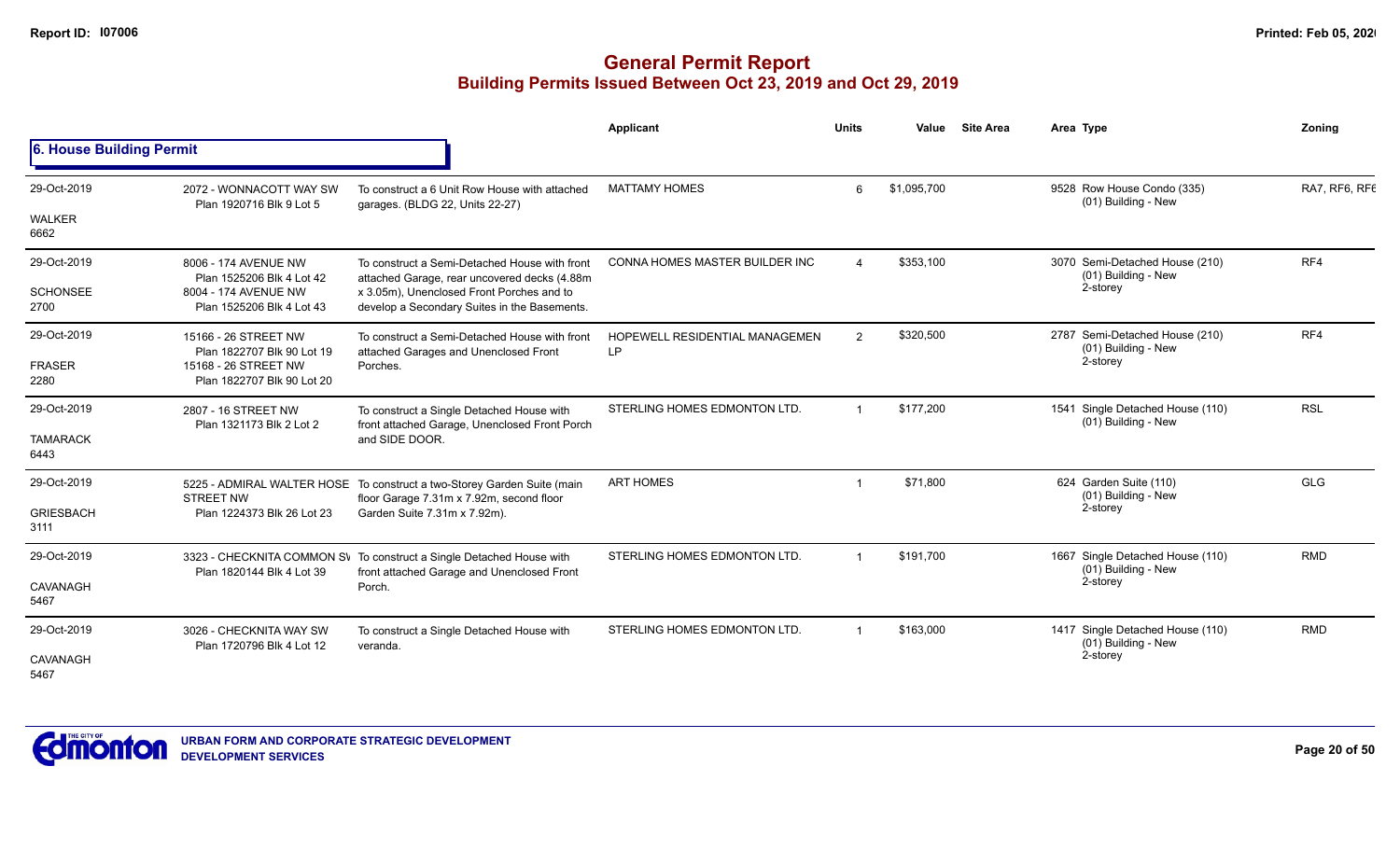|                                |                                                       |                                                                                                                    | Applicant                    | <b>Units</b> | Value     | <b>Site Area</b> | Area Type                                                           | Zoning          |
|--------------------------------|-------------------------------------------------------|--------------------------------------------------------------------------------------------------------------------|------------------------------|--------------|-----------|------------------|---------------------------------------------------------------------|-----------------|
| 6. House Building Permit       |                                                       |                                                                                                                    |                              |              |           |                  |                                                                     |                 |
| 29-Oct-2019                    | 6612 - KNOX PLACE SW<br>Plan 1723517 Blk 1 Lot 38     | To construct a Single Detached House with<br>front attached Garage, Unenclosed Front                               | <b>KANVI HOMES</b>           |              | \$293,700 |                  | 2554 Single Detached House (110)<br>(01) Building - New<br>2-storey | <b>RSL</b>      |
| <b>KESWICK AREA</b><br>5576    |                                                       | Porch, Electric Fireplace.                                                                                         |                              |              |           |                  |                                                                     |                 |
| 29-Oct-2019                    | 258 - CAVANAGH COMMON SW<br>Plan 1722824 Blk 13 Lot 6 | To construct a Single Detached House with<br>front attached Garage, Unenclosed Front                               | PARKWOOD MASTER BUILDER INC  |              | \$256,300 |                  | 2229 Single Detached House (110)<br>(01) Building - New             | <b>RSL</b>      |
| CAVANAGH<br>5467               |                                                       | Porch, rear uncovered deck (4.27 m x 3.05 m)<br>and walkout Basement.                                              |                              |              |           |                  | 2-storey                                                            |                 |
| 29-Oct-2019                    | 1725 - ENRIGHT LINK NW<br>Plan 1823445 Blk 24 Lot 10  | To construct a Single Detached House with<br>front attached Garage, fireplace, rear                                | <b>BLACKSTONE HOMES LTD</b>  |              | \$203,200 |                  | 1767 Single Detached House (110)<br>(01) Building - New             | <b>RSL</b>      |
| <b>EDGEMONT</b><br>4462        |                                                       | uncovered deck (3.66m x 3.05m), and Side<br>door.                                                                  |                              |              |           | 2-storey         |                                                                     |                 |
| 29-Oct-2019                    | 9260B - STRATHEARN DRIVE                              | To construct a Single Detached House with<br>front attached Garage, balcony, Basement                              | N/A                          |              | \$304,700 |                  | 2539 Single Detached House (110)<br>(01) Building - New             | RF <sub>1</sub> |
| <b>STRATHEARN</b><br>6710      | <b>NW</b><br>Plan 1721014 Blk 1 Lot 2B                | development (NOT to be used as an additional<br>Dwelling) and uncovered deck.                                      |                              |              |           |                  |                                                                     |                 |
| 29-Oct-2019                    | 945 - MCCONACHIE<br><b>BOULEVARD NW</b>               | To construct a Single Detached House with<br>front attached Garage, Unenclosed Front                               | JAYMAN MASTERBUILT INC       |              | \$219.700 |                  | 1910 Single Detached House (110)<br>(01) Building - New             | <b>RMD</b>      |
| <b>MCCONACHIE AREA</b><br>2521 | Plan 1723088 Blk 6 Lot 39                             | Porch. Side door and to install a Renewable<br>Energy Device (6 Solar-electric (PV) panels on<br>the roof).        |                              |              |           |                  | 2-storey                                                            |                 |
| 29-Oct-2019                    | 1124 - 29 STREET NW<br>Plan 1722070 Blk 24 Lot 11     | To construct a Single Detached House with<br>front attached Garage, Unenclosed Front Porch                         | PARK ROYAL HOMES (2016) LTD  | -1           | \$212,300 |                  | 1846 Single Detached House (110)<br>(01) Building - New             | <b>RMD</b>      |
| <b>LAUREL</b><br>6444          |                                                       | and fireplace.                                                                                                     |                              |              |           |                  | 2-storey                                                            |                 |
| 29-Oct-2019                    | Plan 1820144 Blk 4 Lot 41                             | 3319 - CHECKNITA COMMON SV To construct a Single Detached House with<br>front attached Garage and Unenclosed Front | STERLING HOMES EDMONTON LTD. |              | \$267,100 |                  | 2323 Single Detached House (110)<br>(01) Building - New             | <b>RMD</b>      |
| <b>CAVANAGH</b><br>5467        |                                                       | Porch.                                                                                                             |                              |              |           |                  | 2-storey                                                            |                 |

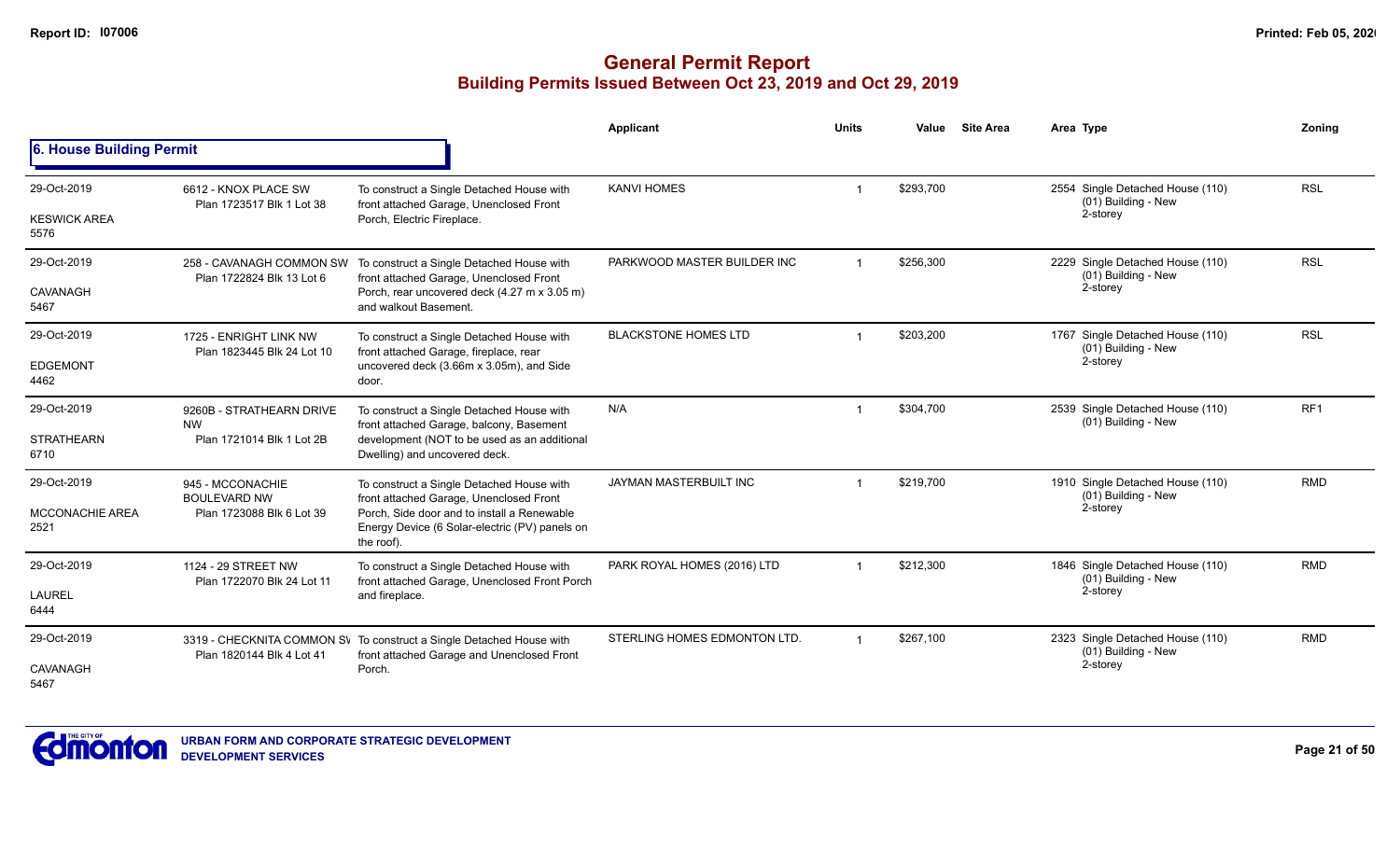### **General Permit Report Building Permits Issued Between Oct 23, 2019 and Oct 29, 2019**

|                                      |                                                    |                                                                                                                                                                                                                                                                                                                                                                                                                                                                                                                                                                                                                                                                                                                                                                                                                                                                                                                                                                                                                                                                | <b>Applicant</b> | <b>Units</b> | Value | <b>Site Area</b> | Area Type | Zoning |
|--------------------------------------|----------------------------------------------------|----------------------------------------------------------------------------------------------------------------------------------------------------------------------------------------------------------------------------------------------------------------------------------------------------------------------------------------------------------------------------------------------------------------------------------------------------------------------------------------------------------------------------------------------------------------------------------------------------------------------------------------------------------------------------------------------------------------------------------------------------------------------------------------------------------------------------------------------------------------------------------------------------------------------------------------------------------------------------------------------------------------------------------------------------------------|------------------|--------------|-------|------------------|-----------|--------|
| 6. House Building Permit             |                                                    | DAYTONA HOMES INC<br>\$193,400<br>1682 Single Detached House (110)<br>RPL, RPL<br>To construct a Single Detached House with<br>$(01)$ Building - New<br>Unenclosed Front Porch.<br>2-storey<br><b>HOMES BY AVI</b><br>\$248,300<br>2159 Single Detached House (110)<br><b>RSL</b><br>To construct a Single Detached House with<br>(01) Building - New<br>front attached Garage, Unenclosed Front Porch<br>2-storey<br>and fireplace.<br>\$267,300<br><b>RMD</b><br>STERLING HOMES EDMONTON LTD.<br>2324 Single Detached House (110)<br>3315 - CHECKNITA COMMON SV To construct a Single Detached House with<br>(01) Building - New<br>front attached Garage and Unenclosed Front<br>2-storey<br>Porch.<br>\$285,000<br>RF1<br>To demolish an existing Single Detached House.<br>RITHOM SERVICES INC<br>1500 Single Detached House (110)<br>$-1$<br>(99) Demolition<br>RF <sub>1</sub><br><b>RITHOM SERVICES INC</b><br>\$5,800<br>500 Detached Garage (010)<br>To demolish an existing Accessory Building<br>$\Omega$<br>(99) Demolition<br>(detached Garage). |                  |              |       |                  |           |        |
| 29-Oct-2019                          | 7404 - 178 AVENUE NW<br>Plan 1920842 Blk 9 Lot 28  |                                                                                                                                                                                                                                                                                                                                                                                                                                                                                                                                                                                                                                                                                                                                                                                                                                                                                                                                                                                                                                                                |                  |              |       |                  |           |        |
| <b>CRYSTALLINA NERA WEST</b><br>2463 |                                                    |                                                                                                                                                                                                                                                                                                                                                                                                                                                                                                                                                                                                                                                                                                                                                                                                                                                                                                                                                                                                                                                                |                  |              |       |                  |           |        |
| 29-Oct-2019                          | 1347 - 157 STREET SW<br>Plan 1822721 Blk 20 Lot 32 |                                                                                                                                                                                                                                                                                                                                                                                                                                                                                                                                                                                                                                                                                                                                                                                                                                                                                                                                                                                                                                                                |                  |              |       |                  |           |        |
| <b>GLENRIDDING RAVINE</b><br>5579    |                                                    |                                                                                                                                                                                                                                                                                                                                                                                                                                                                                                                                                                                                                                                                                                                                                                                                                                                                                                                                                                                                                                                                |                  |              |       |                  |           |        |
| 29-Oct-2019                          | Plan 1820144 Blk 4 Lot 43                          |                                                                                                                                                                                                                                                                                                                                                                                                                                                                                                                                                                                                                                                                                                                                                                                                                                                                                                                                                                                                                                                                |                  |              |       |                  |           |        |
| CAVANAGH<br>5467                     |                                                    |                                                                                                                                                                                                                                                                                                                                                                                                                                                                                                                                                                                                                                                                                                                                                                                                                                                                                                                                                                                                                                                                |                  |              |       |                  |           |        |
| 7. Other Misc. Building Permits      |                                                    |                                                                                                                                                                                                                                                                                                                                                                                                                                                                                                                                                                                                                                                                                                                                                                                                                                                                                                                                                                                                                                                                |                  |              |       |                  |           |        |
| 28-Oct-2019                          | 5230 - ADA BOULEVARD NW<br>Plan 4556HW Blk 3 Lot 6 |                                                                                                                                                                                                                                                                                                                                                                                                                                                                                                                                                                                                                                                                                                                                                                                                                                                                                                                                                                                                                                                                |                  |              |       |                  |           |        |
| <b>HIGHLANDS</b><br>2330             |                                                    |                                                                                                                                                                                                                                                                                                                                                                                                                                                                                                                                                                                                                                                                                                                                                                                                                                                                                                                                                                                                                                                                |                  |              |       |                  |           |        |
| 28-Oct-2019                          | 5230 - ADA BOULEVARD NW<br>Plan 4556HW Blk 3 Lot 6 |                                                                                                                                                                                                                                                                                                                                                                                                                                                                                                                                                                                                                                                                                                                                                                                                                                                                                                                                                                                                                                                                |                  |              |       |                  |           |        |
| <b>HIGHLANDS</b><br>2330             |                                                    |                                                                                                                                                                                                                                                                                                                                                                                                                                                                                                                                                                                                                                                                                                                                                                                                                                                                                                                                                                                                                                                                |                  |              |       |                  |           |        |
|                                      |                                                    |                                                                                                                                                                                                                                                                                                                                                                                                                                                                                                                                                                                                                                                                                                                                                                                                                                                                                                                                                                                                                                                                |                  |              |       |                  |           |        |

**Home Improvement Permit**

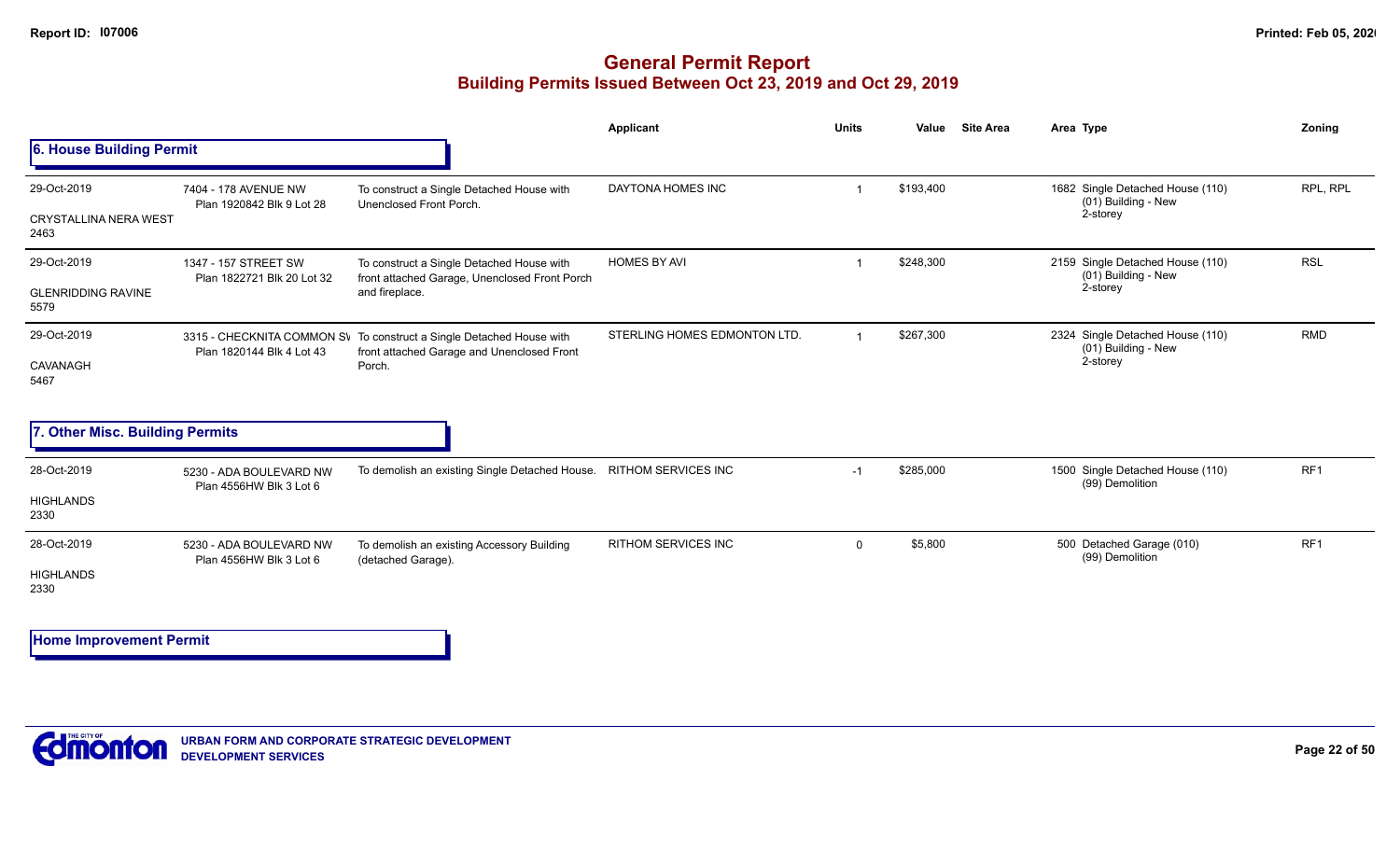|                                |                                                    |                                                                                            | <b>Applicant</b>                | <b>Units</b> | <b>Site Area</b><br>Value | Area Type                                                            | Zoning          |
|--------------------------------|----------------------------------------------------|--------------------------------------------------------------------------------------------|---------------------------------|--------------|---------------------------|----------------------------------------------------------------------|-----------------|
| <b>Home Improvement Permit</b> |                                                    |                                                                                            |                                 |              |                           |                                                                      |                 |
| 28-Oct-2019                    | 11128 - 122 STREET NW<br>Plan 1822302 Blk 2 Lot 6B | To construct an Accessory Building (detached<br>Garage (5.79m x 6.71m)).                   | SWISH DEVELOPMENTS INC          | $\mathbf 0$  | \$66,600                  | 418 Detached Garage (010)<br>(01) Building - New                     | RF <sub>3</sub> |
| <b>INGLEWOOD</b><br>3240       |                                                    |                                                                                            |                                 |              |                           |                                                                      |                 |
| 29-Oct-2019                    | 10822 - 66 AVENUE NW<br>Plan 1485HW Blk 6 Lot R    | To construct an Accessory Building (rear<br>mutual detached Garage, 11.58m x 6.40m).       | NEW HOMES CONSTRUCTION INC      | $\mathbf{0}$ | \$11,800                  | 74 Detached Garage (010)<br>(01) Building - New                      | RF <sub>3</sub> |
| <b>ALLENDALE</b><br>5010       |                                                    |                                                                                            |                                 |              |                           |                                                                      |                 |
| 29-Oct-2019                    | 10643 - 145 STREET NW<br>Plan 5887HW Blk 3 Lot 26  | To construct exterior and interior alterations<br>(add new side door to downstairs suite   | <b>ALLSITE</b>                  |              | \$10,000                  | 93 Single Detached House (110)<br>(07) Add Suites to Single Dwelling | RF <sub>1</sub> |
| <b>GROVENOR</b><br>3210        |                                                    | entrance) and develop a Secondary Suite in the<br>Basement of a Single Detached House.     |                                 |              |                           |                                                                      |                 |
| 24-Oct-2019                    | 11821 - 127 STREET NW                              | To construct an addition to a Single Detached<br>House (rear covered deck, 3.20m x 9.25m), | PETER B MASON PROFESSIONAL CORF | $\Omega$     |                           | Single Detached House (110)<br>(03) Exterior Alterations             | RF <sub>3</sub> |
| PRINCE CHARLES<br>3350         | Plan 1025HW Blk 6 Lot 16                           | existing without permits.                                                                  |                                 |              |                           |                                                                      |                 |
| 28-Oct-2019                    | 10319 - 140 STREET NW<br>Plan 3875P Blk 97 Lot 17  | To demolish a Single Detached House and<br>Accessory building (detached Garage).           | SWISH DEVELOPMENTS INC          | $\Omega$     | \$3,400                   | Detached Garage(010)<br>(99) Demolition                              | RF <sub>1</sub> |
| <b>GLENORA</b><br>3200         |                                                    |                                                                                            |                                 |              |                           |                                                                      |                 |
| 28-Oct-2019                    | 10319 - 140 STREET NW<br>Plan 3875P Blk 97 Lot 17  | To demolish a Single Detached House and<br>Accessory building (detached Garage).           | SWISH DEVELOPMENTS INC          | $-1$         | \$6,500                   | Single Detached House (110)<br>(99) Demolition                       | RF <sub>1</sub> |
| <b>GLENORA</b><br>3200         |                                                    |                                                                                            |                                 |              |                           |                                                                      |                 |
| 24-Oct-2019                    | 13541 - 66 STREET NW<br>Plan 1922559 Blk 1 Lot 20B | To construct an Accessory Building (mutual<br>rear detached Garage (6.71m x 12.80m)).      | ALLSEASON CUSTOM HOMES          | $\mathbf 0$  | \$13,000                  | 81 Detached Garage (010)<br>(01) Building - New                      | RF <sub>1</sub> |
| <b>BELVEDERE</b><br>2080       |                                                    |                                                                                            |                                 |              |                           |                                                                      |                 |

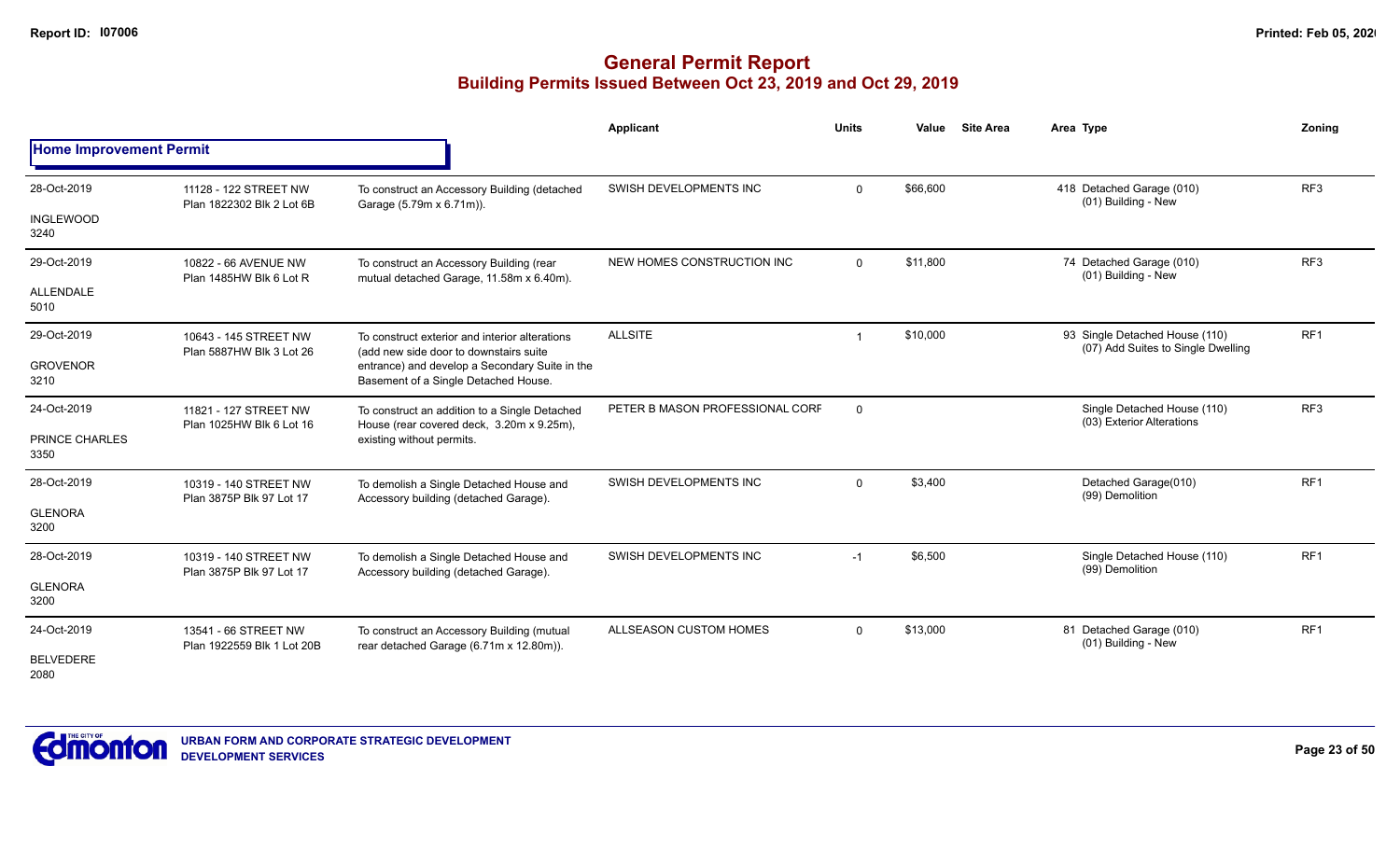|                                               |                                                     |                                                                                                                                                                                                  | <b>Applicant</b>                                           | <b>Units</b> | Value    | <b>Site Area</b> | Area Type                                                | <b>Zoning</b>   |
|-----------------------------------------------|-----------------------------------------------------|--------------------------------------------------------------------------------------------------------------------------------------------------------------------------------------------------|------------------------------------------------------------|--------------|----------|------------------|----------------------------------------------------------|-----------------|
| <b>Home Improvement Permit</b>                |                                                     |                                                                                                                                                                                                  |                                                            |              |          |                  |                                                          |                 |
| 25-Oct-2019<br><b>LAUREL</b><br>6444          | 1341 - 32A STREET NW<br>Plan 1520091 Blk 15 Lot 2   | To construct interior alterations to a Single<br>Detached House (Basement development with<br>kitchen. NOT to be used as an additional<br>Dwelling) (1 bedroom, 1 bathroom, mechanical<br>room). | N/A                                                        | $\Omega$     | \$15,000 |                  | Single Detached House (110)<br>(03) Interior Alterations | <b>RSL</b>      |
| 25-Oct-2019<br><b>LAURIER HEIGHTS</b><br>3270 | 13411 - 81 AVENUE NW<br>Plan 5237KS Blk 5 Lot 14    | To construct an Accessory Building (detached<br>Garage, 7.92m x 8.53m) and to demolish an<br>Accessory Building (detached Garage).                                                               | <b>CONTACT RENOVATIONS &amp;</b><br><b>MAINTENANCE LTD</b> | $\Omega$     | \$10,900 |                  | 68 Detached Garage (010)<br>(01) Building - New          | RF <sub>1</sub> |
| 25-Oct-2019<br><b>LAURIER HEIGHTS</b><br>3270 | 13411 - 81 AVENUE NW<br>Plan 5237KS Blk 5 Lot 14    | To construct an Accessory Building (detached<br>Garage, 7.92m x 8.53m) and to demolish an<br>Accessory Building (detached Garage).                                                               | <b>CONTACT RENOVATIONS &amp;</b><br><b>MAINTENANCE LTD</b> | $\Omega$     | \$3,400  |                  | Detached Garage(010)<br>(99) Demolition                  | RF <sub>1</sub> |
| 23-Oct-2019<br><b>SUMMERSIDE</b><br>6213      | 8531 - 16A AVENUE SW<br>Plan 0628099 Blk 6 Lot 133  | To construct a rear uncovered deck to a Single<br>Detached House (9.8m x 3.96m @ 2.7m in<br>Height).                                                                                             | N/A                                                        | $\Omega$     | \$9,400  |                  | 37 Single Detached House (110)<br>(03) Deck Attached     | <b>RSL</b>      |
| 23-Oct-2019<br><b>LAUREL</b><br>6444          | 1751 - 24 STREET NW<br>Plan 1920713 Blk 14 Lot 1    | To construct an Accessory Building (detached<br>Garage (6.1m x 6.1m)).                                                                                                                           | <b>GENIUS HOMES LTD</b>                                    | $\Omega$     | \$6,000  |                  | 37 Detached Garage (010)<br>(01) Building - New          | <b>RPL</b>      |
| 28-Oct-2019<br><b>CAPILANO</b><br>6061        | 10711 - 69 STREET NW<br>Plan 1921422 Blk 49 Lot 3A  | To construct an Accessory Building (detached<br>Garage (6.55m x 6.4m)).                                                                                                                          | <b>FOREVER HOMES LTD</b>                                   | $\Omega$     | \$6,800  |                  | 42 Detached Garage (010)<br>(01) Building - New          | RF1             |
| 23-Oct-2019<br><b>CY BECKER</b><br>2611       | 3909 - 171A AVENUE NW<br>Plan 1425758 Blk 14 Lot 15 | To construct a rear uncovered deck (irregular<br>shape, 7.31m x 5.46m @ 0.80m in Height).                                                                                                        | N/A                                                        | $\Omega$     | \$8,700  |                  | 35 Single Detached House (110)<br>(03) Deck Attached     | <b>RSL</b>      |

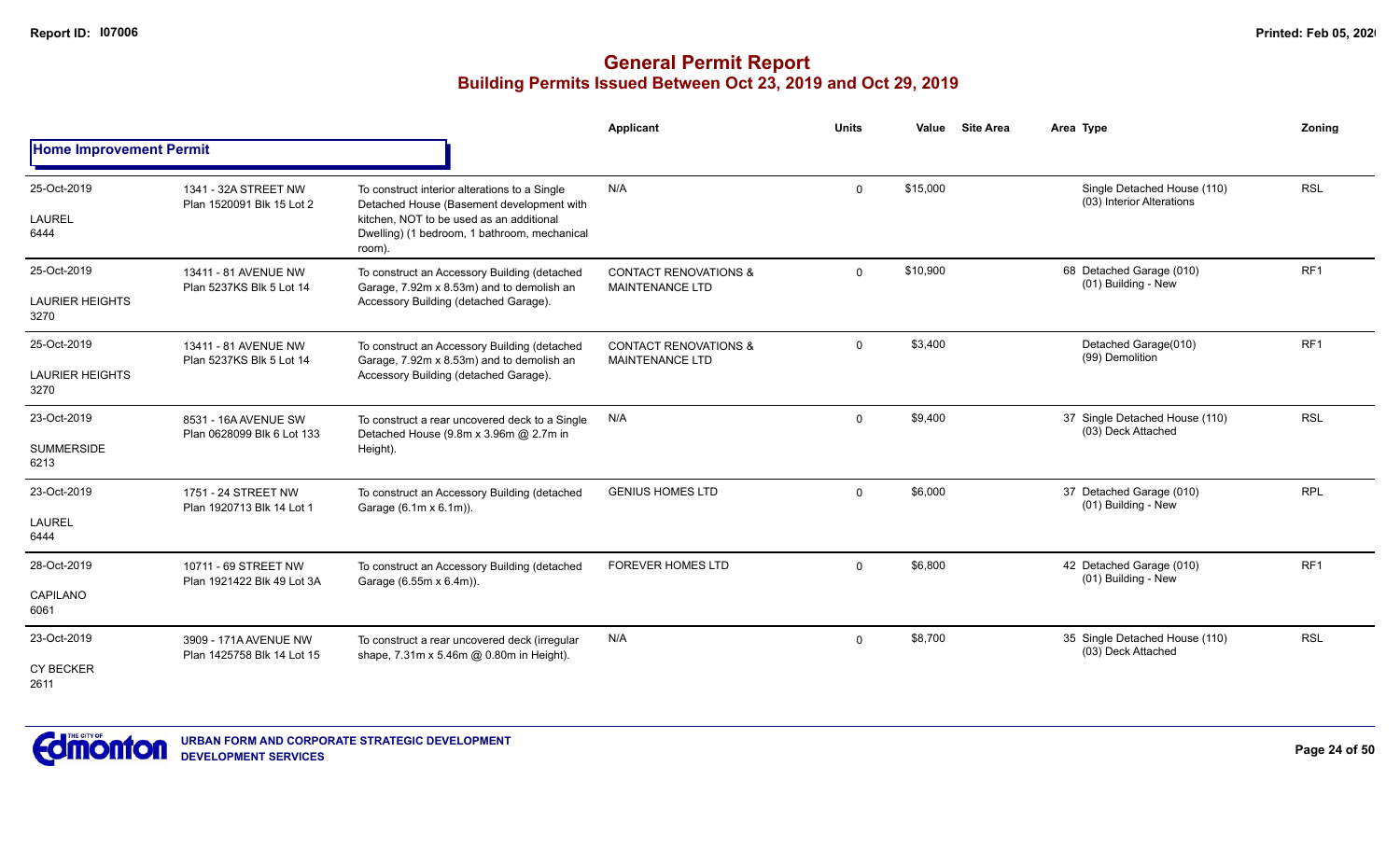|                                             |                                                    |                                                                                                                        | <b>Applicant</b>             | <b>Units</b> | Value   | <b>Site Area</b> | Area Type                                            | <b>Zoning</b>   |
|---------------------------------------------|----------------------------------------------------|------------------------------------------------------------------------------------------------------------------------|------------------------------|--------------|---------|------------------|------------------------------------------------------|-----------------|
| <b>Home Improvement Permit</b>              |                                                    |                                                                                                                        |                              |              |         |                  |                                                      |                 |
| 24-Oct-2019                                 | 11343 - 104 STREET NW<br>Plan 686HW Blk 3B Lot 10  | To demolish a Single Detached House and<br>detached Garage.                                                            | SQUARELAND MANAGEMENT LTD    | $\Omega$     | \$3,400 |                  | Detached Garage(010)<br>(99) Demolition              | RF <sub>3</sub> |
| <b>SPRUCE AVENUE</b><br>1230                |                                                    |                                                                                                                        |                              |              |         |                  |                                                      |                 |
| 24-Oct-2019                                 | 11343 - 104 STREET NW<br>Plan 686HW Blk 3B Lot 10  | To demolish a Single Detached House and<br>detached Garage.                                                            | SQUARELAND MANAGEMENT LTD    | $-1$         | \$6,500 |                  | Single Detached House (110)<br>(99) Demolition       | RF <sub>3</sub> |
| <b>SPRUCE AVENUE</b><br>1230                |                                                    |                                                                                                                        |                              |              |         |                  |                                                      |                 |
| 23-Oct-2019                                 | SW                                                 | 2997 - CHOKECHERRY COMMO To construct a rear uncovered deck to a Single<br>Detached House (5.03m 3.66m & 3.96m x 2.13m | N/A                          | $\mathbf 0$  | \$5,800 |                  | 23 Single Detached House (110)<br>(03) Deck Attached | <b>RMD</b>      |
| THE ORCHARDS AT<br><b>ELLERSLIE</b><br>6216 | Plan 1822450 Blk 16 Lot 81                         | @ 1.42m in Height).                                                                                                    |                              |              |         |                  |                                                      |                 |
| 24-Oct-2019                                 | 10840 - 140 STREET NW<br>Plan 4978HW Blk 13 Lot 26 | To demolish a Single Detached House and<br>Accessory building (detached Garage).                                       | TIMBER HAUS DEVELOPMENTS     | $\Omega$     | \$3,400 |                  | Detached Garage(010)<br>(99) Demolition              | RF <sub>1</sub> |
| <b>NORTH GLENORA</b><br>3310                |                                                    |                                                                                                                        |                              |              |         |                  |                                                      |                 |
| 24-Oct-2019                                 | 10840 - 140 STREET NW<br>Plan 4978HW Blk 13 Lot 26 | To demolish a Single Detached House and<br>Accessory building (detached Garage).                                       | TIMBER HAUS DEVELOPMENTS     | $-1$         | \$6,500 |                  | Single Detached House (110)<br>(99) Demolition       | RF1             |
| <b>NORTH GLENORA</b><br>3310                |                                                    |                                                                                                                        |                              |              |         |                  |                                                      |                 |
| 23-Oct-2019 D                               | 366 - DESROCHERS                                   | To construct an Accessory Building (detached<br>Garage, 5.49m x 6.71m).                                                | N/A                          | $\mathbf 0$  | \$5,900 |                  | 37 Detached Garage (010)<br>(01) Building - New      | DC <sub>2</sub> |
| <b>ESROCHERS AREA</b><br>5463               | <b>BOULEVARD SW</b><br>Plan 1521497 Blk 1 Lot 50   |                                                                                                                        |                              |              |         |                  |                                                      |                 |
| 23-Oct-2019                                 | 1115 - WAHL PLACE NW<br>Plan 1521696 Blk 15 Lot 38 | To construct a side uncovered deck (1.68m x<br>3.51m) to a Single Detached House.                                      | <b>HOMES BY MANAGEN LTD.</b> | $\Omega$     | \$0     |                  | Single Detached House (110)<br>(03) Deck Attached    | RSL, RSL        |
| <b>WINDERMERE</b><br>5570                   |                                                    |                                                                                                                        |                              |              |         |                  |                                                      |                 |

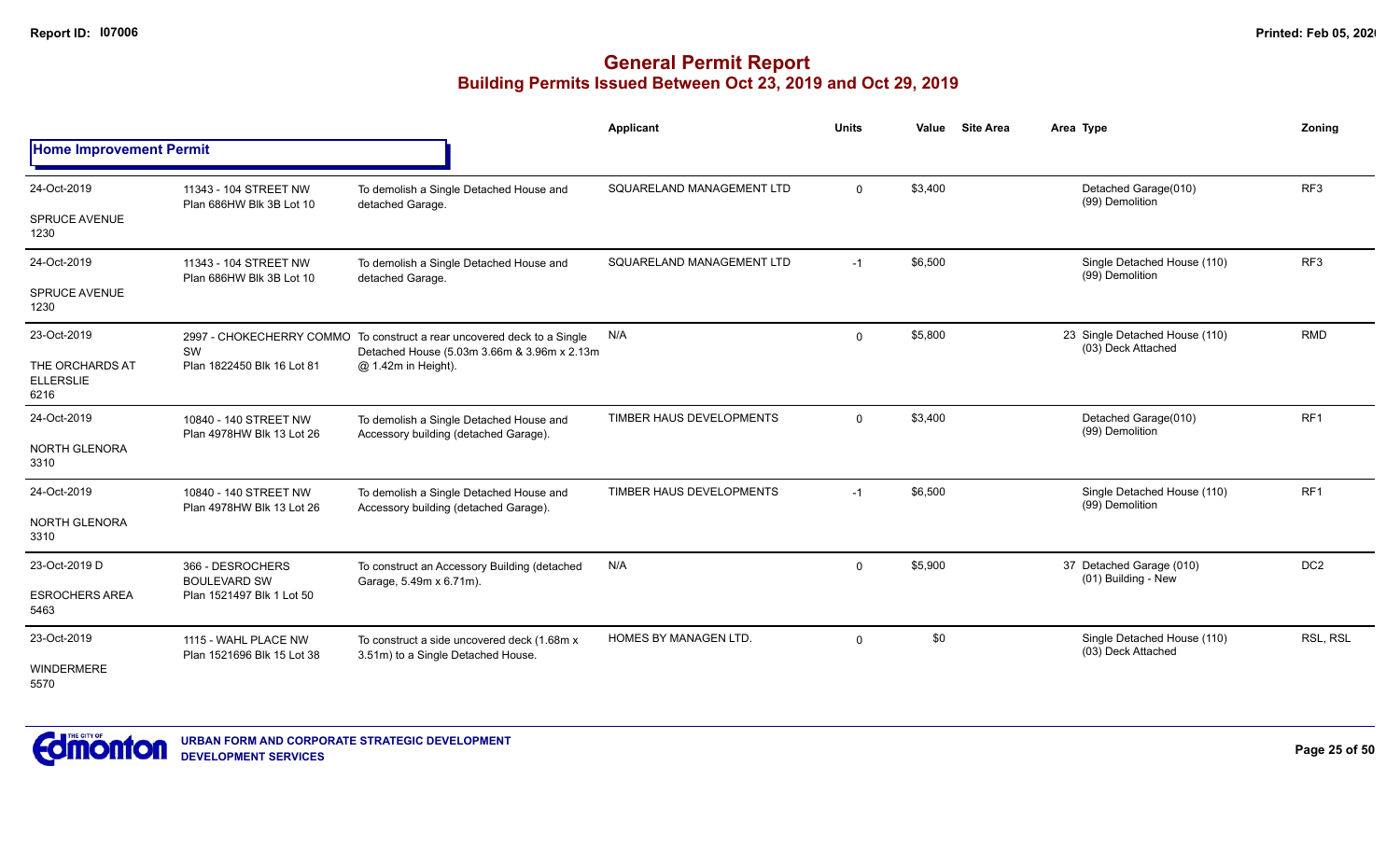|                                                  |                                                       |                                                                                                                                                                                                                                                                                  | <b>Applicant</b>                                            | <b>Units</b> | Value     | <b>Site Area</b> | Area Type                                                | Zoning          |
|--------------------------------------------------|-------------------------------------------------------|----------------------------------------------------------------------------------------------------------------------------------------------------------------------------------------------------------------------------------------------------------------------------------|-------------------------------------------------------------|--------------|-----------|------------------|----------------------------------------------------------|-----------------|
| <b>Home Improvement Permit</b>                   |                                                       |                                                                                                                                                                                                                                                                                  |                                                             |              |           |                  |                                                          |                 |
| 23-Oct-2019<br><b>BLUE QUILL ESTATES</b><br>5070 | 3 - BLUE QUILL POINT NW<br>Plan 8822793 Blk 30 Lot 48 | To construct an addition to a Single Detached<br>House (3 season sunroom, 6.15m x 4.57m<br>irregular shape).                                                                                                                                                                     | RELAXED LIVING LTD O/A SUNSPACE BY<br><b>RELAXED LIVING</b> | $\mathbf 0$  | \$45,000  |                  | Single Detached House (110)<br>(02) Addition             | RF <sub>1</sub> |
| 29-Oct-2019<br><b>WINDSOR PARK</b><br>5580       | <b>NW</b><br>Plan 2212HW Blk 1 Lot 1A                 | 11807 - SASKATCHEWAN DRIVE To construct a second Storey side addition<br>(bedroom, 6.10m x 8.95m), exterior alterations<br>(facade improvements and window changes),<br>and interior alterations (basement, main, and<br>second floor renovation) to a Single Detached<br>House. | <b>HABITAT STUDIO &amp; WORKSHOP LTD.</b>                   | $\mathbf 0$  |           |                  | Single Detached House (110)<br>(03) Exterior Alterations | RF <sub>1</sub> |
| 29-Oct-2019<br><b>WINDSOR PARK</b><br>5580       | <b>NW</b><br>Plan 2212HW Blk 1 Lot 1A                 | 11807 - SASKATCHEWAN DRIVE To construct a second Storey side addition<br>(bedroom, 6.10m x 8.95m), exterior alterations<br>(facade improvements and window changes),<br>and interior alterations (basement, main, and<br>second floor renovation) to a Single Detached<br>House. | <b>HABITAT STUDIO &amp; WORKSHOP LTD.</b>                   | $\mathbf 0$  |           |                  | Single Detached House (110)<br>(03) Interior Alterations | RF1             |
| 29-Oct-2019<br><b>WINDSOR PARK</b><br>5580       | <b>NW</b><br>Plan 2212HW Blk 1 Lot 1A                 | 11807 - SASKATCHEWAN DRIVE To construct a second Storey side addition<br>(bedroom, 6.10m x 8.95m), exterior alterations<br>(facade improvements and window changes),<br>and interior alterations (basement, main, and<br>second floor renovation) to a Single Detached<br>House. | HABITAT STUDIO & WORKSHOP LTD.                              | $\Omega$     | \$600,000 |                  | Single Detached House (110)<br>(02) Addition             | RF1             |
| 25-Oct-2019<br><b>BELGRAVIA</b><br>5040          | 11638 - 74 AVENUE NW<br>Plan 1275HW Blk 2 Lot 13      | To demolish a Single Detached House and an<br>Accessory building (detached Garage).                                                                                                                                                                                              | <b>ESTRELLA HOMES LTD</b>                                   | $\mathbf 0$  | \$3,400   |                  | Detached Garage(010)<br>(99) Demolition                  | RF <sub>1</sub> |
| 25-Oct-2019<br><b>BELGRAVIA</b><br>5040          | 11638 - 74 AVENUE NW<br>Plan 1275HW Blk 2 Lot 13      | To demolish a Single Detached House and an<br>Accessory building (detached Garage).                                                                                                                                                                                              | <b>ESTRELLA HOMES LTD</b>                                   | $-1$         | \$6,500   |                  | Single Detached House (110)<br>(99) Demolition           | RF <sub>1</sub> |

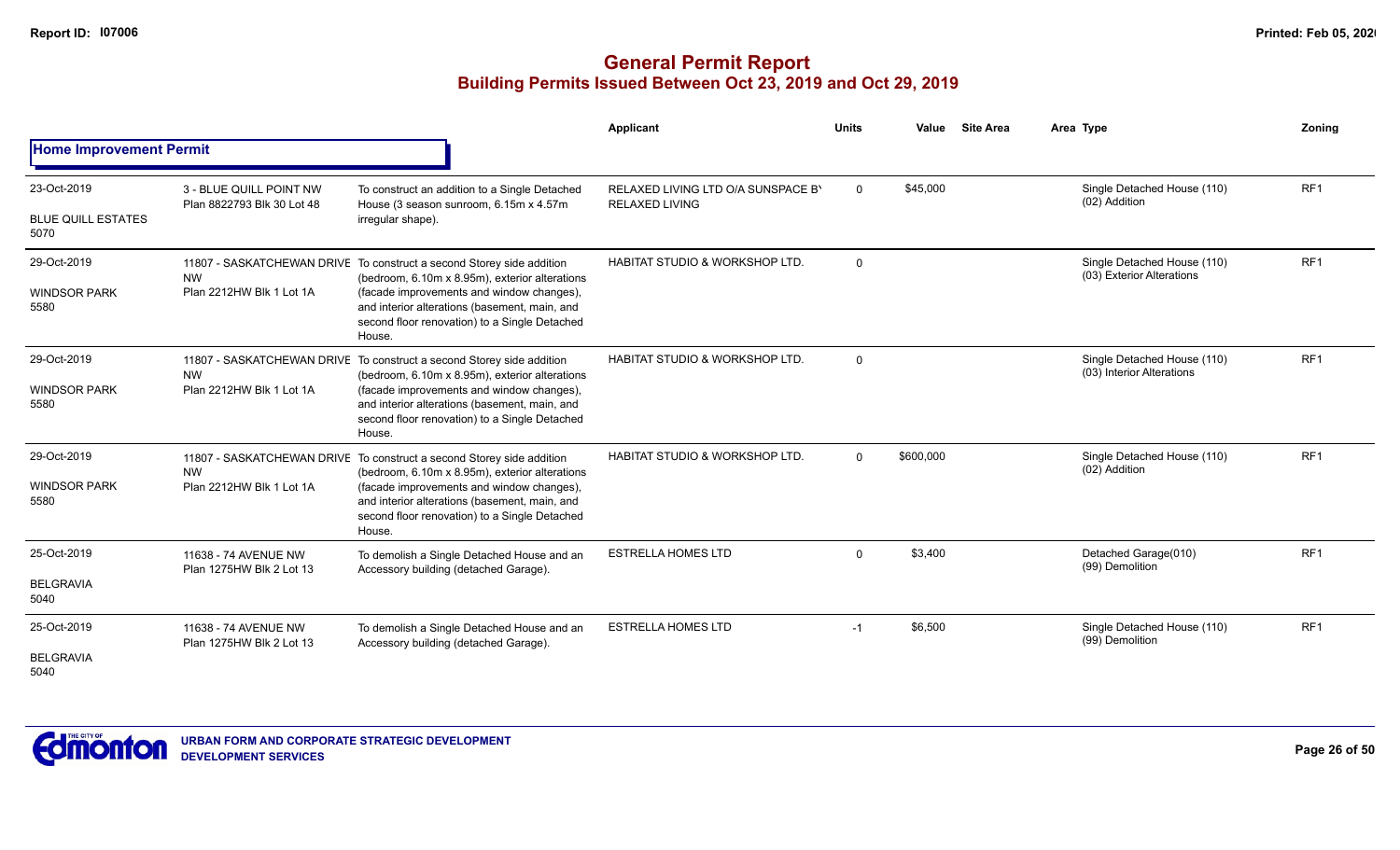|                                  |                                                       |                                                                                              | <b>Applicant</b>               | <b>Units</b> | Value    | <b>Site Area</b><br>Area Type                            | Zoning          |
|----------------------------------|-------------------------------------------------------|----------------------------------------------------------------------------------------------|--------------------------------|--------------|----------|----------------------------------------------------------|-----------------|
| <b>Home Improvement Permit</b>   |                                                       |                                                                                              |                                |              |          |                                                          |                 |
| 24-Oct-2019<br><b>GREENFIELD</b> | 3519 - 113B STREET NW<br>Plan 590NY Blk 66 Lot 44     | To construct an Accessory Building (rear<br>detached Garage, 9.14m x 7.31m).                 | N/A                            | $\mathbf 0$  | \$10,800 | 67 Detached Garage (010)<br>(01) Building - New          | RF <sub>1</sub> |
| 5220                             |                                                       |                                                                                              |                                |              |          |                                                          |                 |
| 29-Oct-2019                      | 12139 - 190 STREET NW<br>Plan 0024535 Blk 8 Lot 18    | To construct interior alterations (Basement<br>development, NOT to be used as an additional  | N/A                            | $\Omega$     | \$15,000 | Single Detached House (110)<br>(03) Interior Alterations | DC <sub>2</sub> |
| KINOKAMAU PLAINS AREA<br>4475    |                                                       | Dwelling) (1 Office, 1 bathroom, Kitchen, Great<br>Room, Storage, Utility).                  |                                |              |          |                                                          |                 |
| 23-Oct-2019                      | 1775 - 24 STREET NW<br>Plan 1920713 Blk 14 Lot 7      | To construct an Accessory Building (detached<br>Garage, 6.1 m x 6.71 m).                     | N/A                            | $\Omega$     | \$6,600  | 41 Detached Garage (010)<br>(01) Building - New          | <b>RPL</b>      |
| <b>LAUREL</b><br>6444            |                                                       |                                                                                              |                                |              |          |                                                          |                 |
| 29-Oct-2019                      | 5404 - 151 STREET NW<br>Plan 5452RS Blk 33 Lot 5      | To construct exterior alterations to a Single<br>Detached House (Unenclosed Front Porch,     | <b>HAGER DEVELOPMENTS LTD.</b> | $\Omega$     |          | Single Detached House (110)<br>(03) Exterior Alterations | RF <sub>1</sub> |
| <b>BRANDER GARDENS</b><br>5080   |                                                       | replacing front steps, and replacing siding on<br>front with stucco).                        |                                |              |          |                                                          |                 |
| 29-Oct-2019                      | 8611 - 185 STREET NW<br>Plan 4613TR Blk 24 Lot 23     | To construct exterior alterations to a Single<br>Detached House (rear covered entry, 2.02m x | DELTA LAND SURVEYS LTD.        | $\mathbf 0$  |          | Single Detached House (110)<br>(03) Exterior Alterations | RF1             |
| <b>ALDERGROVE</b><br>4020        |                                                       | 3.76m), existing without permits.                                                            |                                |              |          |                                                          |                 |
| 25-Oct-2019                      | 179 - WARWICK ROAD NW<br>Plan 7822564 Blk 56 Lot 51   | To construct an Accessory Building (detached<br>Garage 6.71m x 6.71m).                       | N/A                            | $\Omega$     | \$7,300  | 45 Detached Garage (010)<br>(01) Building - New          | RF <sub>1</sub> |
| <b>DUNLUCE</b><br>3180           |                                                       |                                                                                              |                                |              |          |                                                          |                 |
| 24-Oct-2019                      | 12 - ALEXANDER CIRCLE NW<br>Plan 2803AF Blk 114 Lot 5 | To construct interior & exterior alterations<br>(revised kitchen layout and adding new       | <b>AQUARIAN RENOVATIONS</b>    | $\mathbf 0$  |          | Single Detached House (110)<br>(03) Exterior Alterations | RF1             |
| <b>GLENORA</b><br>3200           |                                                       | window).                                                                                     |                                |              |          |                                                          |                 |

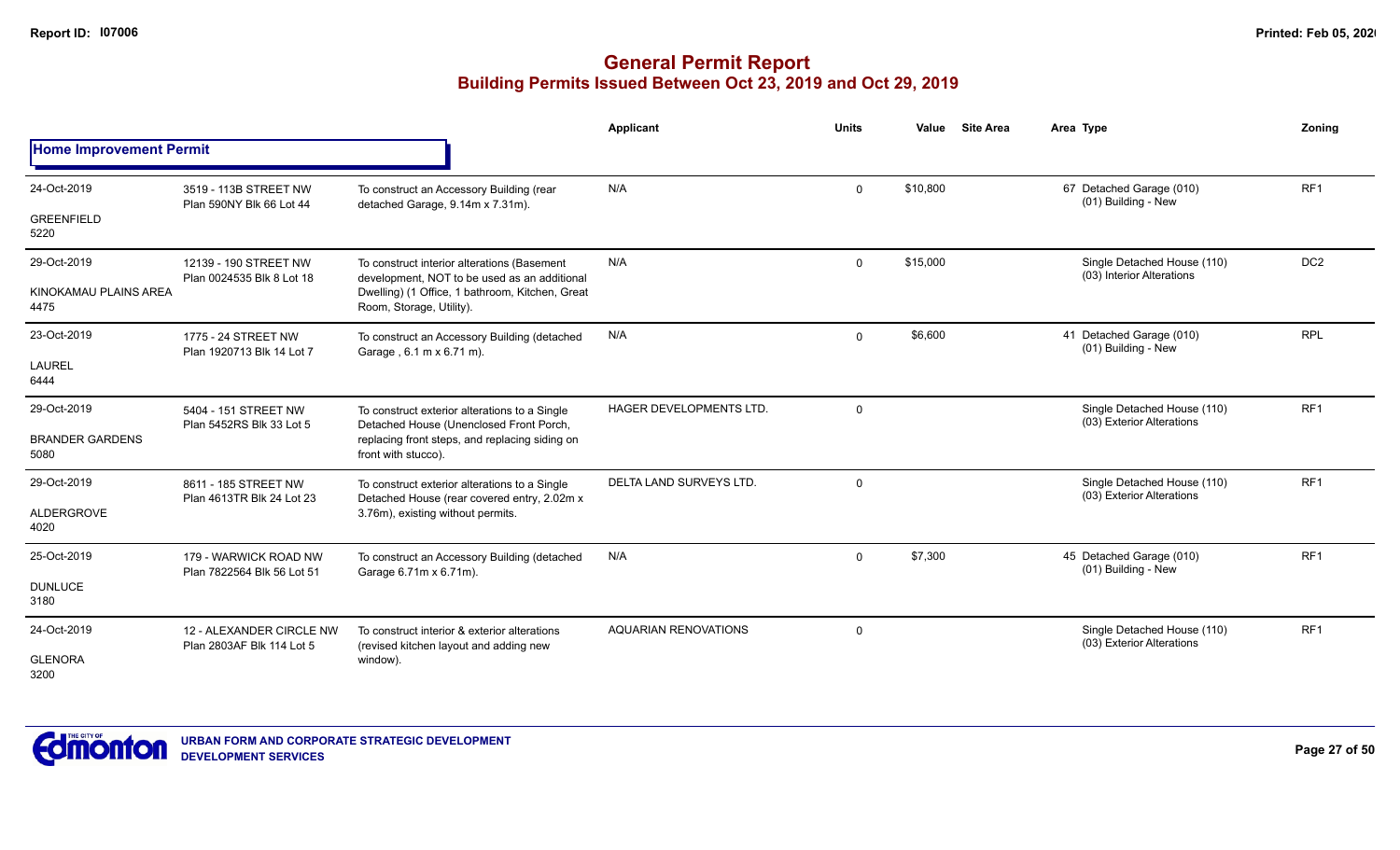|                                |                                                                                                                                                                                                                                                                                                                                                                                                                                                                                                                                                                                                                                                                                                                                                                                                                                                                                                                                                                                                                                                                                                                                                                                                                                                                                                                                                                                                                                                                                                                                                                                                                                                                                                                                                                                                                                                                                                                     |                                              | Applicant | <b>Units</b> | Value | Area Type          | Zoning |
|--------------------------------|---------------------------------------------------------------------------------------------------------------------------------------------------------------------------------------------------------------------------------------------------------------------------------------------------------------------------------------------------------------------------------------------------------------------------------------------------------------------------------------------------------------------------------------------------------------------------------------------------------------------------------------------------------------------------------------------------------------------------------------------------------------------------------------------------------------------------------------------------------------------------------------------------------------------------------------------------------------------------------------------------------------------------------------------------------------------------------------------------------------------------------------------------------------------------------------------------------------------------------------------------------------------------------------------------------------------------------------------------------------------------------------------------------------------------------------------------------------------------------------------------------------------------------------------------------------------------------------------------------------------------------------------------------------------------------------------------------------------------------------------------------------------------------------------------------------------------------------------------------------------------------------------------------------------|----------------------------------------------|-----------|--------------|-------|--------------------|--------|
| <b>Home Improvement Permit</b> | <b>Site Area</b><br>RF <sub>1</sub><br><b>AQUARIAN RENOVATIONS</b><br>Single Detached House (110)<br>$\mathbf 0$<br>12 - ALEXANDER CIRCLE NW<br>To construct interior & exterior alterations<br>(03) Interior Alterations<br>Plan 2803AF Blk 114 Lot 5<br>(revised kitchen layout and adding new<br>window).<br><b>RSL</b><br>\$4,500<br>18 Single Detached House (110)<br>N/A<br>9672 - 223 STREET NW<br>To construct a rear uncovered deck to a Single<br>$\mathbf 0$<br>(03) Deck Attached<br>Plan 1425542 Blk 24 Lot 42<br>Detached House (3.65m x 4.88m @ 0.90m in<br>Height).<br>Single Detached House (110)<br>RF1<br>N/A<br>$\Omega$<br>7607 - 106A AVENUE NW<br>To construct interior and exterior alterations in<br>(03) Exterior Alterations<br>the Basement of a Single Detached House<br>Plan 6906KS Blk 1B Lots 18-19<br>(convert storage room to bedroom and put in<br>new windows in bedrooms, NOT to be used as<br>an additional Dwelling) and to replace front<br>unenclosed steps.<br>Single Detached House (110)<br>RF1<br>N/A<br>$\mathbf 0$<br>7607 - 106A AVENUE NW<br>To construct interior and exterior alterations in<br>(03) Interior Alterations<br>Plan 6906KS Blk 1B Lots 18-19<br>the Basement of a Single Detached House<br>(convert storage room to bedroom and put in<br>new windows in bedrooms, NOT to be used as<br>an additional Dwelling) and to replace front<br>unenclosed steps.<br>23 Single Detached House (110)<br>RF <sub>1</sub><br>PAT LIVINIUK REALTY INC<br>\$5,700<br>3812 - 118 STREET NW<br>To construct two rear uncovered decks (4.49m<br>$\Omega$<br>(03) Deck Attached<br>Plan 3073NY Blk 46 Lot 31<br>x 3.69m @ 0.8m in Height and 6.14m x 3.72m @<br>1.29 in Height).<br>RF <sub>1</sub><br>PAT LIVINIUK REALTY INC<br>\$4,200<br>17 Single Detached House (110)<br>3812 - 118 STREET NW<br>To construct two rear uncovered decks (4.49m)<br>$\mathbf 0$ |                                              |           |              |       |                    |        |
| 24-Oct-2019<br><b>GLENORA</b>  |                                                                                                                                                                                                                                                                                                                                                                                                                                                                                                                                                                                                                                                                                                                                                                                                                                                                                                                                                                                                                                                                                                                                                                                                                                                                                                                                                                                                                                                                                                                                                                                                                                                                                                                                                                                                                                                                                                                     |                                              |           |              |       |                    |        |
| 3200                           |                                                                                                                                                                                                                                                                                                                                                                                                                                                                                                                                                                                                                                                                                                                                                                                                                                                                                                                                                                                                                                                                                                                                                                                                                                                                                                                                                                                                                                                                                                                                                                                                                                                                                                                                                                                                                                                                                                                     |                                              |           |              |       |                    |        |
| 24-Oct-2019                    |                                                                                                                                                                                                                                                                                                                                                                                                                                                                                                                                                                                                                                                                                                                                                                                                                                                                                                                                                                                                                                                                                                                                                                                                                                                                                                                                                                                                                                                                                                                                                                                                                                                                                                                                                                                                                                                                                                                     |                                              |           |              |       |                    |        |
| SECORD<br>4487                 |                                                                                                                                                                                                                                                                                                                                                                                                                                                                                                                                                                                                                                                                                                                                                                                                                                                                                                                                                                                                                                                                                                                                                                                                                                                                                                                                                                                                                                                                                                                                                                                                                                                                                                                                                                                                                                                                                                                     |                                              |           |              |       |                    |        |
| 24-Oct-2019                    |                                                                                                                                                                                                                                                                                                                                                                                                                                                                                                                                                                                                                                                                                                                                                                                                                                                                                                                                                                                                                                                                                                                                                                                                                                                                                                                                                                                                                                                                                                                                                                                                                                                                                                                                                                                                                                                                                                                     |                                              |           |              |       |                    |        |
| <b>FOREST HEIGHTS</b><br>6230  |                                                                                                                                                                                                                                                                                                                                                                                                                                                                                                                                                                                                                                                                                                                                                                                                                                                                                                                                                                                                                                                                                                                                                                                                                                                                                                                                                                                                                                                                                                                                                                                                                                                                                                                                                                                                                                                                                                                     |                                              |           |              |       |                    |        |
| 24-Oct-2019                    |                                                                                                                                                                                                                                                                                                                                                                                                                                                                                                                                                                                                                                                                                                                                                                                                                                                                                                                                                                                                                                                                                                                                                                                                                                                                                                                                                                                                                                                                                                                                                                                                                                                                                                                                                                                                                                                                                                                     |                                              |           |              |       |                    |        |
| <b>FOREST HEIGHTS</b><br>6230  |                                                                                                                                                                                                                                                                                                                                                                                                                                                                                                                                                                                                                                                                                                                                                                                                                                                                                                                                                                                                                                                                                                                                                                                                                                                                                                                                                                                                                                                                                                                                                                                                                                                                                                                                                                                                                                                                                                                     |                                              |           |              |       |                    |        |
| 24-Oct-2019                    |                                                                                                                                                                                                                                                                                                                                                                                                                                                                                                                                                                                                                                                                                                                                                                                                                                                                                                                                                                                                                                                                                                                                                                                                                                                                                                                                                                                                                                                                                                                                                                                                                                                                                                                                                                                                                                                                                                                     |                                              |           |              |       |                    |        |
| <b>GREENFIELD</b><br>5220      |                                                                                                                                                                                                                                                                                                                                                                                                                                                                                                                                                                                                                                                                                                                                                                                                                                                                                                                                                                                                                                                                                                                                                                                                                                                                                                                                                                                                                                                                                                                                                                                                                                                                                                                                                                                                                                                                                                                     |                                              |           |              |       |                    |        |
| 24-Oct-2019                    | Plan 3073NY Blk 46 Lot 31                                                                                                                                                                                                                                                                                                                                                                                                                                                                                                                                                                                                                                                                                                                                                                                                                                                                                                                                                                                                                                                                                                                                                                                                                                                                                                                                                                                                                                                                                                                                                                                                                                                                                                                                                                                                                                                                                           | x 3.69m @ 0.8m in Height and 6.14m x 3.72m @ |           |              |       | (03) Deck Attached |        |
| <b>GREENFIELD</b><br>5220      |                                                                                                                                                                                                                                                                                                                                                                                                                                                                                                                                                                                                                                                                                                                                                                                                                                                                                                                                                                                                                                                                                                                                                                                                                                                                                                                                                                                                                                                                                                                                                                                                                                                                                                                                                                                                                                                                                                                     | 1.29 in Height).                             |           |              |       |                    |        |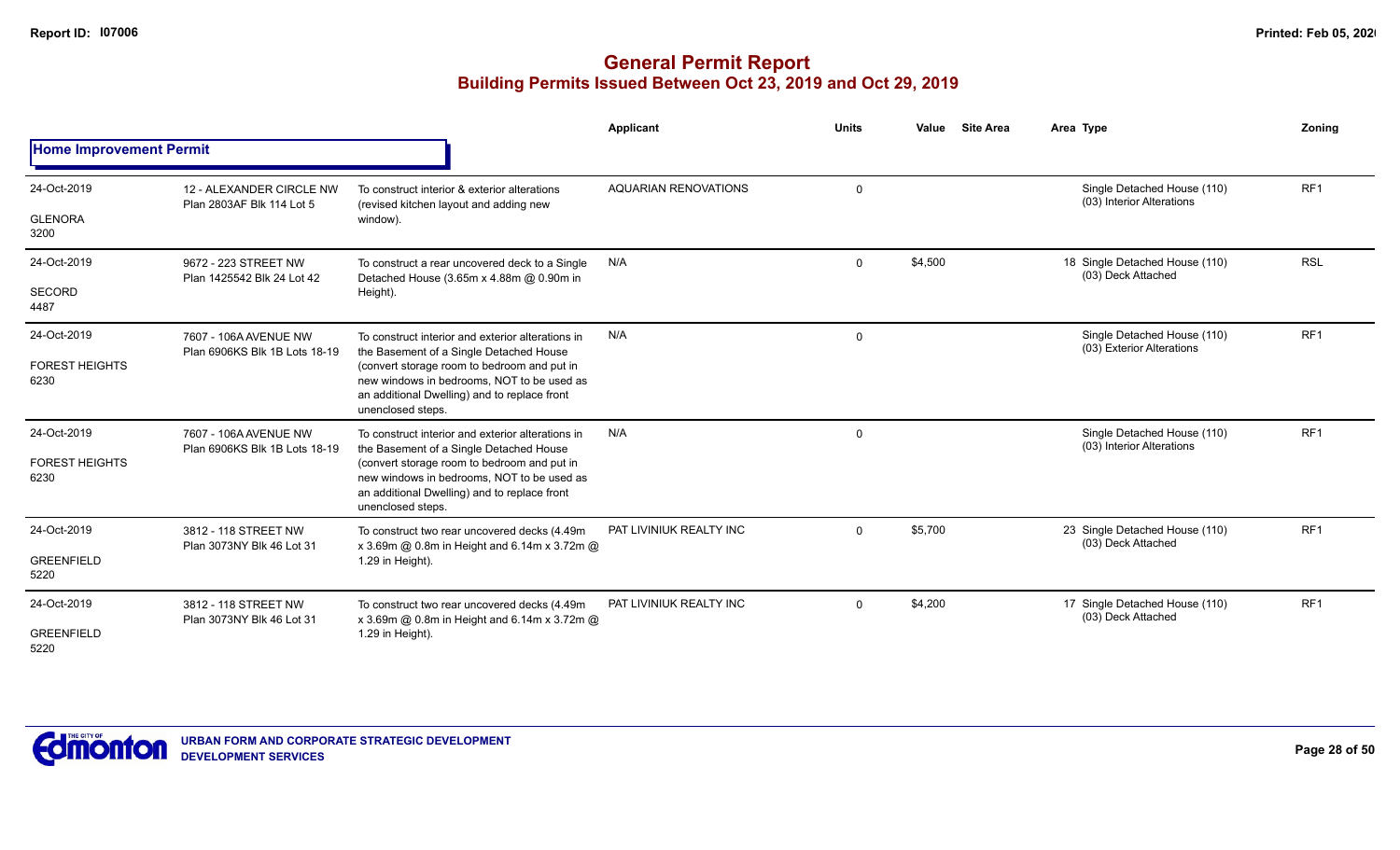|                                               |                                                    |                                                                                                                                                                                                                                                                              | Applicant             | <b>Units</b> | Value    | <b>Site Area</b> | Area Type                                                             | Zoning     |
|-----------------------------------------------|----------------------------------------------------|------------------------------------------------------------------------------------------------------------------------------------------------------------------------------------------------------------------------------------------------------------------------------|-----------------------|--------------|----------|------------------|-----------------------------------------------------------------------|------------|
| <b>Home Improvement Permit</b>                |                                                    |                                                                                                                                                                                                                                                                              |                       |              |          |                  |                                                                       |            |
| 23-Oct-2019<br><b>MCCONACHIE AREA</b><br>2521 | 5727 - 168 AVENUE NW<br>Plan 0820126 Blk 1 Lot 43  | To construct interior alterations to a Single<br>Detached House (Basement development, NOT<br>to be used as an additional Dwelling). 2<br>bedroom, storage/mech room, washroom,                                                                                              | N/A                   | $\Omega$     | \$1,200  |                  | Single Detached House (110)<br>(03) Interior Alterations              | <b>RSL</b> |
| 28-Oct-2019<br>SECORD<br>4487                 | 22431 - 98 AVENUE NW<br>Plan 1521541 Blk 17 Lot 28 | To construct an Accessory Building (detached<br>Garage 6.10m x 6.10m).                                                                                                                                                                                                       | N/A                   | $\mathbf 0$  | \$6,000  |                  | 37 Detached Garage (010)<br>(01) Building - New                       | <b>RPL</b> |
| 23-Oct-2019<br><b>MALMO PLAINS</b><br>5280    | 11423 - 51 AVENUE NW<br>Plan 5397MC Blk 9 Lot 15   | To construct exterior alterations (replacing<br>Basement windows and replacing bedroom<br>windows with egress windows) and to<br>develop a Secondary Suite in the Basement of<br>Single Detached House (New Suite) (2<br>bedrooms, 1 bathroom, mechanical room,<br>kitchen). | N/A                   |              | \$45,000 |                  | 105 Single Detached House (110)<br>(07) Add Suites to Single Dwelling | RF1        |
| 23-Oct-2019<br><b>MALMO PLAINS</b><br>5280    | 11423 - 51 AVENUE NW<br>Plan 5397MC Blk 9 Lot 15   | To construct exterior alterations (replacing<br>Basement windows and replacing bedroom<br>windows with egress windows) and to<br>develop a Secondary Suite in the Basement of<br>Single Detached House (New Suite) (2<br>bedrooms, 1 bathroom, mechanical room,<br>kitchen). | N/A                   | $\Omega$     |          |                  | Single Detached House (110)<br>(03) Exterior Alterations              | RF1        |
| 24-Oct-2019<br><b>GLENORA</b><br>3200         | 13421 - 103 AVENUE NW<br>Plan 2803AF Blk 113 Lot 8 | To construct a rear uncovered deck with<br>privacy screen to a Single Detached House<br>(irregular shaped deck, 7.43 m x 3.02 m @ 1.10<br>m in Height; privacy screen @ 1.82 m in Height),<br>existing without permits.                                                      | <b>PERMIT MASTERS</b> | $\Omega$     | \$5,800  |                  | 23 Single Detached House (110)<br>(03) Deck Attached                  | RF1        |
| 29-Oct-2019<br><b>LAURIER HEIGHTS</b><br>3270 | 14519 - 82 AVENUE NW<br>Plan 2597KS Blk 11 Lot 4   | To construct exterior and interior alterations to a<br>Single Detached House (interior renovations,<br>new windows, and door change).                                                                                                                                        | N/A                   | $\mathbf 0$  | \$15,000 |                  | Single Detached House (110)<br>(02) Addition                          | RF1        |

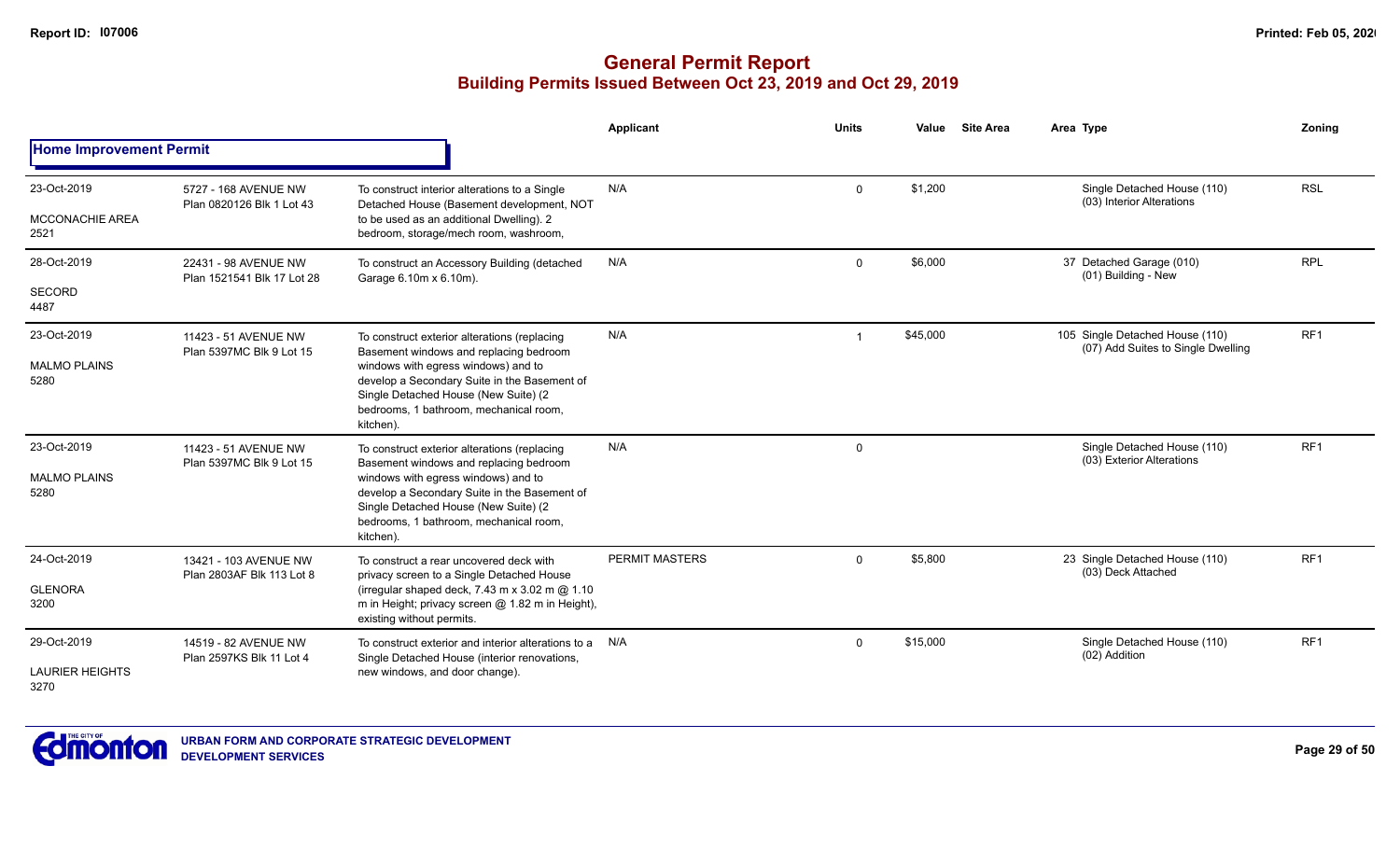|                                               |                                                                       |                                                                                                                                                                                                                         | <b>Applicant</b>         | Units                   | Value    | <b>Site Area</b> | Area Type                                                            | Zoning          |
|-----------------------------------------------|-----------------------------------------------------------------------|-------------------------------------------------------------------------------------------------------------------------------------------------------------------------------------------------------------------------|--------------------------|-------------------------|----------|------------------|----------------------------------------------------------------------|-----------------|
| <b>Home Improvement Permit</b>                |                                                                       |                                                                                                                                                                                                                         |                          |                         |          |                  |                                                                      |                 |
| 29-Oct-2019<br><b>LAURIER HEIGHTS</b><br>3270 | 14519 - 82 AVENUE NW<br>Plan 2597KS Blk 11 Lot 4                      | To construct exterior and interior alterations to a<br>Single Detached House (interior renovations,<br>new windows, and door change).                                                                                   | N/A                      | 0                       |          |                  | Single Detached House (110)<br>(03) Exterior Alterations             | RF <sub>1</sub> |
| 29-Oct-2019<br><b>LAURIER HEIGHTS</b><br>3270 | 14519 - 82 AVENUE NW<br>Plan 2597KS Blk 11 Lot 4                      | To construct exterior and interior alterations to a<br>Single Detached House (interior renovations,<br>new windows, and door change).                                                                                   | N/A                      | $\mathbf 0$             |          |                  | Single Detached House (110)<br>(03) Interior Alterations             | RF <sub>1</sub> |
| 29-Oct-2019<br><b>EDGEMONT</b><br>4462        | 1808 - ERKER WAY NW<br>Plan 1920341 Blk 2 Lot 9                       | To develop a Secondary Suite in the basement<br>of a Single Detached House (2 Bedroom, 1<br>bathroom, Kitchen, Living, Shared Utility).                                                                                 | N/A                      | $\overline{\mathbf{1}}$ | \$10,000 |                  | 58 Single Detached House (110)<br>(07) Add Suites to Single Dwelling | <b>RSL</b>      |
| 23-Oct-2019<br>CAVANAGH<br>5467               | 2414 - CASEY LINK SW<br>Plan 1523223 Blk 9 Lot 6                      | To construct an Accessory Building (detached<br>Garage 6.10m x 6.40m).                                                                                                                                                  | N/A                      | $\Omega$                | \$6,300  |                  | 39 Detached Garage (010)<br>(01) Building - New                      | <b>RMD</b>      |
| 25-Oct-2019<br><b>GRIESBACH</b><br>3111       | 7425 - COLONEL MEWBURN<br>ROAD NW<br>Plan 1423823 Blk 31 Lot 6        | To construct interior alterations to a Single<br>Detached House (Basement development, NOT<br>to be used as an additional Dwelling) and to<br>construct exterior alterations (adding window).<br>2 bedrooms, 1 bathroom | N/A                      | 0                       |          |                  | Single Detached House (110)<br>(03) Exterior Alterations             | <b>GLG</b>      |
| 25-Oct-2019<br><b>GRIESBACH</b><br>3111       | 7425 - COLONEL MEWBURN<br><b>ROAD NW</b><br>Plan 1423823 Blk 31 Lot 6 | To construct interior alterations to a Single<br>Detached House (Basement development, NOT<br>to be used as an additional Dwelling) and to<br>construct exterior alterations (adding window).<br>2 bedrooms, 1 bathroom | N/A                      | $\mathbf 0$             |          |                  | Single Detached House (110)<br>(03) Interior Alterations             | <b>GLG</b>      |
| 28-Oct-2019<br><b>LAUREL</b><br>6444          | 1552 - 22 STREET NW<br>Plan 1620504 Blk 3 Lot 12                      | To construct an Accessory Building (detached<br>Garage 6.70m x 6.70m).                                                                                                                                                  | <b>MAXIMIN CARPENTRY</b> | $\Omega$                | \$7,300  |                  | 45 Detached Garage (010)<br>(01) Building - New                      | <b>RPL</b>      |

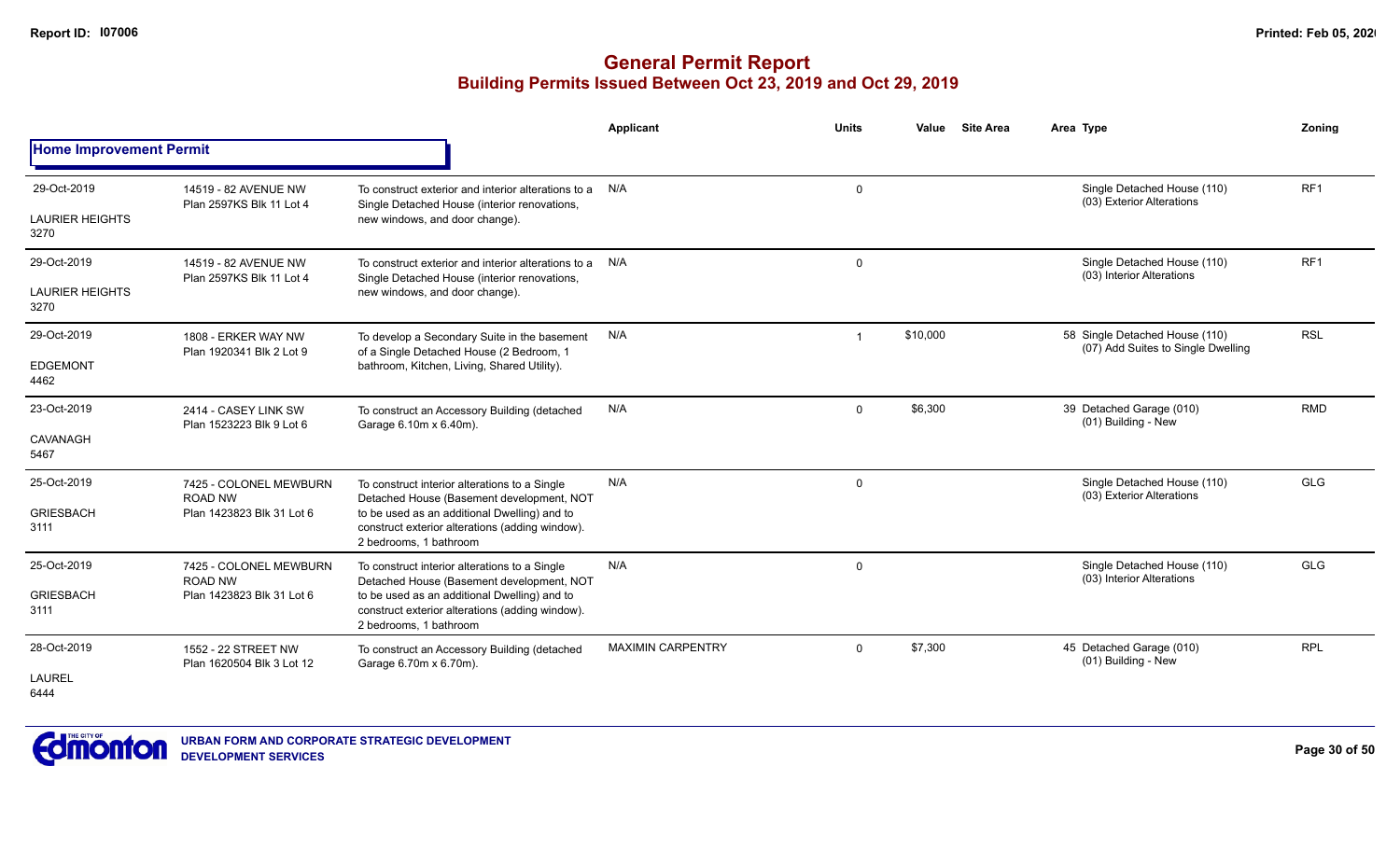|                                                   |                                                          |                                                                                                                                                                                        | <b>Applicant</b>            | <b>Units</b> | Value   | <b>Site Area</b> | Area Type                                                | Zoning          |
|---------------------------------------------------|----------------------------------------------------------|----------------------------------------------------------------------------------------------------------------------------------------------------------------------------------------|-----------------------------|--------------|---------|------------------|----------------------------------------------------------|-----------------|
| <b>Home Improvement Permit</b>                    |                                                          |                                                                                                                                                                                        |                             |              |         |                  |                                                          |                 |
| 25-Oct-2019<br><b>BLACKMUD CREEK</b><br>5453      | 611 - BECK CLOSE SW<br>Plan 0023486 Blk 4 Lot 41         | To construct a rear uncovered deck to a Single<br>Detached House, existing without permits<br>(3.66m x 5.49m @ 1.09m in Height).                                                       | COGAN CONTRACTORS INC       | $\mathbf 0$  | \$5,000 |                  | 20 Single Detached House (110)<br>(03) Deck Attached     | <b>RSL</b>      |
| 29-Oct-2019<br><b>PRINCE RUPERT</b><br>1170       | 11430 - 118A STREET NW<br>Plan 9623289 Blk 21 Lot 9      | To construct a rear uncovered deck to a Single<br>Detached House (2-tiered deck: 1.97m x 5.49m<br>@ 1.30m in Height and 3.10m x 5.49m @ 0.95m<br>in Height), existing without permits. | PERMIT MASTERS              | $\mathbf 0$  | \$4,300 |                  | 17 Single Detached House (110)<br>(03) Deck Attached     | <b>RSL</b>      |
| 29-Oct-2019<br>PRINCE RUPERT<br>1170              | 11430 - 118A STREET NW<br>Plan 9623289 Blk 21 Lot 9      | To construct a rear uncovered deck to a Single<br>Detached House (2-tiered deck: 1.97m x 5.49m<br>@ 1.30m in Height and 3.10m x 5.49m @ 0.95m<br>in Height), existing without permits. | PERMIT MASTERS              | $\mathbf 0$  | \$2,700 |                  | 11 Single Detached House (110)<br>(03) Deck Attached     | <b>RSL</b>      |
| 25-Oct-2019<br><b>BRINTNELL</b><br>2110           | 4512 - 162A AVENUE NW<br>Plan 0424543 Blk 17 Lot 18      | To construct interior alterations (Basement<br>development, NOT to be used as an additional<br>Dwelling). 1 bedroom                                                                    | N/A                         | $\Omega$     | \$2,500 |                  | Single Detached House (110)<br>(03) Interior Alterations | <b>RSL</b>      |
| 23-Oct-2019<br><b>DUNLUCE</b><br>3180             | 27, 12604 - 153 AVENUE NW<br>Plan 7920458 Blk 50 Lot 213 | To construct a rear uncovered deck to a Mobile<br>Home (4.87m x 3.05m @ 0.71m in Height).                                                                                              | N/A                         | $\mathbf 0$  | \$3,700 |                  | 15 Mobile Home (130)<br>(03) Deck Attached               | <b>RMH</b>      |
| 24-Oct-2019<br><b>SCHONSEE</b><br>2700            | 7535 - 174 AVENUE NW<br>Plan 1223878 Blk 9 Lot 4         | To construct a rear uncovered deck to a Single<br>Detached House (4.42m x 3.05m @ 1.73m in<br>Height), existing without permits.                                                       | <b>GILL BUILT HOMES LTD</b> | $\mathbf 0$  | \$3,400 |                  | 13 Single Detached House (110)<br>(03) Deck Attached     | <b>RSL</b>      |
| 24-Oct-2019<br><b>BRECKENRIDGE GREENS</b><br>4700 | 234 - BANCROFT CLOSE NW<br>Plan 9321129 Blk 9 Lot 16     | To construct a rear uncovered deck with<br>privacy screen to a Single Detached House<br>(deck, 6.05m x 3.66m @ 1.55m in Height;<br>privacy screen @ 2.44m in Height).                  | SUSTAIN DEVELOPMENTS INC.   | $\Omega$     | \$5,600 |                  | 22 Single Detached House (110)<br>(03) Deck Attached     | RF <sub>1</sub> |

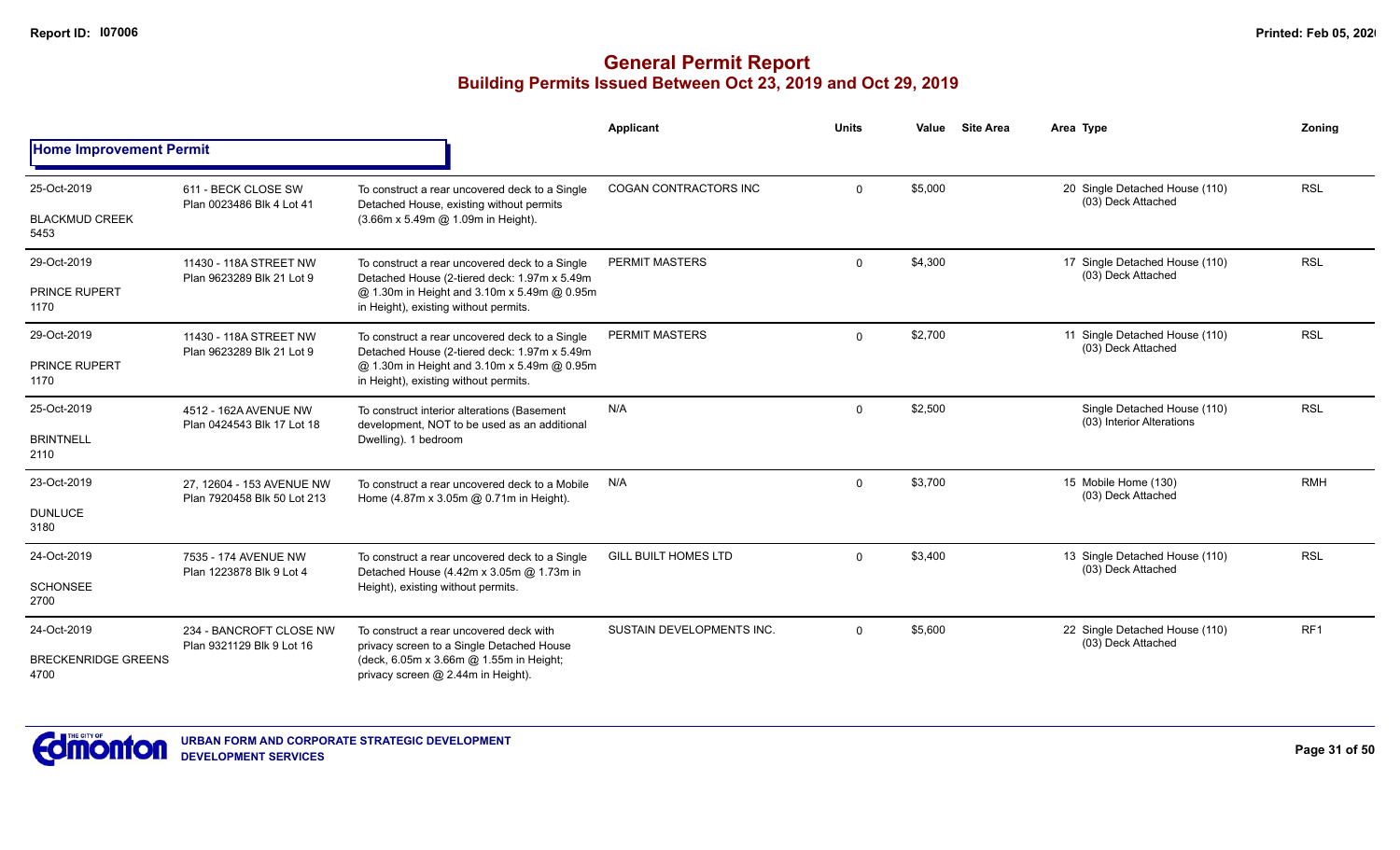|                                             |                                                      |                                                                                            | Applicant                                                           | <b>Units</b> | Value    | <b>Site Area</b> | Area Type                                                             | Zonina                          |
|---------------------------------------------|------------------------------------------------------|--------------------------------------------------------------------------------------------|---------------------------------------------------------------------|--------------|----------|------------------|-----------------------------------------------------------------------|---------------------------------|
| <b>Home Improvement Permit</b>              |                                                      |                                                                                            |                                                                     |              |          |                  |                                                                       |                                 |
| 25-Oct-2019                                 | 1911 - 26A STREET NW<br>Plan 1722382 Blk 9 Lot 33    | To construct an Accessory Building (detached<br>Garage (6.71m x 6.71m)).                   | <b>LAUNCH HOMES INC</b>                                             | $\Omega$     | \$6,000  |                  | 37 Detached Garage (010)<br>(01) Building - New                       | DC <sub>1</sub>                 |
| <b>LAUREL</b><br>6444                       |                                                      |                                                                                            |                                                                     |              |          |                  |                                                                       |                                 |
| 29-Oct-2019                                 | 3753 - CHERRY LOOP SW<br>Plan 1820072 Blk 16 Lot 27  | To construct a Secondary Suite in the<br>Basement of a Single Detached House. (2           | 1993085 ALBERTA LTD O/A AR<br><b>BASEMENT DEVELOPERS AND MOVERS</b> |              | \$40,000 |                  | 722 Single Detached House (110)<br>(07) Add Suites to Single Dwelling | <b>RMD</b>                      |
| THE ORCHARDS AT<br><b>ELLERSLIE</b><br>6216 |                                                      | Bedroom, 1 Bathroom, Kitchen, Rec, Utility<br>Room).                                       |                                                                     |              |          |                  |                                                                       |                                 |
| 23-Oct-2019                                 | 1380 - KESWICK DRIVE SW<br>Plan 1920145 Blk 6 Lot 48 | To construct an Accessory Building (detached<br>Garage (21.94m x 6.71m)).                  | ROHIT COMMUNITIES INC                                               | $\Omega$     | \$23,700 |                  | 147 Detached Garage (010)<br>(01) Building - New                      | DC1, DC1, DC<br>DC <sub>1</sub> |
| <b>KESWICK AREA</b><br>5576                 |                                                      |                                                                                            |                                                                     |              |          |                  |                                                                       |                                 |
| 23-Oct-2019                                 | 1388 - KESWICK DRIVE SW<br>Plan 1920145 Blk 6 Lot 52 | To construct an Accessory Building (detached<br>Garage (21.94m x 6.71m)).                  | ROHIT COMMUNITIES INC                                               | $\Omega$     | \$23,700 |                  | 147 Detached Garage (010)<br>(01) Building - New                      | DC1, DC1, DC<br>DC <sub>1</sub> |
| <b>KESWICK AREA</b><br>5576                 |                                                      |                                                                                            |                                                                     |              |          |                  |                                                                       |                                 |
| 24-Oct-2019                                 | 15008 - 79 STREET NW<br>Plan 6143NY Blk 41 Lot 28    | To construct a front uncovered deck (irregular<br>shape, 1.76m x 1.12m @ 0.76m in Height), | N/A                                                                 | $\Omega$     | \$500    |                  | 2 Single Detached House (110)<br>(03) Deck Attached                   | RF <sub>1</sub>                 |
| <b>KILKENNY</b><br>2410                     |                                                      | existing without permits.                                                                  |                                                                     |              |          |                  |                                                                       |                                 |
| 23-Oct-2019                                 | 10438 - 154 STREET NW<br>Plan 1922734 Blk 16 Lot 14B | To develop a Secondary Suite to a<br>Semi-Detached House (New Suite).                      | <b>TECH VIEW HOMES LTD</b>                                          |              | \$20,000 |                  | Duplex (210)<br>(07) Add Suites to Single Dwelling                    | RF <sub>2</sub>                 |
| <b>CANORA</b><br>4090                       |                                                      | (2 Bedrooms, 1 Washroom, 1 Mechanical room,<br>1 Kitchen, and 1 Living room)               |                                                                     |              |          |                  |                                                                       |                                 |
| 24-Oct-2019                                 | 10436 - 154 STREET NW<br>Plan 1922734 Blk 16 Lot 14A | To develop a Secondary Suite in the Basement<br>of a Semi-Detached House (New Suite). 2    | <b>TECH VIEW HOMES LTD</b>                                          |              | \$20,000 |                  | Duplex (210)<br>(07) Add Suites to Single Dwelling                    | RF2, DC2                        |
| <b>CANORA</b><br>4090                       |                                                      | bedroom, bathroom, mech room, kitchen / living<br>room                                     |                                                                     |              |          |                  |                                                                       |                                 |

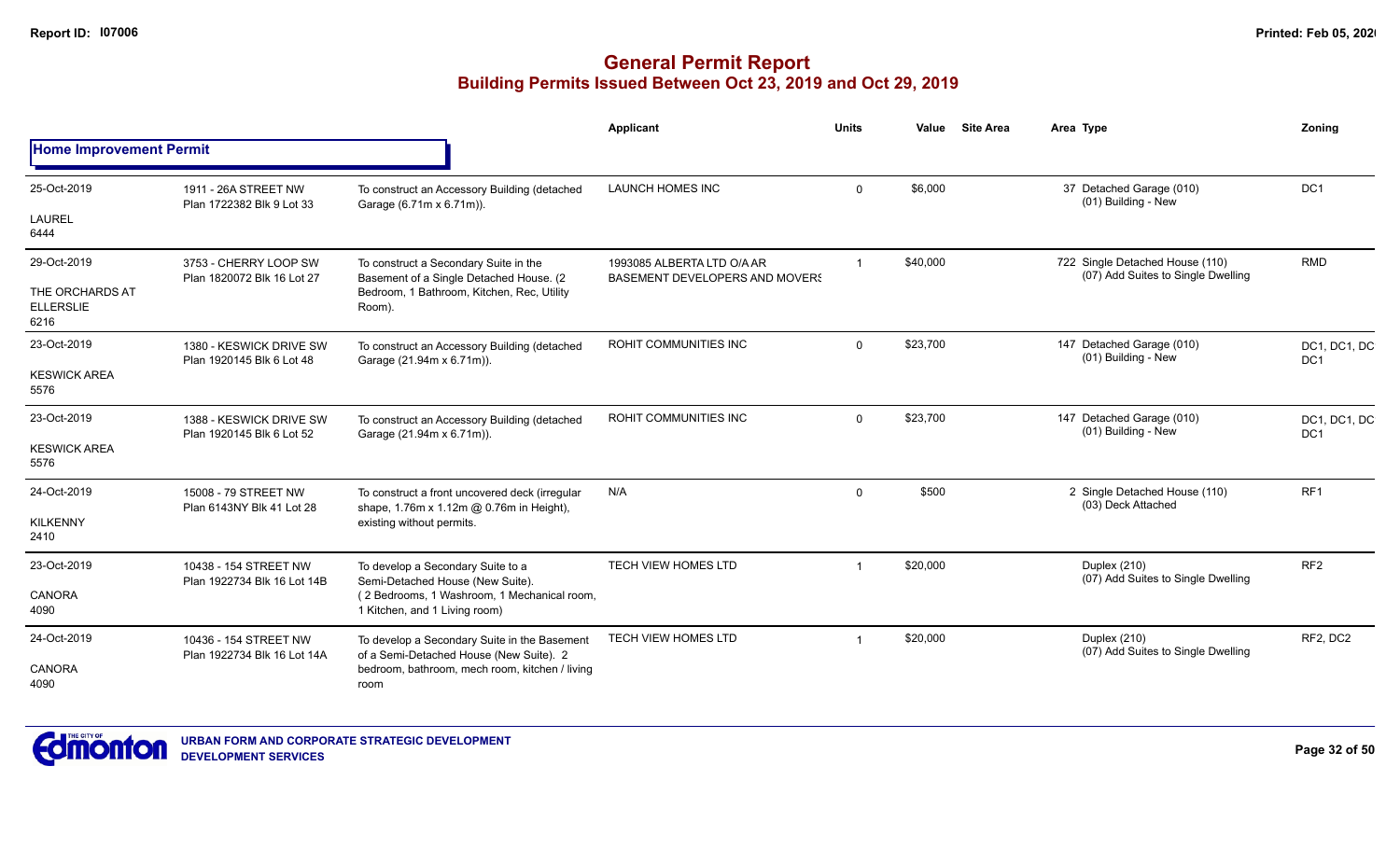|                                  |                                                       |                                                                                                                                                      | <b>Applicant</b>                                               | <b>Units</b>   | <b>Site Area</b><br>Value | Area Type                                                         | Zoning          |
|----------------------------------|-------------------------------------------------------|------------------------------------------------------------------------------------------------------------------------------------------------------|----------------------------------------------------------------|----------------|---------------------------|-------------------------------------------------------------------|-----------------|
| <b>Home Improvement Permit</b>   |                                                       |                                                                                                                                                      |                                                                |                |                           |                                                                   |                 |
| 23-Oct-2019                      | 11809 - 41 STREET NW<br>Plan 1151AN Blk 10 Lots 37-38 | To construct exterior alterations to a<br>Semi-Detached House (change from stone and                                                                 | <b>TRANSFORMED RENOVATION &amp; PAINTIN</b><br><b>LTD</b>      | $\mathbf 0$    |                           | Semi-Detached House (210)<br>(03) Exterior Alterations            | RF <sub>3</sub> |
| <b>BEACON HEIGHTS</b><br>2040    |                                                       | stucco to siding).                                                                                                                                   |                                                                |                |                           |                                                                   |                 |
| 23-Oct-2019                      | 11811 - 41 STREET NW<br>Plan 1921015 Blk 10 Lot 37A   | To construct exterior alterations to a<br>Semi-Detached House (change from stone and                                                                 | <b>TRANSFORMED RENOVATION &amp; PAINTIN</b><br><b>LTD</b>      | $\mathbf 0$    |                           | Semi-Detached House (210)<br>(03) Exterior Alterations            | RF <sub>3</sub> |
| <b>BEACON HEIGHTS</b><br>2040    |                                                       | stucco to siding).                                                                                                                                   |                                                                |                |                           |                                                                   |                 |
| 25-Oct-2019                      | 10996 - 128 STREET NW<br>Plan 1921447 Blk 10 Lot 26   | To construct an Accessory Building (detached<br>Garage (5.79m x 6.71m)).                                                                             | EURO DESIGN MASTER BUILDER LTD                                 | $\overline{0}$ | \$6,300                   | 39 Detached Garage (010)<br>(01) Building - New                   | RF <sub>1</sub> |
| WESTMOUNT<br>3440                |                                                       |                                                                                                                                                      |                                                                |                |                           |                                                                   |                 |
| 24-Oct-2019                      | 15003 - 97 AVENUE NW<br>Plan 5229AD Blk 55 Lot 1      | To construct a rear uncovered deck (irregular<br>shape, 6.1m x 3.8m @ 1.22m in Height).                                                              | N/A                                                            | $\mathbf{0}$   | \$4,800                   | 19 Single Detached House (110)<br>(03) Deck Attached              | RF <sub>1</sub> |
| <b>WEST JASPER PLACE</b><br>4580 |                                                       |                                                                                                                                                      |                                                                |                |                           |                                                                   |                 |
| 23-Oct-2019                      | 7440 - 182 STREET NW<br>Plan 7621558 Blk 23 Lot 42    | To install a Hot Tub in the Rear Yard of a Single N/A<br>Detached House (2.18m x 1.78m).                                                             |                                                                | $\mathbf 0$    | \$5,200                   | Single Detached House (110)<br>$(14)$ Hot Tub                     | RF <sub>1</sub> |
| <b>LYMBURN</b><br>4270           |                                                       |                                                                                                                                                      |                                                                |                |                           |                                                                   |                 |
| 25-Oct-2019                      | 1516 - 151 AVENUE NW<br>Plan 1523406 Blk 115 Lot 43   | To develop a Secondary Suite in the Basement<br>of a Single Detached House (New Suite).                                                              | N/A                                                            |                | \$40,000                  | Single Detached House (110)<br>(07) Add Suites to Single Dwelling | <b>RSL</b>      |
| <b>FRASER</b><br>2280            |                                                       |                                                                                                                                                      |                                                                |                |                           |                                                                   |                 |
| 24-Oct-2019                      | 12709 - 85 STREET NW<br>Plan 4651KS Blk 2 Lot 2       | To develop a Secondary Suite in the Basement<br>of a Semi-detached House (New Suite) and to                                                          | 1823408 ALBERTA LTD O/A BREAKING<br><b>GROUND DEVELOPMENTS</b> | -1             | \$40,000                  | Semi-Detached House (210)<br>(07) Add Suites to Single Dwelling   | RF4             |
| <b>KILLARNEY</b><br>2420         |                                                       | construct interior alterations (main floor<br>kitchen).<br>Suite - 2 bedrooms, one bathroom, laundry<br>room, mechanical room, kitchen, living room. |                                                                |                |                           |                                                                   |                 |

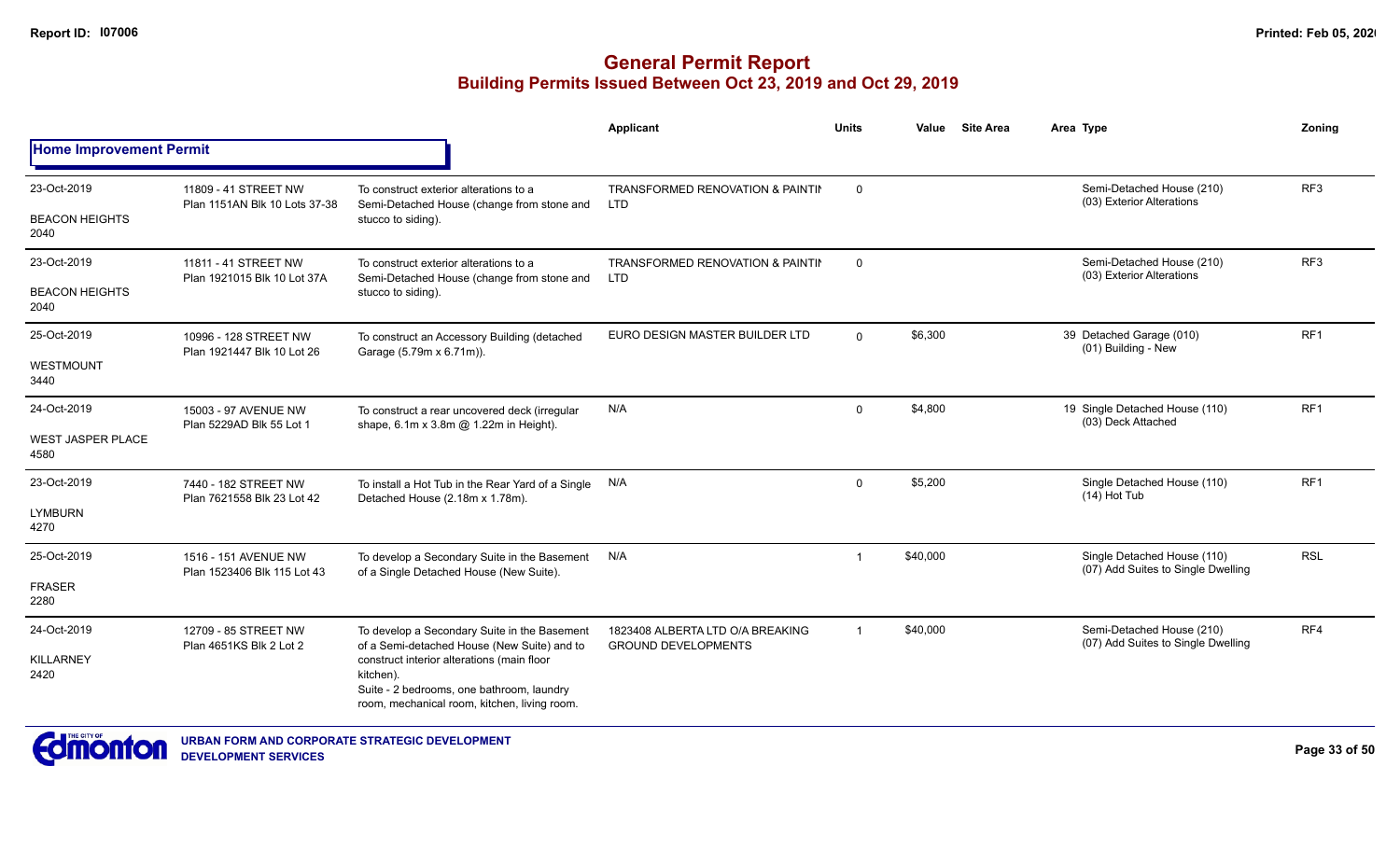|                                               |                                                                      |                                                                                                                                                                                                                                                                                                                                     | <b>Applicant</b>                                               | <b>Units</b>   | Value    | <b>Site Area</b> | Area Type                                                | <b>Zoning</b>   |
|-----------------------------------------------|----------------------------------------------------------------------|-------------------------------------------------------------------------------------------------------------------------------------------------------------------------------------------------------------------------------------------------------------------------------------------------------------------------------------|----------------------------------------------------------------|----------------|----------|------------------|----------------------------------------------------------|-----------------|
| <b>Home Improvement Permit</b>                |                                                                      |                                                                                                                                                                                                                                                                                                                                     |                                                                |                |          |                  |                                                          |                 |
| 24-Oct-2019<br><b>KILLARNEY</b><br>2420       | 12707 - 85 STREET NW<br>Plan 4651KS Blk 2 Lot 2                      | To develop a Secondary Suite in the Basement<br>of a Semi-detached House (New Suite) and to<br>construct interior alterations (main floor kitchen<br>renovation).<br>Suite - 2 bedrooms, one bathroom, laundry<br>room, mechanical room, living room, kitchen                                                                       | 1823408 ALBERTA LTD O/A BREAKING<br><b>GROUND DEVELOPMENTS</b> | $\overline{1}$ | \$40,000 |                  | Duplex (210)<br>(07) Add Suites to Single Dwelling       | RF4             |
| 25-Oct-2019<br><b>DESROCHERS AREA</b><br>5463 | 354 - DESROCHERS<br><b>BOULEVARD SW</b><br>Plan 1521497 Blk 1 Lot 44 | To construct an Accessory Building (detached<br>Garage, 5.49m x 6.10m).                                                                                                                                                                                                                                                             | <b>PREMIER BUILT GARAGES</b>                                   | $\Omega$       | \$5,400  |                  | 33 Detached Garage (010)<br>(01) Building - New          | DC <sub>2</sub> |
| 29-Oct-2019<br><b>BONNIE DOON</b><br>6040     | 8529 - 88 STREET NW<br>Plan 1522AS Blk 4 Lot 13                      | To demolish a Single Detached House and an<br>Accessory building (detached Garage & shed).<br>NOTICE RETURNED TO THE MAIL DESK ON<br>SEPT 3, 2019 8535 - 88 STREET NW<br>EDMONTON, AB T6C3J4                                                                                                                                        | BOWEN TECH DEVELOPMENTS LTD                                    | $\overline{0}$ | \$3,400  |                  | Detached Garage(010)<br>(99) Demolition                  | RF <sub>3</sub> |
| 29-Oct-2019<br><b>BONNIE DOON</b><br>6040     | 8529 - 88 STREET NW<br>Plan 1522AS Blk 4 Lot 13                      | To demolish a Single Detached House and an<br>Accessory building (detached Garage & shed).<br>NOTICE RETURNED TO THE MAIL DESK ON<br>SEPT 3. 2019 8535 - 88 STREET NW<br>EDMONTON, AB T6C3J4                                                                                                                                        | <b>BOWEN TECH DEVELOPMENTS LTD</b>                             | $-1$           | \$6,500  |                  | Single Detached House (110)<br>(99) Demolition           | RF3             |
| 25-Oct-2019<br>WOODCROFT<br>3450              | 13923 - 118 AVENUE NW<br>Plan 5080HW Blk 16 Lot 9                    | To construct exterior alterations to a Single<br>Detached House (enlarging 2 basement<br>windows) and to construct interior alterations,<br>Foundation crack repair, Basement<br>development (NOT to be used as an additional<br>Dwelling).<br>Basement - (2) bedroom, (1) bathroom, living<br>room, laundry room, mechanical room. | N/A                                                            | $\mathbf 0$    |          |                  | Single Detached House (110)<br>(03) Exterior Alterations | RF <sub>1</sub> |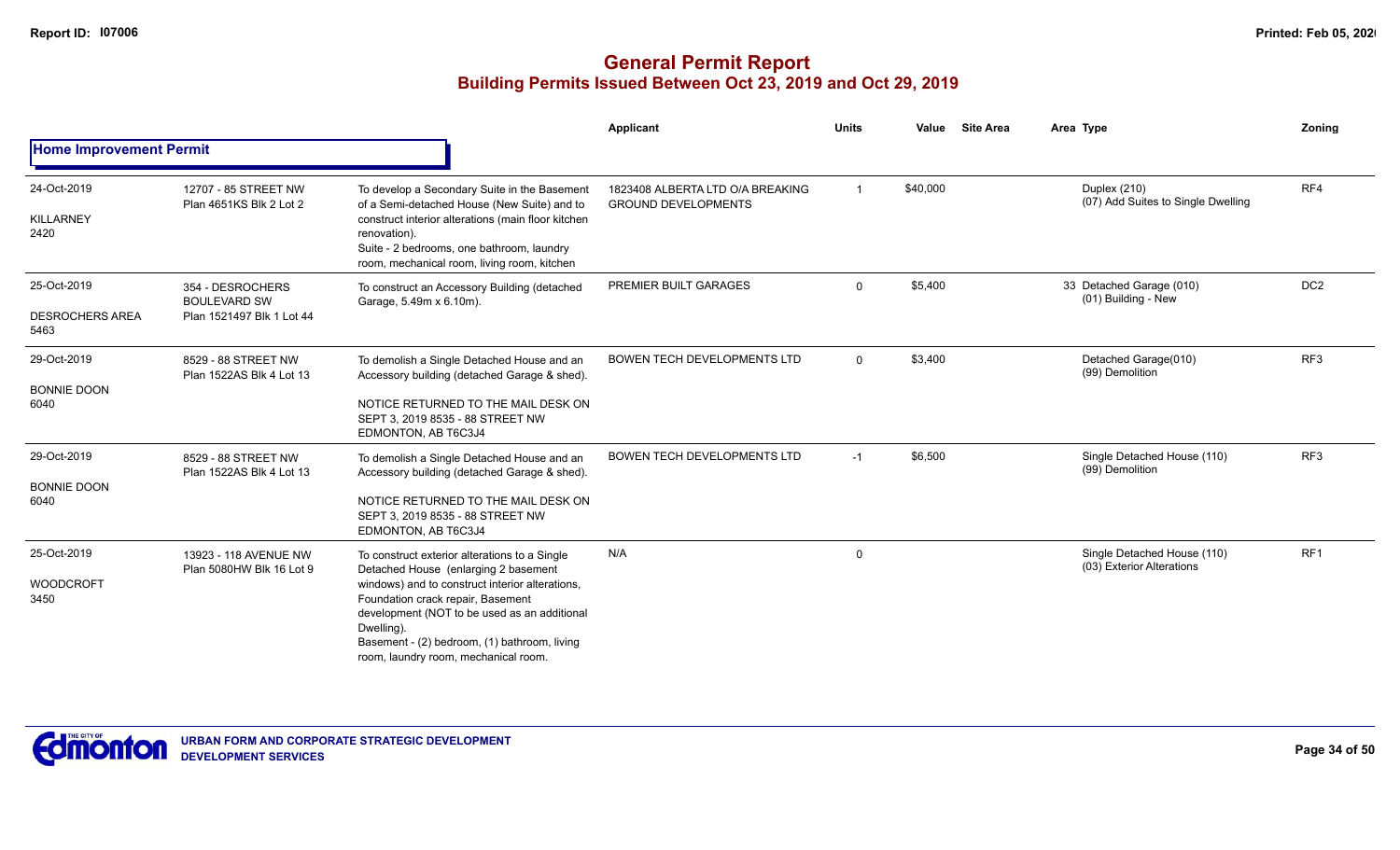|                                               |                                                   |                                                                                                                                                                                                                                                                                                                                     | Applicant                                          | <b>Units</b> | Value    | <b>Site Area</b> | Area Type                                                           | Zoning                |
|-----------------------------------------------|---------------------------------------------------|-------------------------------------------------------------------------------------------------------------------------------------------------------------------------------------------------------------------------------------------------------------------------------------------------------------------------------------|----------------------------------------------------|--------------|----------|------------------|---------------------------------------------------------------------|-----------------------|
| <b>Home Improvement Permit</b>                |                                                   |                                                                                                                                                                                                                                                                                                                                     |                                                    |              |          |                  |                                                                     |                       |
| 25-Oct-2019<br><b>WOODCROFT</b><br>3450       | 13923 - 118 AVENUE NW<br>Plan 5080HW Blk 16 Lot 9 | To construct exterior alterations to a Single<br>Detached House (enlarging 2 basement<br>windows) and to construct interior alterations,<br>Foundation crack repair, Basement<br>development (NOT to be used as an additional<br>Dwelling).<br>Basement - (2) bedroom, (1) bathroom, living<br>room, laundry room, mechanical room. | N/A                                                | $\mathbf 0$  |          |                  | Single Detached House (110)<br>(03) Interior Alterations            | RF <sub>1</sub>       |
| 24-Oct-2019<br><b>DESROCHERS AREA</b><br>5463 | Plan 1723529 Blk 10 Lot 23                        | 2061 - DESROCHERS DRIVE SV To construct an Accessory building (mutual<br>detached Garage, 21.96 m x 6.50 m).                                                                                                                                                                                                                        | PACESETTER HOMES LTD                               | $\Omega$     | \$23,000 |                  | 143 Detached Garage (010)<br>(01) Building - New                    | RMD, RMD.<br>RMD, RMD |
| 28-Oct-2019<br>CAVANAGH<br>5467               | 2410 - CASEY LINK SW<br>Plan 1523223 Blk 9 Lot 4  | To construct an Accessory Building (detached<br>Garage (6.10m x 6.10m)).                                                                                                                                                                                                                                                            | <b>EXCEL HOMES</b>                                 | $\Omega$     | \$6,000  |                  | 37 Detached Garage (010)<br>(01) Building - New                     | <b>RMD</b>            |
| 28-Oct-2019<br>LAUREL<br>6444                 | 1104 - 30 STREET NW<br>Plan 1722070 Blk 22 Lot 70 | To develop a Secondary Suite in the Basement<br>of a Semi-Detached House. 2 bedroom.<br>bathroom, mech room, kitchen/rec area                                                                                                                                                                                                       | <b>ACTIVE HOMES LTD</b>                            |              | \$25,000 |                  | 694 Semi-Detached House (210)<br>(07) Add Suites to Single Dwelling | RF4                   |
| 29-Oct-2019<br><b>PARKDALE</b><br>1160        | 11228 - 86 STREET NW<br>Plan 512V Blk 84 Lot 22   | To demolish a Single Detached House and an<br>Accessory building (detached Garage & shed).                                                                                                                                                                                                                                          | INVISTEC CONSULTING LTD C/O KAYLYI<br><b>STARK</b> | $\Omega$     | \$3,400  |                  | Detached Garage(010)<br>(99) Demolition                             | RA <sub>8</sub>       |
| 29-Oct-2019<br><b>PARKDALE</b><br>1160        | 11228 - 86 STREET NW<br>Plan 512V Blk 84 Lot 22   | To demolish a Single Detached House and an<br>Accessory building (detached Garage & shed).                                                                                                                                                                                                                                          | INVISTEC CONSULTING LTD C/O KAYLYI<br><b>STARK</b> | $-1$         | \$3,400  |                  | <b>Other Accessory Building</b><br>(99) Demolition                  | RA <sub>8</sub>       |

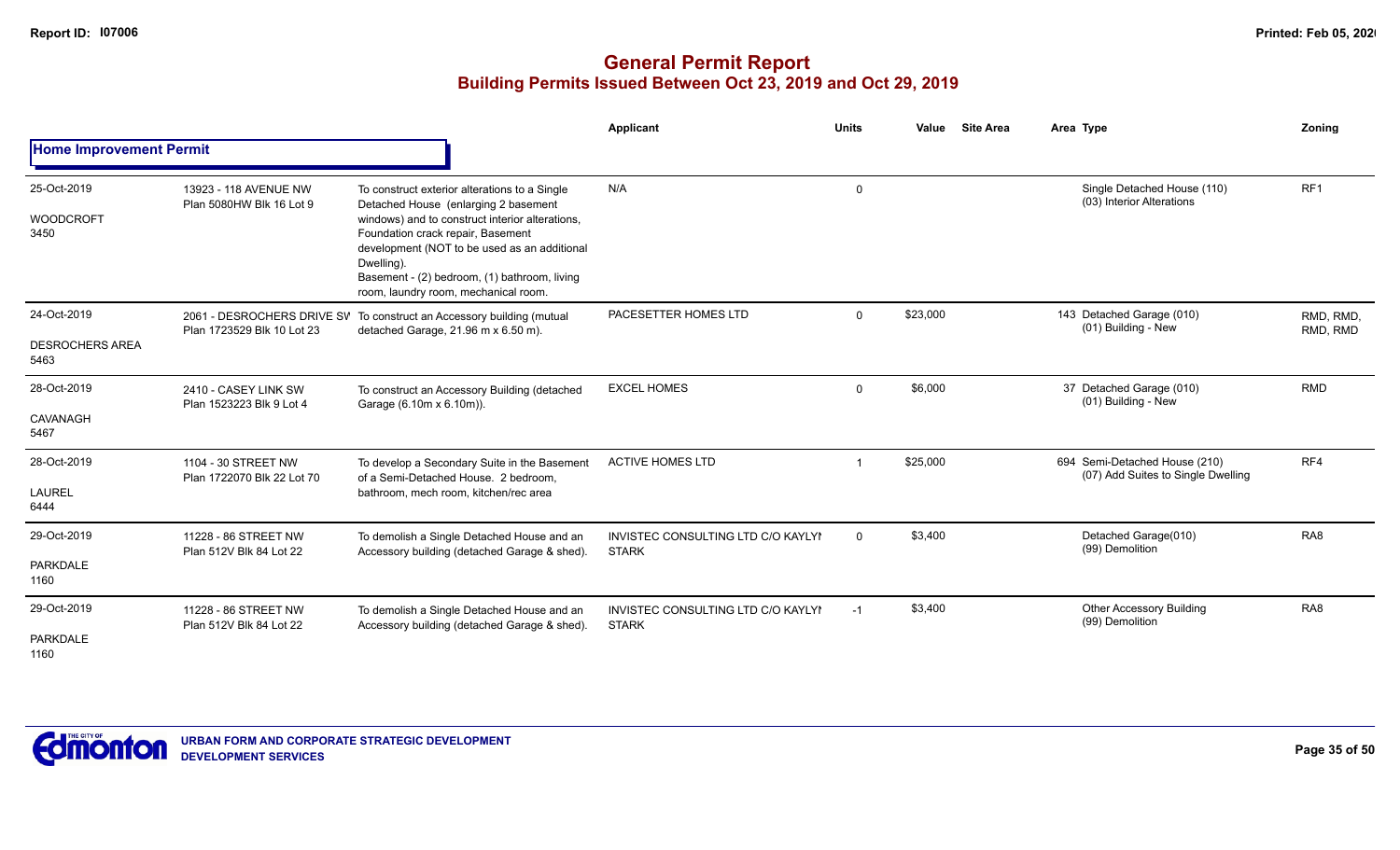|                                |                                                   |                                                                                            | <b>Applicant</b>                                   | <b>Units</b>   | Value   | <b>Site Area</b> | Area Type                                                | Zonina          |
|--------------------------------|---------------------------------------------------|--------------------------------------------------------------------------------------------|----------------------------------------------------|----------------|---------|------------------|----------------------------------------------------------|-----------------|
| <b>Home Improvement Permit</b> |                                                   |                                                                                            |                                                    |                |         |                  |                                                          |                 |
| 29-Oct-2019                    | 11228 - 86 STREET NW<br>Plan 512V Blk 84 Lot 22   | To demolish a Single Detached House and an<br>Accessory building (detached Garage & shed). | INVISTEC CONSULTING LTD C/O KAYLYI<br><b>STARK</b> | $-1$           | \$6,500 |                  | Single Detached House (110)<br>(99) Demolition           | RA <sub>8</sub> |
| <b>PARKDALE</b><br>1160        |                                                   |                                                                                            |                                                    |                |         |                  |                                                          |                 |
| 28-Oct-2019                    | 11234 - 86 STREET NW<br>Plan 512V Blk 84 Lot 20   | To demolish a Single Detached House and an<br>Accessory building (detached Garage).        | INVISTEC CONSULTING LTD C/O KAYLYI<br><b>STARK</b> | $\mathbf 0$    | \$3,400 |                  | Detached Garage(010)<br>(99) Demolition                  | RA <sub>8</sub> |
| <b>PARKDALE</b><br>1160        |                                                   |                                                                                            |                                                    |                |         |                  |                                                          |                 |
| 28-Oct-2019                    | 11234 - 86 STREET NW<br>Plan 512V Blk 84 Lot 20   | To demolish a Single Detached House and an<br>Accessory building (detached Garage).        | INVISTEC CONSULTING LTD C/O KAYLYI<br><b>STARK</b> | $-1$           | \$6,500 |                  | Single Detached House (110)<br>(99) Demolition           | RA <sub>8</sub> |
| <b>PARKDALE</b><br>1160        |                                                   |                                                                                            |                                                    |                |         |                  |                                                          |                 |
| 28-Oct-2019                    | 11232 - 86 STREET NW<br>Plan 512V Blk 84 Lot 21   | To demolish a Single Detached House and an<br>Accessory building (detached Garage).        | INVISTEC CONSULTING LTD C/O KAYLYI<br><b>STARK</b> | $\overline{0}$ | \$3,400 |                  | Detached Garage(010)<br>(99) Demolition                  | RA <sub>8</sub> |
| <b>PARKDALE</b><br>1160        |                                                   |                                                                                            |                                                    |                |         |                  |                                                          |                 |
| 28-Oct-2019                    | 11232 - 86 STREET NW<br>Plan 512V Blk 84 Lot 21   | To demolish a Single Detached House and an<br>Accessory building (detached Garage).        | INVISTEC CONSULTING LTD C/O KAYLYI<br><b>STARK</b> | $-1$           | \$6,500 |                  | Single Detached House (110)<br>(99) Demolition           | RA <sub>8</sub> |
| <b>PARKDALE</b><br>1160        |                                                   |                                                                                            |                                                    |                |         |                  |                                                          |                 |
| 25-Oct-2019                    | 7308 - SUMMERSIDE GRANDE                          | To construct interior alterations to a Single<br>Detached House (Basement development, NOT | N/A                                                | $\mathbf 0$    | \$8,000 |                  | Single Detached House (110)<br>(03) Interior Alterations | <b>RPL</b>      |
| <b>SUMMERSIDE</b><br>6213      | <b>BOULEVARD SW</b><br>Plan 1521441 Blk 25 Lot 66 | to be used as an additional Dwelling) (1<br>bathroom, mechanical room).                    |                                                    |                |         |                  |                                                          |                 |
| 29-Oct-2019                    | 8735 - 73 STREET NW<br>Plan 2921MC Blk 58 Lot 60  | To install a Renewable Energy Device On a<br>Garage (14 Solar PhotoVoltaic Panels on the   | SOLTEK ROOFING AND SOLAR LTD                       | $\Omega$       | \$0     |                  | Single Detached House (110)<br>(03) Exterior Alterations | RF <sub>1</sub> |
| <b>KENILWORTH</b><br>6350      |                                                   | Roof).                                                                                     |                                                    |                |         |                  |                                                          |                 |

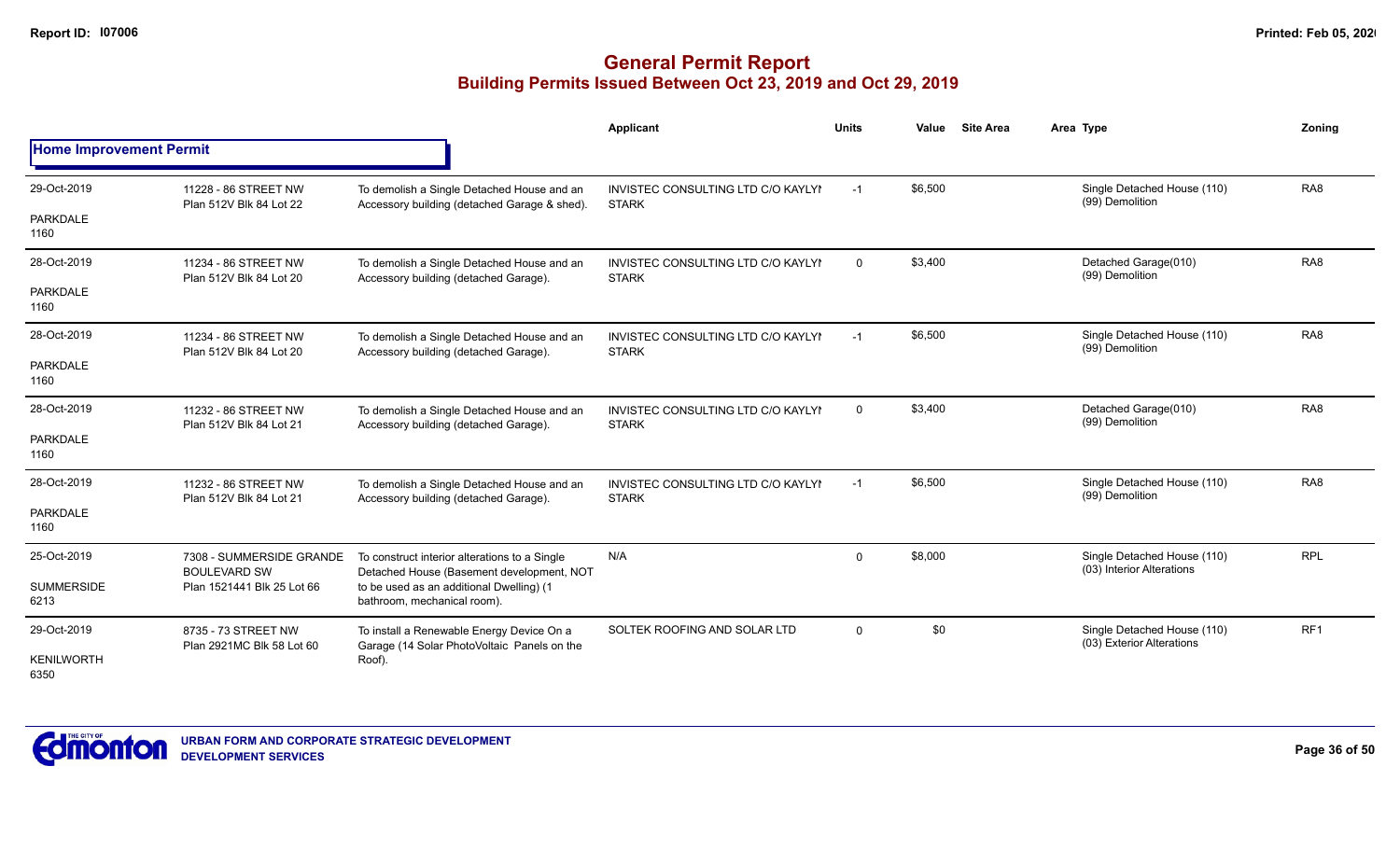|                                               |                                                                 |                                                                                                                                                                                      | Applicant                        | <b>Units</b> | Value    | <b>Site Area</b> | Area Type                                                | Zoning          |
|-----------------------------------------------|-----------------------------------------------------------------|--------------------------------------------------------------------------------------------------------------------------------------------------------------------------------------|----------------------------------|--------------|----------|------------------|----------------------------------------------------------|-----------------|
| <b>Home Improvement Permit</b>                |                                                                 |                                                                                                                                                                                      |                                  |              |          |                  |                                                          |                 |
| 24-Oct-2019<br><b>LAUREL</b><br>6444          | 1519 - 21 STREET NW<br>Plan 1620504 Blk 5 Lot 11                | To construct interior alterations to a<br>Semi-detached House (Basement development,<br>NOT to be used as an additional Dwelling). 1<br>BEDROOM, 1 BATHROOM                          | N/A                              | $\Omega$     | \$10,000 |                  | Semi-Detached House (210)<br>(03) Interior Alterations   | RF4             |
| 24-Oct-2019<br><b>WALKER</b><br>6662          | 35, 1480 - WATT DRIVE SW<br>Condo Common Area (Plan<br>1620501) | To construct interior alterations to a Row House<br>Development (Basement development, NOT to<br>be used as an additional Dwelling) (Living room,<br>storage room, mechanical room). | N/A                              | $\Omega$     | \$5,000  |                  | Row House (330)<br>(03) Interior Alterations             | RF <sub>5</sub> |
| 24-Oct-2019<br><b>SHERBROOKE</b><br>3410      | 11832 - 127 STREET NW<br>Plan 4068HW Blk 1 Lot 6                | To construct interior alterations to a Single<br>Detached House (Basement development, NOT<br>to be used as an additional Dwelling). 2<br>Bedrooms, 1 Bathroom, 1 Mech room          | N/A                              | $\Omega$     | \$7,000  |                  | Single Detached House (110)<br>(03) Interior Alterations | RF <sub>1</sub> |
| 24-Oct-2019<br>SHERWOOD<br>4500               | 9215 - 150 STREET NW<br>Plan 1922309 Blk 70 Lot 15B             | To construct an Accessory building (rear mutual<br>detached Garage, 12.19m x 6.71m).                                                                                                 | <b>LAREDO HOMES LTD</b>          | $\Omega$     | \$13,200 |                  | 82 Detached Garage (010)<br>(01) Building - New          | RF1, RF1        |
| 24-Oct-2019<br><b>DESROCHERS AREA</b><br>5463 | 2848 - DUKE CRESCENT SW<br>Plan 1723641 Blk 13 Lot 28           | To construct an Accessory Building (rear<br>detached Garage (6.10m x 6.71m)).                                                                                                        | PREMIER BUILT GARAGES            | $\Omega$     | \$6,600  |                  | 41 Detached Garage (010)<br>(01) Building - New          | <b>RMD</b>      |
| 29-Oct-2019<br><b>AVONMORE</b><br>6020        | 7405 - 89 STREET NW<br>Plan 1820527 Blk 5 Lot 37B               | To construct a rear uncovered deck (irregular<br>shape, 4.89m x 3.08m @ 0.98m in Height).                                                                                            | <b>ENGELMAN CONSTRUCTION LTD</b> | $\Omega$     | \$3,000  |                  | 12 Single Detached House (110)<br>(03) Deck Attached     | RF <sub>1</sub> |
| 23-Oct-2019<br><b>KESWICK AREA</b><br>5576    | 6606 - KNOX PLACE SW<br>Plan 1723517 Blk 1 Lot 41               | To construct interior alterations to a Single<br>Detached House (Basement development, NOT<br>to be used as an additional Dwelling).                                                 | N/A                              | $\Omega$     | \$29,000 |                  | Single Detached House (110)<br>(03) Interior Alterations | <b>RSL</b>      |

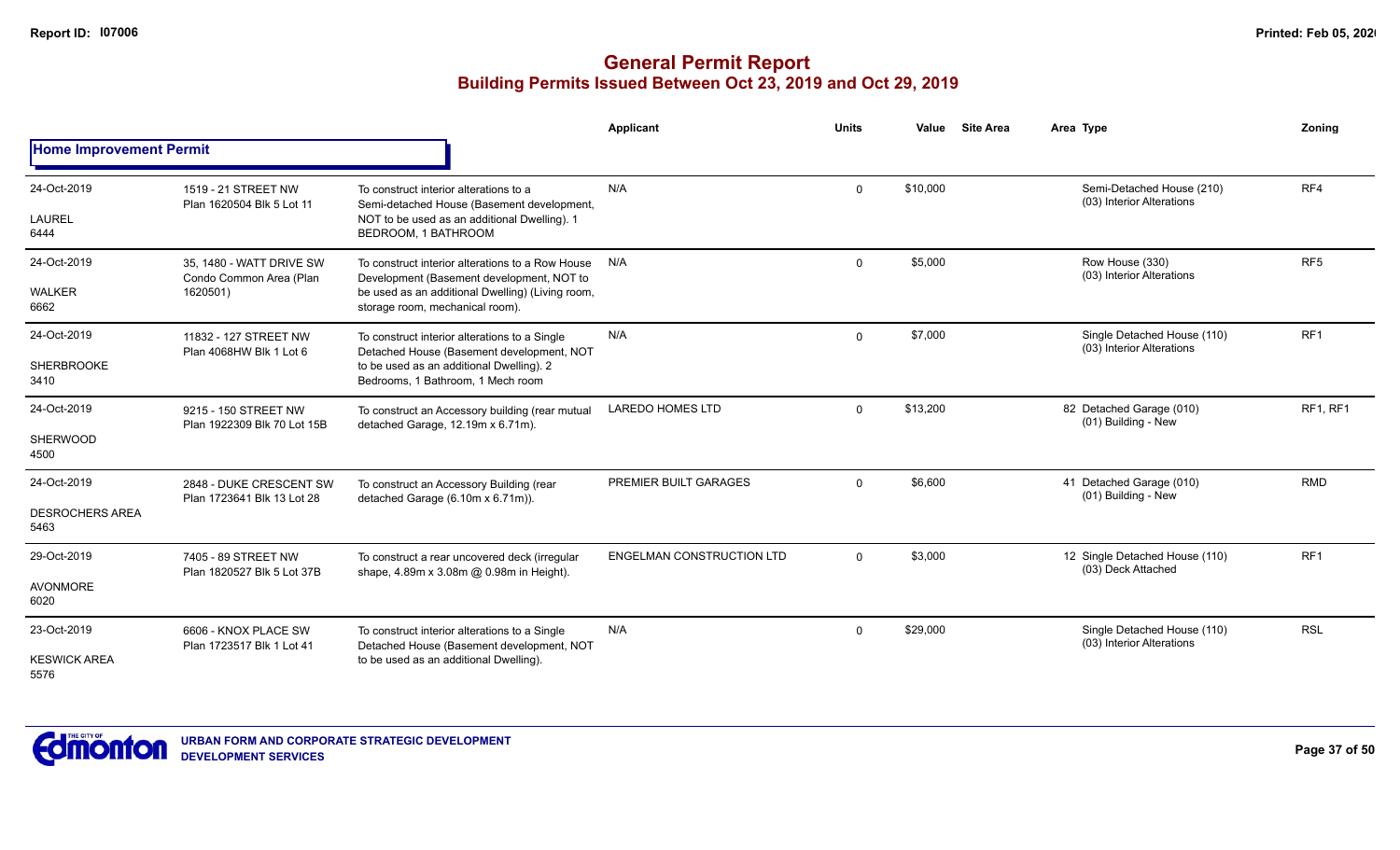|                                |                                                     |                                                                                                                                                        | Applicant                                                          | <b>Units</b> | Value    | <b>Site Area</b> | Area Type                                                       | Zoning          |
|--------------------------------|-----------------------------------------------------|--------------------------------------------------------------------------------------------------------------------------------------------------------|--------------------------------------------------------------------|--------------|----------|------------------|-----------------------------------------------------------------|-----------------|
| <b>Home Improvement Permit</b> |                                                     |                                                                                                                                                        |                                                                    |              |          |                  |                                                                 |                 |
| 24-Oct-2019                    | Plan 1820287 Blk 8 Lot 6                            | 660 - LEWIS GREENS DRIVE NV To construct a rear uncovered deck to a<br>Semi-Detached House (2.44m x 2.18m @ 0.70m                                      | CITY HOMES MASTER BUILDER INC                                      | $\mathbf 0$  | \$1,300  |                  | 5 Single Detached House (110)<br>(03) Deck Attached             | RF4             |
| <b>STEWART GREENS</b><br>4486  |                                                     | in Height).                                                                                                                                            |                                                                    |              |          |                  |                                                                 |                 |
| 24-Oct-2019                    | 1561 - TAMARACK BOULEVARD<br><b>NW</b>              | To construct an Accessory Building (detached<br>Garage 6.09m x 6.40m).                                                                                 | PREMIER BUILT GARAGES                                              | $\Omega$     | \$6,300  |                  | 39 Detached Garage (010)<br>(01) Building - New                 | <b>RPL</b>      |
| <b>TAMARACK</b><br>6443        | Plan 1524946 Blk 10 Lot 26                          |                                                                                                                                                        |                                                                    |              |          |                  |                                                                 |                 |
| 23-Oct-2019                    | 8643 - 177 AVENUE NW<br>Plan 0524533 Blk 22 Lot 16  | To construct interior alterations to a Single<br>Detached House (Basement development, NOT                                                             | SHAMBER HOMES AND CONSTRUCTION<br>LTD O/A SHAMBER HOMES, (PLUMBING | $\mathbf{0}$ | \$25,000 |                  | Single Detached House (110)<br>(03) Interior Alterations        | <b>RSL</b>      |
| <b>KLARVATTEN</b><br>2440      |                                                     | to be used as an additional Dwelling), (1<br>bathroom, office, rec room, NO wet bar).                                                                  | GAS)                                                               |              |          |                  |                                                                 |                 |
| 23-Oct-2019                    | 4611 - ALWOOD WAY SW<br>Plan 1823179 Blk 19 Lot 29  | To construct an Accessory Building (detached<br>Garage (6.1m x 6.1m)).                                                                                 | JAYMAN MASTERBUILT INC                                             | $\Omega$     | \$6,000  |                  | 37 Detached Garage (010)<br>(01) Building - New                 | <b>RMD</b>      |
| <b>ALLARD</b><br>5458          |                                                     |                                                                                                                                                        |                                                                    |              |          |                  |                                                                 |                 |
| 23-Oct-2019                    | 12946 - 102 STREET NW<br>Plan 8122046 Blk 8 Lot 11B | To develop a Secondary Suite in part of the<br>Basement of a Semi-detached House, existing                                                             | N/A                                                                |              | \$9,000  |                  | Semi-Detached House (210)<br>(07) Add Suites to Single Dwelling | RF4             |
| LAUDERDALE<br>3260             |                                                     | without permits (after 2007).<br>Studio layout (combination bedroom/living<br>room), bathroom, kitchenette, common<br>mechanical room, common laundry. |                                                                    |              |          |                  |                                                                 |                 |
| 29-Oct-2019                    | 10957 - 81 AVENUE NW<br>Plan I23 Blk 141 Lot 20     | To construct interior alterations to a Single<br>Detached House (Basement development, NOT                                                             | N/A                                                                | $\Omega$     | \$8,000  |                  | Single Detached House (110)<br>(03) Interior Alterations        | RF <sub>3</sub> |
| <b>GARNEAU</b><br>5200         |                                                     | to be used as an additional Dwelling).<br>(1 Mechanical room, 1 Bathroom, 1 Office, and<br>1 Rec room)                                                 |                                                                    |              |          |                  |                                                                 |                 |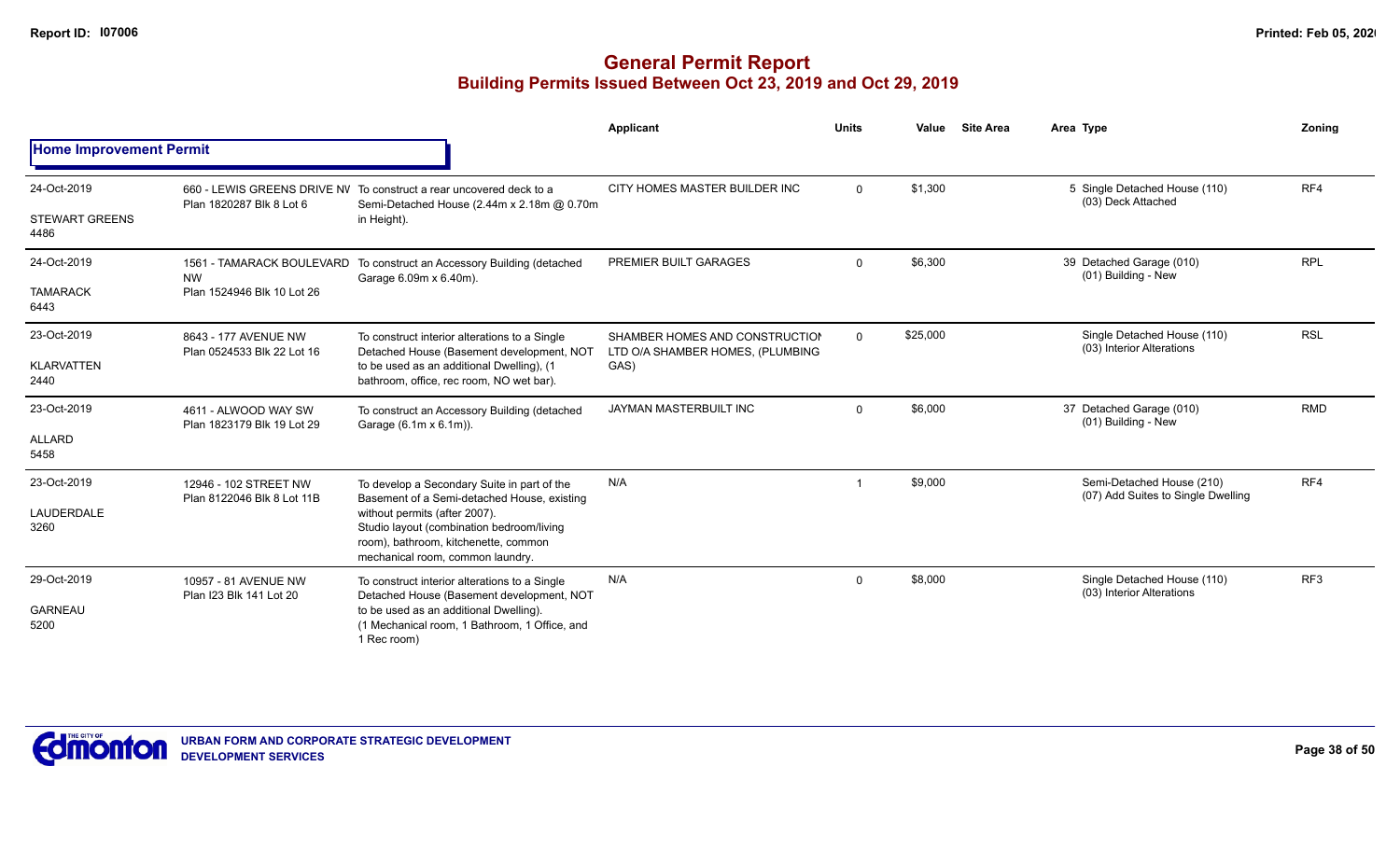|                                                            |                                                    |                                                                                                                                                                                                                         | Applicant                             | <b>Units</b> | Value    | <b>Site Area</b> | Area Type                                                | Zoning          |
|------------------------------------------------------------|----------------------------------------------------|-------------------------------------------------------------------------------------------------------------------------------------------------------------------------------------------------------------------------|---------------------------------------|--------------|----------|------------------|----------------------------------------------------------|-----------------|
| <b>Home Improvement Permit</b>                             |                                                    |                                                                                                                                                                                                                         |                                       |              |          |                  |                                                          |                 |
| 23-Oct-2019<br><b>MCCONACHIE AREA</b><br>2521              | 16749 - 60 STREET NW<br>Plan 1323387 Blk 1 Lot 18  | To construct interior alterations to a<br>Semi-Detached House (Basement development,<br>NOT to be used as an additional Dwelling).<br>(1 Bedroom, 1 Great room, 1 Bathroom, and 1<br>Mechanical room)                   | ZA ELECTRICAL & GENERAL<br>CONTRACTOR | $\Omega$     | \$15,000 |                  | Semi-Detached House (210)<br>(03) Interior Alterations   | RF4             |
| 25-Oct-2019<br><b>OTTEWELL</b><br>6550                     | 9519 - 52 STREET NW<br>Plan 6258KS Blk 4 Lot 27    | To construct interior alterations to a Single<br>Detached House (Basement development, NOT<br>to be used as an additional Dwelling). 1<br>BATHROOM, 1 BONUS ROOM, 1 OFFICE, 1<br>STORAGE ROOM, 0 BEDROOMS               | N/A                                   | $\Omega$     | \$10,000 |                  | Single Detached House (110)<br>(03) Interior Alterations | RF <sub>1</sub> |
| 23-Oct-2019<br><b>LAUREL</b><br>6444                       | 44, 1703 - 16 AVENUE NW<br>Plan 1822125 Unit 44    | To construct interior alterations to a<br>Semi-Detached House (Basement development,<br>NOT to be used as an additional Dwelling) (1<br>bedroom, mechanical room).                                                      | <b>INVISTEC CONSULTING LTD</b>        | $\Omega$     | \$10,000 |                  | Semi-Detached House (210)<br>(03) Interior Alterations   | RA7             |
| 24-Oct-2019<br><b>KESWICK AREA</b><br>5576                 | Plan 1723403 Blk 15 Lot 21                         | 5772 - KEEPING CRESCENT SW To construct a rear uncovered deck to a Single<br>Detached House (4.57m x 3.04m @ 0.73m in<br>Height).                                                                                       | PARK LANDSCAPING LTD.                 | $\Omega$     | \$3,500  |                  | 14 Single Detached House (110)<br>(03) Deck Attached     | <b>RSL</b>      |
| 24-Oct-2019<br>THE ORCHARDS AT<br><b>ELLERSLIE</b><br>6216 | 8711 - MAYDAY LANE SW<br>Plan 1820076 Blk 4 Lot 12 | To construct interior alterations to a Single<br>Detached House (Basement development, NOT<br>to be used as an additional Dwelling), (1<br>bathroom, rec room, gym and storage, NO wet<br>bar or kitchen, NO bedrooms). | N/A                                   | $\Omega$     | \$5.000  |                  | Single Detached House (110)<br>(03) Interior Alterations | DC <sub>1</sub> |
| 24-Oct-2019<br><b>HIGHLANDS</b><br>2330                    | 11212 - 64 STREET NW<br>Plan 4065AE Blk 24 Lot 22  | To install a Hot Tub (2.18m x 2.18m) in the rear<br>yard of a Single Detached House.                                                                                                                                    | N/A                                   | $\Omega$     | \$5,200  |                  | Single Detached House (110)<br>$(14)$ Hot Tub            | RF <sub>1</sub> |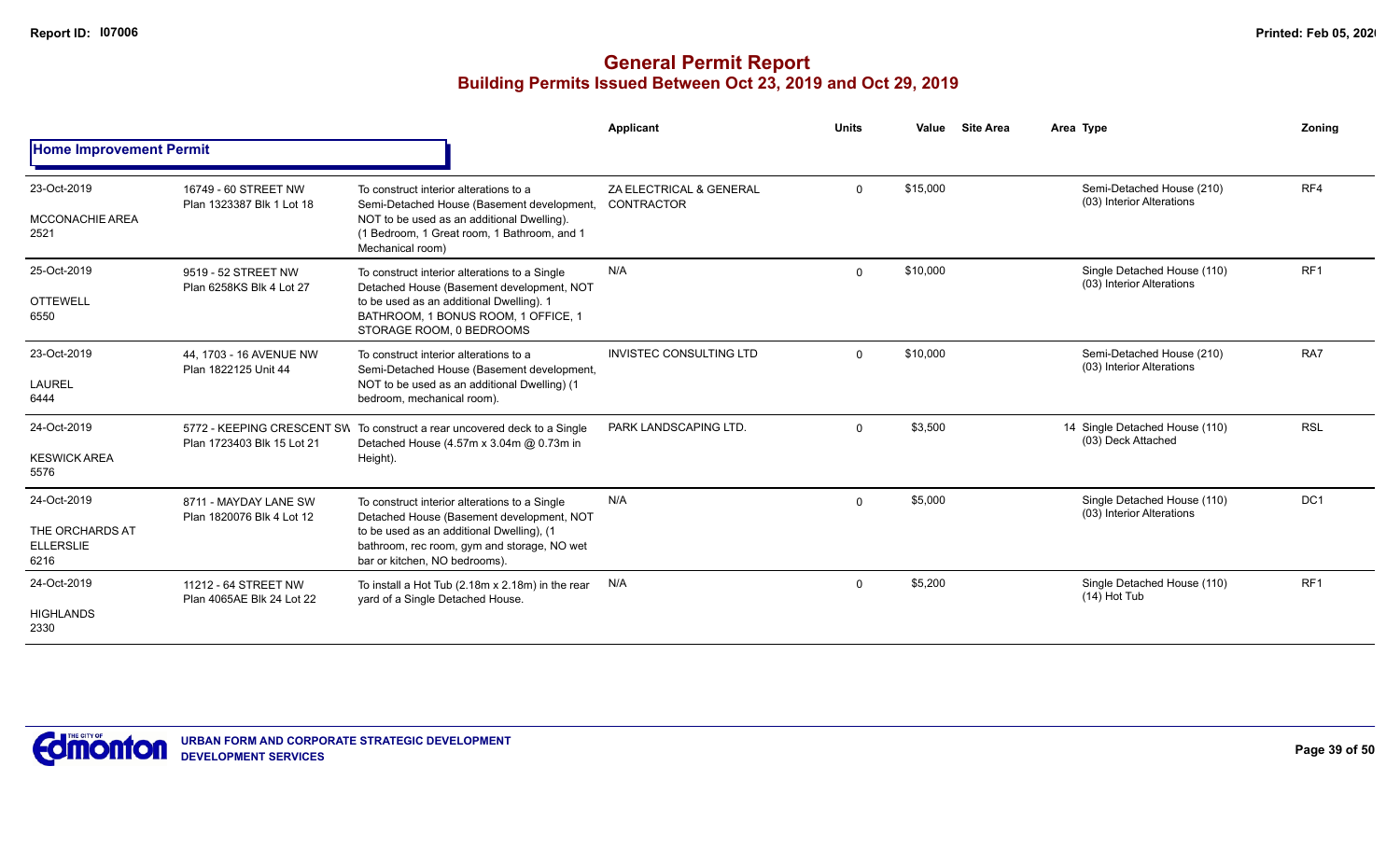|                                                            |                                                             |                                                                                                                                                                                                           | Applicant                               | <b>Units</b> | Value    | <b>Site Area</b> | Area Type                                                | Zoning     |
|------------------------------------------------------------|-------------------------------------------------------------|-----------------------------------------------------------------------------------------------------------------------------------------------------------------------------------------------------------|-----------------------------------------|--------------|----------|------------------|----------------------------------------------------------|------------|
| <b>Home Improvement Permit</b>                             |                                                             |                                                                                                                                                                                                           |                                         |              |          |                  |                                                          |            |
| 23-Oct-2019<br><b>GLENRIDDING HEIGHTS</b><br>5578          | 1620 - 165 STREET SW<br>Plan 1324975 Blk 1 Lot 58           | To construct interior alterations to a Single<br>Detached House (Basement development, NOT<br>to be used as an additional Dwelling), (1<br>Entertainment room, 1 Storage room, and 1<br>Mechanical room). | N/A                                     | $\Omega$     | \$4,000  |                  | Single Detached House (110)<br>(03) Interior Alterations | <b>RPL</b> |
| 25-Oct-2019<br>THE ORCHARDS AT<br><b>ELLERSLIE</b><br>6216 | 5192 - CRABAPPLE LINK SW<br>Plan 1523262 Blk 3 Lot 55       | To construct interior alterations to a<br>Semi-Detached House (Basement development,<br>NOT to be used as an additional Dwelling). (1<br>bedroom, 1 bathroom, living room, mechanical<br>room.)           | N/A                                     | $\mathbf 0$  | \$8,000  |                  | Semi-Detached House (210)<br>(03) Interior Alterations   | RF4        |
| 25-Oct-2019<br><b>ROSENTHAL</b><br>4750                    | 8141 - 222A STREET NW<br>Plan 1723550 Blk 21 Lot 17         | To construct interior alterations to a Single<br>Detached House (Basement development, NOT<br>to be used as an additional Dwelling). (1)<br>bedroom, (1) bathroom, mechanical room,<br>storage room.      | WESTERN LIVING HOMES LTD.               | $\Omega$     | \$15,000 |                  | Single Detached House (110)<br>(03) Interior Alterations | <b>RSL</b> |
| 23-Oct-2019<br><b>MCCONACHIE AREA</b><br>2521              | 5525 - 168A AVENUE NW<br>Plan 0820126 Blk 1 Lot 28          | To construct a rear uncovered deck (4.87m x)<br>3.66m @ 3.10m in Height).                                                                                                                                 | N/A                                     | $\Omega$     | \$4,500  |                  | 18 Single Detached House (110)<br>(03) Deck Attached     | <b>RSL</b> |
| 23-Oct-2019<br><b>CHARLESWORTH</b><br>6661                 | 275 - CHARLESWORTH DRIVE<br>SW<br>Plan 1723655 Blk 10 Lot 7 | To construct an Accessory Building (detached<br>Garage, 5.49m x 6.1m).                                                                                                                                    | PREMIER BUILT GARAGES                   | $\Omega$     | \$5,400  |                  | 33 Detached Garage (010)<br>(01) Building - New          | <b>RMD</b> |
| 23-Oct-2019<br>THE ORCHARDS AT<br><b>ELLERSLIE</b><br>6216 | Plan 1822450 Blk 18 Lot 49                                  | 3119 - CHOKECHERRY BEND S\ To construct an Accessory Building (rear<br>detached Garage (6.10m x 6.10m)).                                                                                                  | <b>BROOKFIELD RESIDENTIAL PROPERTIE</b> | $\Omega$     | \$6,000  |                  | 37 Detached Garage (010)<br>(01) Building - New          | <b>RMD</b> |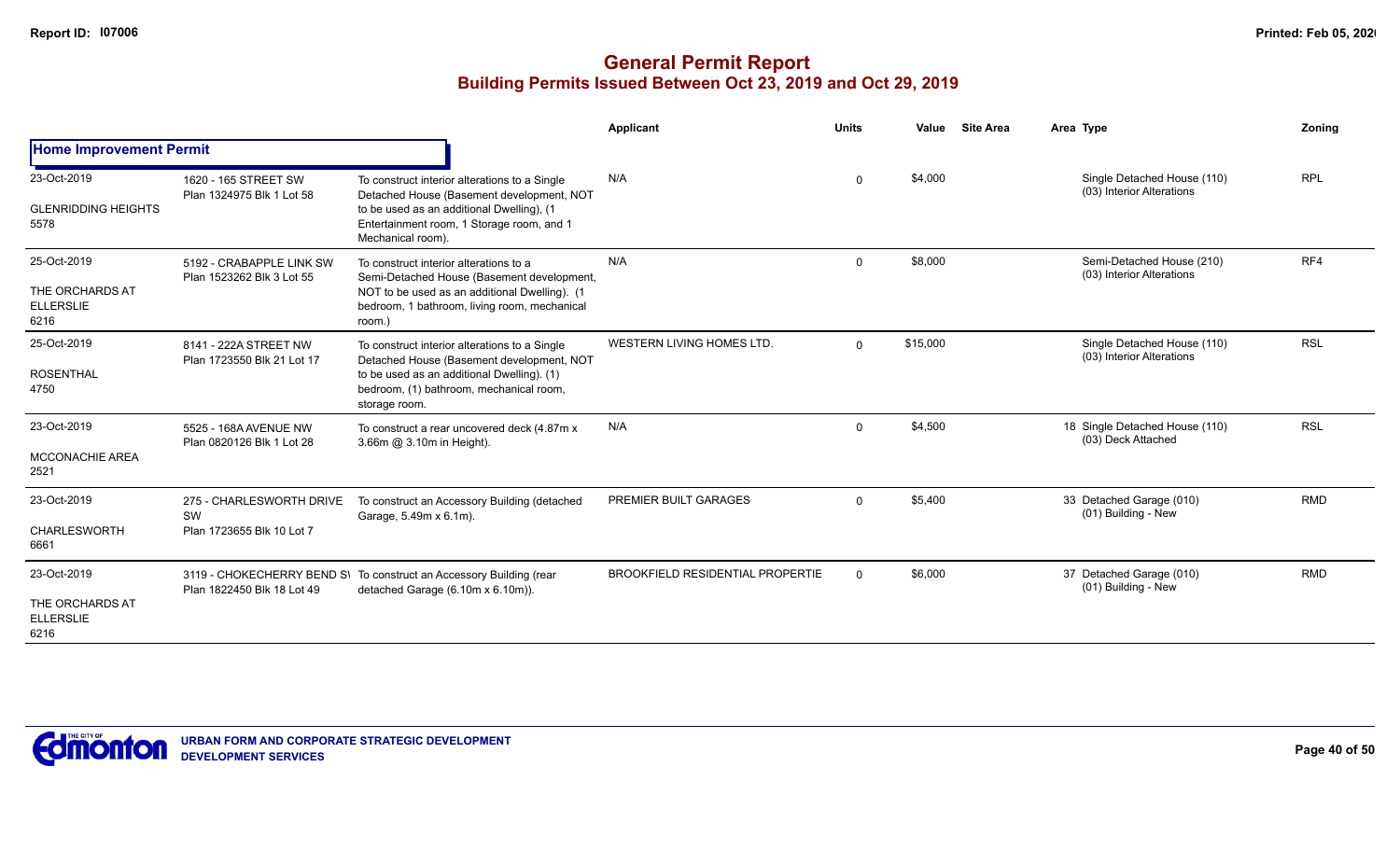|                                             |                                                        |                                                                                                          | Applicant                               | <b>Units</b> | Value   | <b>Site Area</b> | Area Type                                                | <b>Zoning</b> |
|---------------------------------------------|--------------------------------------------------------|----------------------------------------------------------------------------------------------------------|-----------------------------------------|--------------|---------|------------------|----------------------------------------------------------|---------------|
| <b>Home Improvement Permit</b>              |                                                        |                                                                                                          |                                         |              |         |                  |                                                          |               |
| 23-Oct-2019                                 | Plan 1822450 Blk 18 Lot 48                             | 3117 - CHOKECHERRY BEND S\ To construct an Accessory Building (rear<br>detached Garage (6.10m x 6.10m)). | <b>BROOKFIELD RESIDENTIAL PROPERTIE</b> | $\Omega$     | \$6,000 |                  | 37 Detached Garage (010)<br>(01) Building - New          | <b>RMD</b>    |
| THE ORCHARDS AT<br><b>ELLERSLIE</b><br>6216 |                                                        |                                                                                                          |                                         |              |         |                  |                                                          |               |
| 23-Oct-2019                                 | 4118 - CHAPPELLE GREEN SW<br>Plan 1822411 Blk 34 Lot 6 | To construct an Accessory Building (rear<br>detached Garage (6.10m x 6.10m)).                            | <b>BROOKFIELD RESIDENTIAL PROPERTIE</b> | $\Omega$     | \$6,000 |                  | 37 Detached Garage (010)<br>(01) Building - New          | <b>RPL</b>    |
| <b>CHAPPELLE AREA</b><br>5462               |                                                        |                                                                                                          |                                         |              |         |                  |                                                          |               |
| 23-Oct-2019                                 | <b>NW</b>                                              | 5197 - EDGEMONT BOULEVARE To construct an Accessory Building (rear<br>detached Garage (6.10m x 6.10m)).  | <b>BROOKFIELD RESIDENTIAL PROPERTIE</b> | $\Omega$     | \$6,000 |                  | 37 Detached Garage (010)<br>(01) Building - New          | <b>RMD</b>    |
| <b>EDGEMONT</b><br>4462                     | Plan 1920259 Blk 6 Lot 13                              |                                                                                                          |                                         |              |         |                  |                                                          |               |
| 23-Oct-2019                                 | 548 - PATERSON WAY SW<br>Plan 1821022 Blk 15 Lot 10    | To construct an Accessory Building (detached<br>Garage (6.1m x 6.1m)).                                   | <b>BROOKFIELD RESIDENTIAL PROPERTIE</b> | $\Omega$     | \$6,000 |                  | 37 Detached Garage (010)<br>(01) Building - New          | <b>HVLD</b>   |
| <b>PAISLEY</b><br>5469                      |                                                        |                                                                                                          |                                         |              |         |                  |                                                          |               |
| 29-Oct-2019                                 | 4218 - KENNEDY COURT SW<br>Plan 1425027 Blk 9 Lot 71   | To construct a rear uncovered deck to a<br>Semi-detached House (6.10m x 4.26m @ 0.90m                    | N/A                                     | $\Omega$     | \$6,500 |                  | 26 Semi-Detached House (210)<br>(03) Deck Attached       | RF4           |
| <b>KESWICK AREA</b><br>5576                 |                                                        | in Height).                                                                                              |                                         |              |         |                  |                                                          |               |
| 25-Oct-2019                                 | 7712 - 188 STREET NW                                   | To construct interior alterations to a Single<br>Detached House (partial Basement                        | N/A                                     | $\mathbf{0}$ | \$2,000 |                  | Single Detached House (110)<br>(03) Interior Alterations | RF1           |
| <b>LYMBURN</b><br>4270                      | Plan 8122949 Blk 49 Lot 29                             | development, NOT to be used as an additional<br>Dwelling) (Playroom).                                    |                                         |              |         |                  |                                                          |               |
| 25-Oct-2019                                 | 8008 - ORCHARDS GREEN SW<br>Plan 1723624 Blk 23 Lot 4  | To construct an Accessory Building (rear<br>detached Garage (6.10m x 6.10m)).                            | N.P. ARTISAN                            | $\Omega$     | \$6,000 |                  | 37 Detached Garage (010)<br>(01) Building - New          | <b>RMD</b>    |
| THE ORCHARDS AT<br><b>ELLERSLIE</b><br>6216 |                                                        |                                                                                                          |                                         |              |         |                  |                                                          |               |

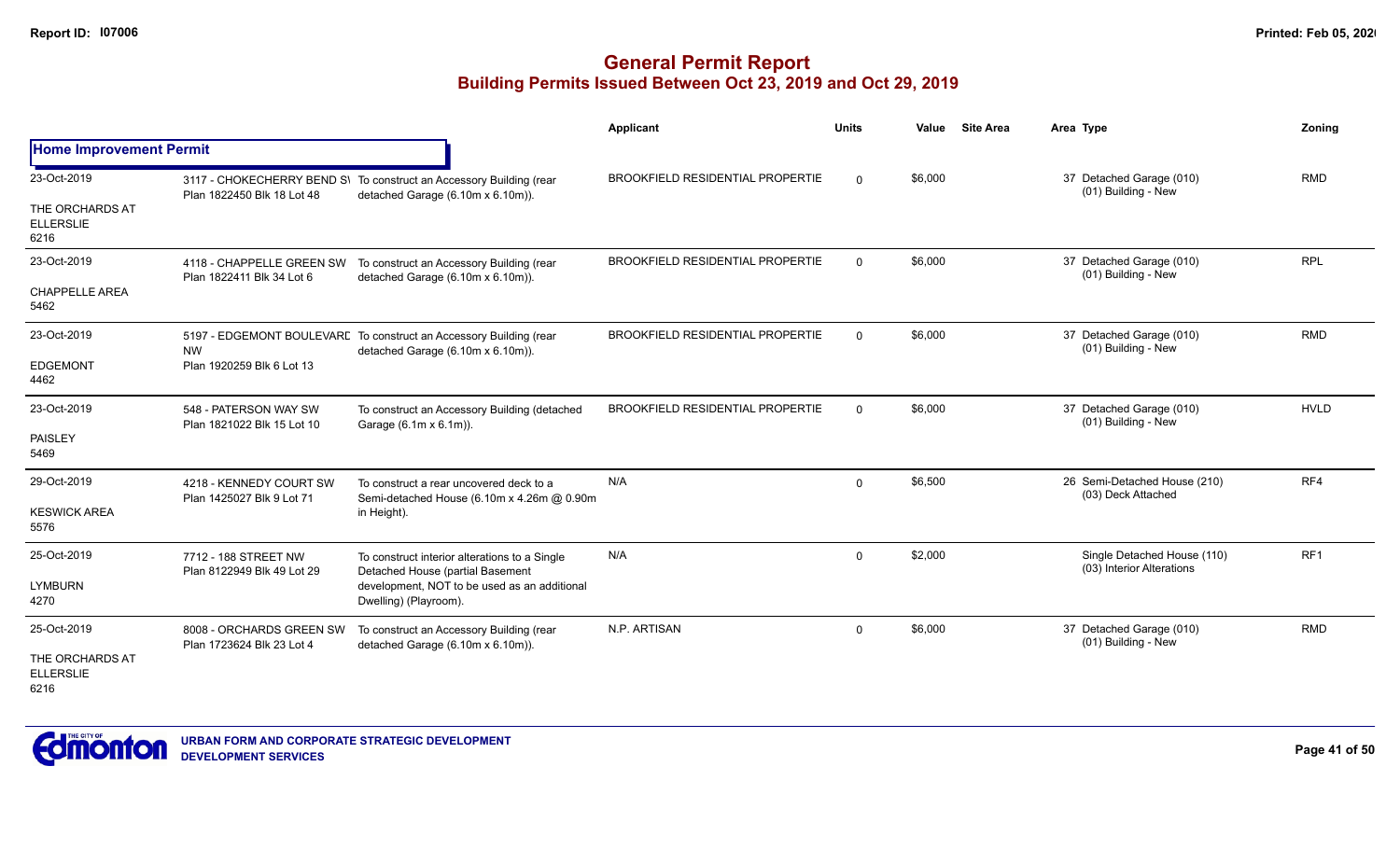|                                |                                                          |                                                                                                                                                      | Applicant                            | <b>Units</b> | Value    | <b>Site Area</b> | Area Type                                                | Zoning          |
|--------------------------------|----------------------------------------------------------|------------------------------------------------------------------------------------------------------------------------------------------------------|--------------------------------------|--------------|----------|------------------|----------------------------------------------------------|-----------------|
| <b>Home Improvement Permit</b> |                                                          |                                                                                                                                                      |                                      |              |          |                  |                                                          |                 |
| 29-Oct-2019                    | 1045 - GRANTHAM DRIVE NW<br>Plan 1321686 Blk 8 Lot 5     | To install a Hot Tub in the Rear Yard of a Single<br>Detached House (2.43m x 2.43m).                                                                 | N/A                                  | $\mathbf{0}$ | \$5,200  |                  | Single Detached House (110)<br>$(14)$ Hot Tub            | <b>RSL</b>      |
| <b>GRANVILLE</b><br>4551       |                                                          |                                                                                                                                                      |                                      |              |          |                  |                                                          |                 |
| 25-Oct-2019                    | 1661 - HECTOR ROAD NW<br>Plan 0425230 Blk 11 Lot 27      | To construct interior alterations to a Single<br>Detached House (Basement development, NOT                                                           | BETHPAGE CONSTRUCTION<br>CORPORATION | $\mathbf{0}$ | \$18,000 |                  | Single Detached House (110)<br>(03) Interior Alterations | RF <sub>1</sub> |
| <b>HADDOW</b><br>5610          |                                                          | to be used as an additional Dwelling), (1<br>bedroom room. 1 bathroom. fitness / flex room.<br>den, 1 wet bar, NO separate entrance to<br>basement). |                                      |              |          |                  |                                                          |                 |
| 28-Oct-2019                    | 5804 - 110 STREET NW<br>Plan 1822253 Blk 13 Lot 6B       | To construct interior alterations to a Single<br>Detached House (Basement development, NOT                                                           | ROCKWALL CONTRACTING LTD             | $\mathbf{0}$ | \$25,000 |                  | Single Detached House (110)<br>(03) Interior Alterations | RF <sub>1</sub> |
| PLEASANTVIEW<br>5320           |                                                          | to be used as an additional Dwelling), (2<br>bedrooms, 1 bathroom, gym, louge, storage, NO<br>wet bar or kitchen).                                   |                                      |              |          |                  |                                                          |                 |
| 28-Oct-2019                    | 1267 - PEREGRINE TERRACE N<br>Plan 1525742 Blk 11 Lot 15 | To construct a rear uncovered deck (9.75m x<br>4.11m @ 3.25m in Height) to a Single Detached                                                         | <b>TYJACO WORX</b>                   | $\Omega$     | \$8,400  |                  | 33 Single Detached House (110)<br>(03) Deck Attached     | <b>RSL</b>      |
| <b>HAWKS RIDGE</b><br>4473     |                                                          | House.                                                                                                                                               |                                      |              |          |                  |                                                          |                 |
| 29-Oct-2019                    | 720 - KIRKNESS ROAD NW                                   | To construct interior alterations to a Single<br>Detached House, existing without permits                                                            | N/A                                  | $\Omega$     | \$20,000 |                  | Single Detached House (110)<br>(03) Interior Alterations | RF <sub>1</sub> |
| <b>KIRKNESS</b><br>2430        | Plan 9923978 Blk 105 Lot 31                              | (Basement development, NOT to be used as an<br>additional Dwelling). 1 bedroom, bathroom,<br>laundry room, storage area and living area              |                                      |              |          |                  |                                                          |                 |
| 25-Oct-2019                    | 9652 - 224 STREET NW<br>Plan 1723645 Blk 25 Lot 73       | To construct an Accessory building (detached<br>Garage, 6.10m x 6.10m).                                                                              | PREMIER BUILT GARAGES                | $\Omega$     | \$6,000  |                  | 37 Detached Garage (010)<br>(01) Building - New          | <b>RMD</b>      |
| <b>SECORD</b><br>4487          |                                                          |                                                                                                                                                      |                                      |              |          |                  |                                                          |                 |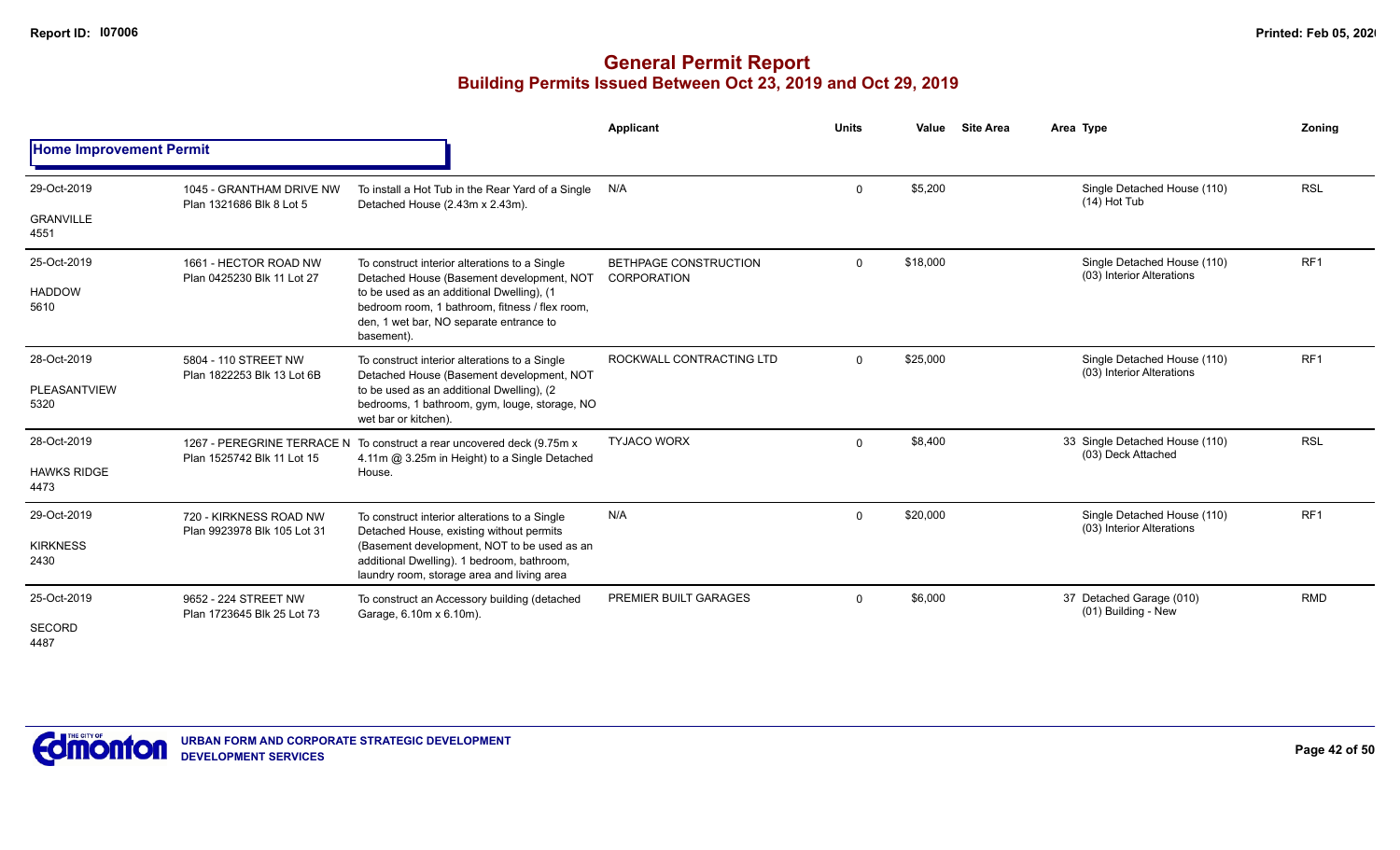|                                              |                                                             |                                                                                                                                                                     | <b>Applicant</b>                                          | <b>Units</b> | Value    | <b>Site Area</b> | Area Type                                                | Zoning          |
|----------------------------------------------|-------------------------------------------------------------|---------------------------------------------------------------------------------------------------------------------------------------------------------------------|-----------------------------------------------------------|--------------|----------|------------------|----------------------------------------------------------|-----------------|
| <b>Home Improvement Permit</b>               |                                                             |                                                                                                                                                                     |                                                           |              |          |                  |                                                          |                 |
| 25-Oct-2019<br>THE HAMPTONS<br>4461          | 21332 - 48 AVENUE NW<br>Plan 0720816 Blk 14 Lot 161         | To construct interior alterations to a<br>Semi-detached House (Basement development,<br>NOT to be used as an additional Dwelling) (1<br>bathroom, mechanical room). | N/A                                                       | $\mathbf 0$  | \$10,000 |                  | Semi-Detached House (210)<br>(03) Interior Alterations   | RF4             |
| 24-Oct-2019<br><b>KESWICK AREA</b><br>5576   | 2393 - KELLY CIRCLE SW<br>Plan 1723548 Blk 13 Lot 29        | To construct an Accessory Building (detached<br>Garage(6.10m x 6.10m).                                                                                              | LANDMARK LEGACY HOMES INC                                 | $\mathbf 0$  | \$6,000  |                  | 37 Detached Garage (010)<br>(01) Building - New          | <b>RPL</b>      |
| 25-Oct-2019<br><b>ELLERSLIE</b><br>6211      | 531 - 89 STREET SW<br>Plan 0222660 Blk 1 Lot 46             | To construct a rear uncovered deck to a Single<br>Detached House (3.55m x 4.99m @ 0.95m in<br>Height), existing without permits.                                    | ALBERTA QUALITY WATERPROOFING &<br><b>CONTRACTING LTD</b> | $\mathbf{0}$ | \$4,400  |                  | 18 Single Detached House (110)<br>(03) Deck Attached     | <b>RSL</b>      |
| 23-Oct-2019<br><b>CRESTWOOD</b><br>3140      | 9911 - 145 STREET NW<br>Plan 4590W Blk 118 Lot 15           | To install a Hot Tub.                                                                                                                                               | N/A                                                       | $\mathbf{0}$ | \$5,200  |                  | Single Detached House (110)<br>$(14)$ Hot Tub            | RF <sub>1</sub> |
| 25-Oct-2019<br><b>ALBERTA AVENUE</b><br>1010 | 9518 - 120 AVENUE NW<br>Condo Common Area (Plan<br>1224252) | To construct interior alterations to a<br>Semi-detached House (Basement development,<br>NOT to be used as an additional Dwelling) (1<br>bathroom, mechanical room). | N/A                                                       | $\mathbf{0}$ | \$14,200 |                  | Semi-Detached House (210)<br>(03) Interior Alterations   | RF <sub>3</sub> |
| 24-Oct-2019<br><b>SECORD</b><br>4487         | 9648 - 224 STREET NW<br>Plan 1723645 Blk 25 Lot 72          | To construct an Accessory building (detached<br>Garage, 6.10m x 6.71m).                                                                                             | <b>MAXIMIN CARPENTRY</b>                                  | $\mathbf{0}$ | \$6,600  |                  | 41 Detached Garage (010)<br>(01) Building - New          | <b>RMD</b>      |
| 28-Oct-2019<br>WESTMOUNT<br>3440             | 10210 - 125 STREET NW<br>Plan RN22B Blk 40 Lot 3            | To construct interior alterations on a main floor<br>of a Single Detached House (Removing load<br>bearing wall and adding a beam).                                  | N/A                                                       | $\Omega$     | \$10,000 |                  | Single Detached House (110)<br>(03) Interior Alterations | RF <sub>3</sub> |

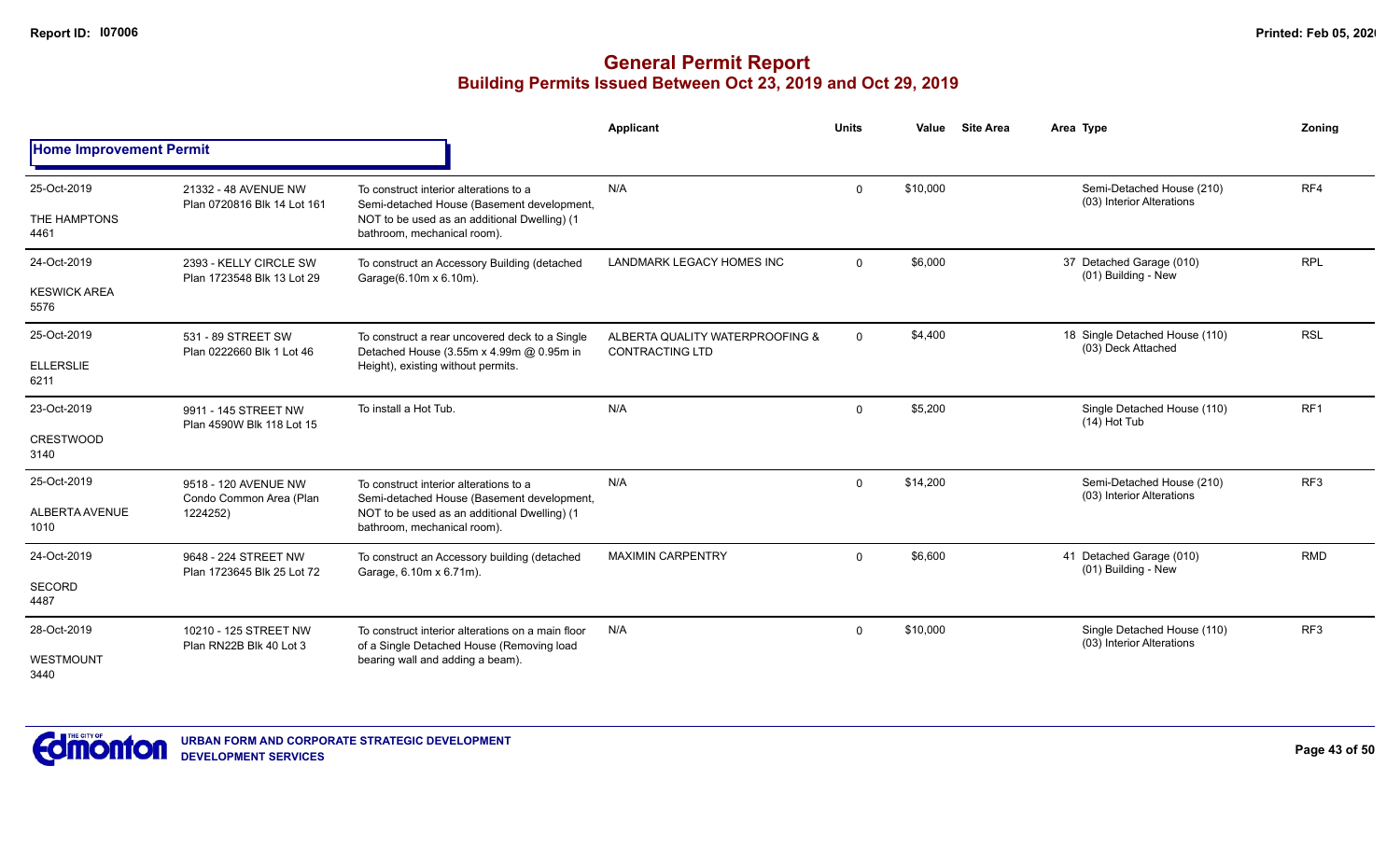|                                                     |                                                        |                                                                                                                                                                                             | <b>Applicant</b>            | <b>Units</b>            | Value    | <b>Site Area</b> | Area Type                                                         | Zoning          |
|-----------------------------------------------------|--------------------------------------------------------|---------------------------------------------------------------------------------------------------------------------------------------------------------------------------------------------|-----------------------------|-------------------------|----------|------------------|-------------------------------------------------------------------|-----------------|
| <b>Home Improvement Permit</b>                      |                                                        |                                                                                                                                                                                             |                             |                         |          |                  |                                                                   |                 |
| 28-Oct-2019<br><b>CRYSTALLINA NERA WEST</b>         | 17636 - 76 STREET NW<br>Plan 1423562 Blk 12 Lot 34     | To install a Hot Tub (2.10m x 2.10m) in the rear<br>yard of a Single Detached House.                                                                                                        | N/A                         | $\Omega$                | \$5,200  |                  | Single Detached House (110)<br>$(14)$ Hot Tub                     | <b>RSL</b>      |
| 2463                                                |                                                        |                                                                                                                                                                                             |                             |                         |          |                  |                                                                   |                 |
| 28-Oct-2019<br><b>CRYSTALLINA NERA WEST</b><br>2463 | 17636 - 76 STREET NW<br>Plan 1423562 Blk 12 Lot 34     | To construct interior alterations to a Single<br>Detached House (Basement development, NOT<br>to be used as an additional Dwelling). 1<br>bathroom, rec room, storage room, furnace<br>room | N/A                         | $\Omega$                | \$10,000 |                  | Single Detached House (110)<br>(03) Interior Alterations          | <b>RSL</b>      |
| 28-Oct-2019                                         | 2205 - KELLY CRESCENT SW<br>Plan 1622397 Blk 11 Lot 12 | To construct interior alterations (Basement<br>development, NOT to be used as an additional                                                                                                 | N/A                         | $\Omega$                | \$24,000 |                  | Single Detached House (110)<br>(03) Interior Alterations          | <b>RSL</b>      |
| <b>KESWICK AREA</b><br>5576                         |                                                        | Dwelling).                                                                                                                                                                                  |                             |                         |          |                  |                                                                   |                 |
| 29-Oct-2019<br>PRINCE CHARLES<br>3350               | 12031 - 124 STREET NW<br>Plan RN64 Blk 15 Lot 13       | To demolish a Single Detached House and<br>detached Garage.                                                                                                                                 | MJV CONSTRUCTION LTD        | $\Omega$                | \$3,400  |                  | Detached Garage(010)<br>(99) Demolition                           | RF3             |
| 29-Oct-2019                                         | 12031 - 124 STREET NW<br>Plan RN64 Blk 15 Lot 13       | To demolish a Single Detached House and                                                                                                                                                     | <b>MJV CONSTRUCTION LTD</b> | $\Omega$                | \$6,500  |                  | Single Detached House (110)<br>(99) Demolition                    | RF3             |
| PRINCE CHARLES<br>3350                              |                                                        | detached Garage.                                                                                                                                                                            |                             |                         |          |                  |                                                                   |                 |
| 28-Oct-2019                                         | 13007 - 135 STREET NW<br>Plan 1837KS Blk 72 Lot 67     | To develop a Secondary Suite in the existing<br>rear two-storey addition of a Single Detached                                                                                               | N/A                         | $\overline{\mathbf{1}}$ | \$0      |                  | Single Detached House (110)<br>(07) Add Suites to Single Dwelling | RF <sub>1</sub> |
| <b>ATHLONE</b><br>3010                              |                                                        | House, existing w/o permits.                                                                                                                                                                |                             |                         |          |                  |                                                                   |                 |
| 24-Oct-2019                                         | 11809 - 38 STREET NW<br>Plan 2715AN Blk 21 Lots 37-38  | To construct a rear uncovered deck (2.74m x<br>0.76m @ 0.91m in Height).                                                                                                                    | N/A                         | $\mathbf 0$             | \$500    |                  | 2 Single Detached House (110)<br>(03) Deck Attached               | RF3             |
| <b>BEACON HEIGHTS</b><br>2040                       |                                                        |                                                                                                                                                                                             |                             |                         |          |                  |                                                                   |                 |

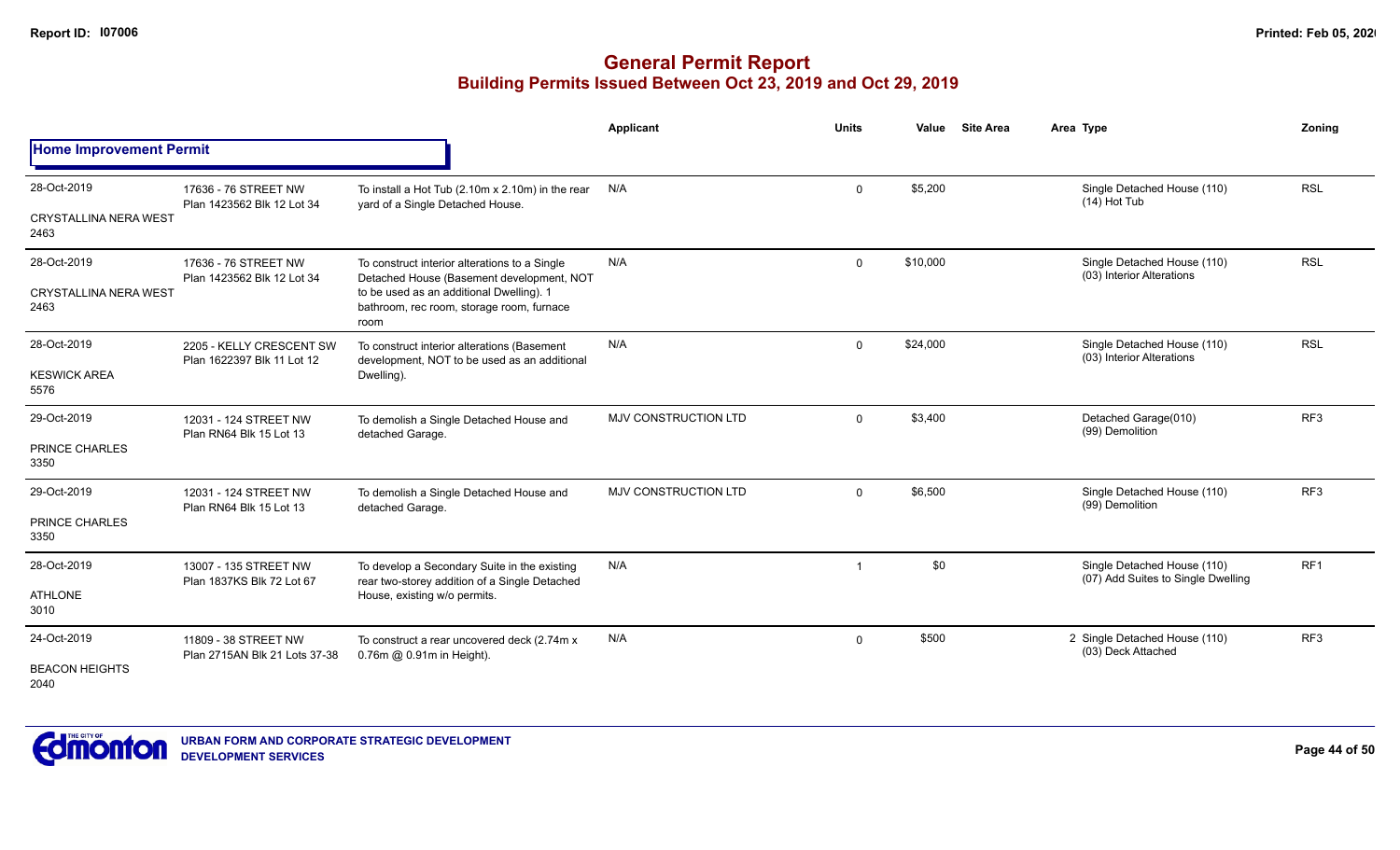|                                    |                                                       |                                                                                                                                                                       | Applicant                               | <b>Units</b>            | Value     | <b>Site Area</b> | Area Type                                                         | Zonina          |
|------------------------------------|-------------------------------------------------------|-----------------------------------------------------------------------------------------------------------------------------------------------------------------------|-----------------------------------------|-------------------------|-----------|------------------|-------------------------------------------------------------------|-----------------|
| <b>Home Improvement Permit</b>     |                                                       |                                                                                                                                                                       |                                         |                         |           |                  |                                                                   |                 |
| 28-Oct-2019                        | 7105 - 119 STREET NW<br>Plan 0226952 Blk 17 Lot 32    | To develop a Secondary Suite in the Basement<br>of a Single Detached House, existing w/o                                                                              | N/A                                     | $\overline{\mathbf{1}}$ | \$0       |                  | Single Detached House (110)<br>(07) Add Suites to Single Dwelling | <b>RPL</b>      |
| <b>BELGRAVIA</b><br>5040           |                                                       | permits.                                                                                                                                                              |                                         |                         |           |                  |                                                                   |                 |
| 25-Oct-2019                        | 405 - EDGEMONT ROAD NW<br>Plan 1820200 Blk 26 Lot 135 | To construct a rear uncovered deck to a Single<br>Detached House (4.27m x 3.05m @ 1.6m in                                                                             | N/A                                     | 0                       | \$3,300   |                  | 13 Single Detached House (110)<br>(03) Deck Attached              | <b>RSL</b>      |
| <b>EDGEMONT</b><br>4462            |                                                       | Height) with privacy screen @ 1.83m in Height.                                                                                                                        |                                         |                         |           |                  |                                                                   |                 |
| 25-Oct-2019                        | 1503 - 158 STREET SW<br>Plan 1425763 Blk 10 Lot 9     | To construct interior alterations to a Single<br>Detached House (Basement development, NOT                                                                            | N/A                                     | $\Omega$                | \$10,000  |                  | Single Detached House (110)<br>(03) Interior Alterations          | <b>RSL</b>      |
| <b>GLENRIDDING HEIGHTS</b><br>5578 |                                                       | to be used as an additional Dwelling), (1<br>bedroom, 1 bathroom, opening area, NO wet<br>bar or kitchen).                                                            |                                         |                         |           |                  |                                                                   |                 |
| 23-Oct-2019                        | 558 - PATERSON WAY SW<br>Plan 1821022 Blk 15 Lot 15   | To construct an Accessory Building (detached<br>Garage, 6.1m x 6.1m).                                                                                                 | <b>BROOKFIELD RESIDENTIAL PROPERTIE</b> | $\mathbf 0$             | \$6,000   |                  | 37 Detached Garage (010)<br>(01) Building - New                   | <b>HVLD</b>     |
| <b>PAISLEY</b><br>5469             |                                                       |                                                                                                                                                                       |                                         |                         |           |                  |                                                                   |                 |
| 29-Oct-2019                        | 5832 - 143 STREET NW<br>Plan 6469NY Blk 15 Lot 8      | To construct interior alterations to the main<br>floor/lower level (kitchen renovation, new wall                                                                      | N/A                                     | 0                       | \$100,000 |                  | Single Detached House (110)<br>(03) Interior Alterations          | RF <sub>1</sub> |
| <b>BROOKSIDE</b><br>5090           |                                                       | in entry area, laundry room renovation),<br>basement (Basement Development, NOT to be<br>used as an additional Dwelling) and upper floor<br>(altering two bathrooms). |                                         |                         |           |                  |                                                                   |                 |
| 28-Oct-2019                        | 16112 - 83 STREET NW<br>Plan 9825688 Blk 88 Lot 14    | To construct a rear uncovered deck (3.73m x<br>3.69m @ 1.54m in Height).                                                                                              | N/A                                     | 0                       | \$3,500   |                  | 14 Single Detached House (110)<br>(03) Deck Attached              | RF <sub>1</sub> |
| <b>BELLE RIVE</b><br>2050          |                                                       |                                                                                                                                                                       |                                         |                         |           |                  |                                                                   |                 |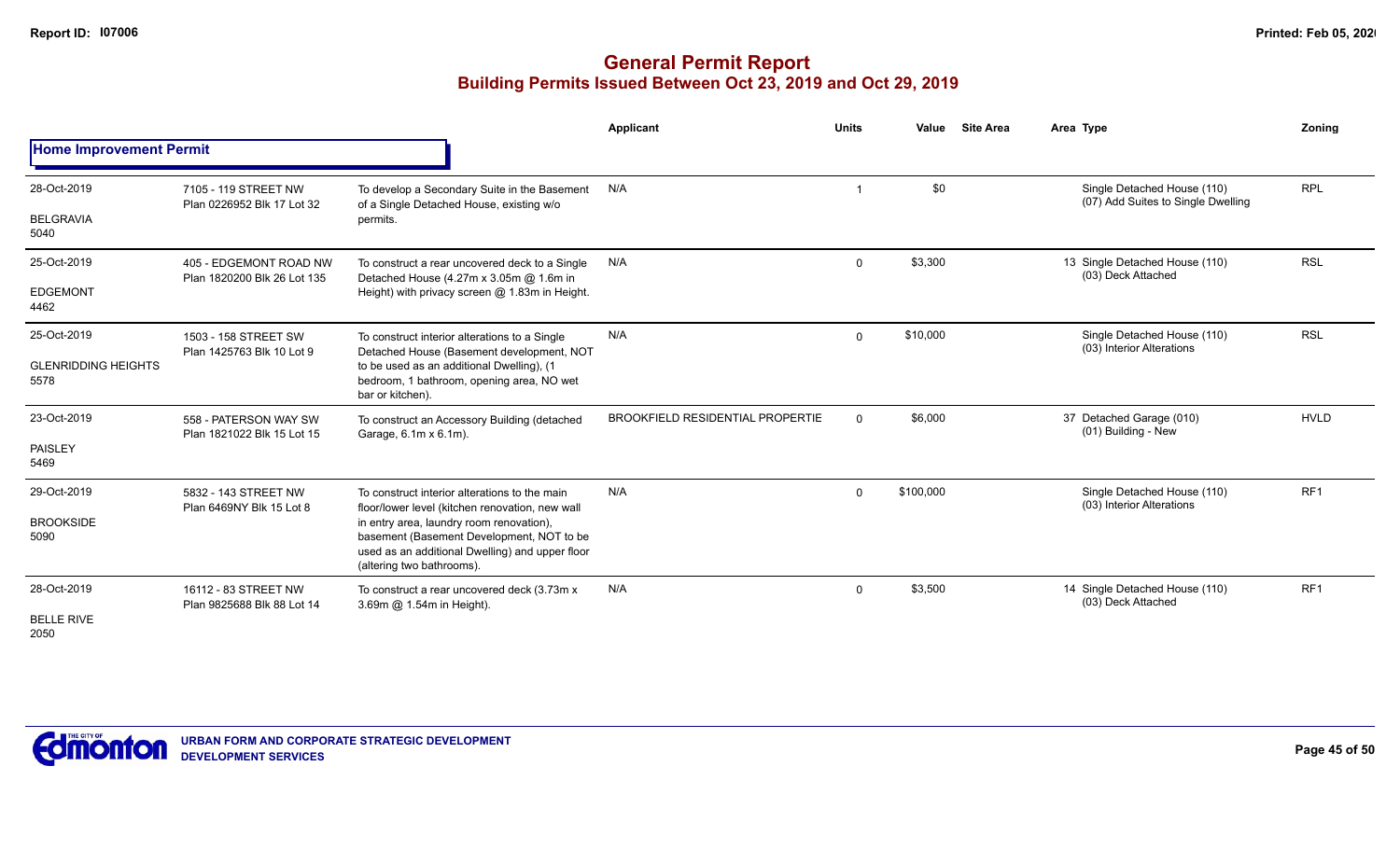|                                |                                                     |                                                                                                   | <b>Applicant</b>        | <b>Units</b> | Value   | <b>Site Area</b> | Area Type                                                | Zoning          |
|--------------------------------|-----------------------------------------------------|---------------------------------------------------------------------------------------------------|-------------------------|--------------|---------|------------------|----------------------------------------------------------|-----------------|
| <b>Home Improvement Permit</b> |                                                     |                                                                                                   |                         |              |         |                  |                                                          |                 |
| 28-Oct-2019                    | 11606 - 76 AVENUE NW<br>Plan 1367HW Blk 16 Lot 25   | To construct a rear uncovered deck (4.85m x<br>3.62m @ 1.46m in Height) to a Single Detached      | TRIARC DEVELOPMENTS INC | $\Omega$     | \$4,400 |                  | 18 Single Detached House (110)<br>(03) Deck Attached     | RF <sub>1</sub> |
| <b>BELGRAVIA</b><br>5040       |                                                     | House.                                                                                            |                         |              |         |                  |                                                          |                 |
| 28-Oct-2019                    | 16413 - 60A STREET NW<br>Plan 0622910 Blk 23 Lot 27 | To construct a rear uncovered deck to a Single<br>Detached House, (5.61m x 3.00m @ 0.94m in       | N/A                     | $\mathbf 0$  | \$4,200 |                  | 17 Single Detached House (110)<br>(03) Deck Attached     | RF <sub>1</sub> |
| <b>MATT BERRY</b><br>2500      |                                                     | Height), existing without permits.                                                                |                         |              |         |                  |                                                          |                 |
| 29-Oct-2019                    | 5708 - 201 STREET NW<br>Plan 0523619 Blk 30 Lot 80  | To construct a rear uncovered deck (3.35m x<br>0.93m @ 1.38m in Height).                          | N/A                     | $\mathbf 0$  | \$800   |                  | 3 Single Detached House (110)<br>(03) Deck Attached      | <b>RSL</b>      |
| THE HAMPTONS<br>4461           |                                                     |                                                                                                   |                         |              |         |                  |                                                          |                 |
| 23-Oct-2019                    | 2412 - 35 STREET NW<br>Plan 8021676 Blk 39 Lot 9    | To construct interior alterations (Other interior<br>alterations. NOT to be used as an additional | N/A                     | $\mathbf 0$  | \$500   |                  | Single Detached House (110)<br>(03) Interior Alterations | RF <sub>1</sub> |
| <b>BISSET</b><br>6030          |                                                     | Dwelling) and to install a Hot Tub.                                                               |                         |              |         |                  |                                                          |                 |
| 23-Oct-2019                    | 2412 - 35 STREET NW<br>Plan 8021676 Blk 39 Lot 9    | To construct interior alterations (Other interior<br>alterations. NOT to be used as an additional | N/A                     | $\mathbf 0$  | \$5,200 |                  | Single Detached House (110)<br>$(14)$ Hot Tub            | RF <sub>1</sub> |
| <b>BISSET</b><br>6030          |                                                     | Dwelling) and to install a Hot Tub.                                                               |                         |              |         |                  |                                                          |                 |
| 23-Oct-2019                    | 17633 - 109 STREET NW                               | To construct a rear uncovered deck to a Single<br>Detached House (5.49m x 2.46m @ 0.81m in        | N/A                     | $\mathbf 0$  | \$0     |                  | Single Detached House (110)<br>(03) Deck Attached        | <b>RSL</b>      |
| <b>CHAMBERY</b><br>3120        | Plan 0225988 Blk 93 Lot 13                          | Height) and to construct an Accessory Building<br>(shed 3.71m x 3.71m)                            |                         |              |         |                  |                                                          |                 |
| 23-Oct-2019                    | 17633 - 109 STREET NW                               | To construct a rear uncovered deck to a Single<br>Detached House (5.49m x 2.46m @ 0.81m in        | N/A                     | $\Omega$     | \$0     |                  | Shed (040)<br>(01) Building - New                        | <b>RSL</b>      |
| <b>CHAMBERY</b><br>3120        | Plan 0225988 Blk 93 Lot 13                          | Height) and to construct an Accessory Building<br>(shed 3.71m x 3.71m)                            |                         |              |         |                  |                                                          |                 |

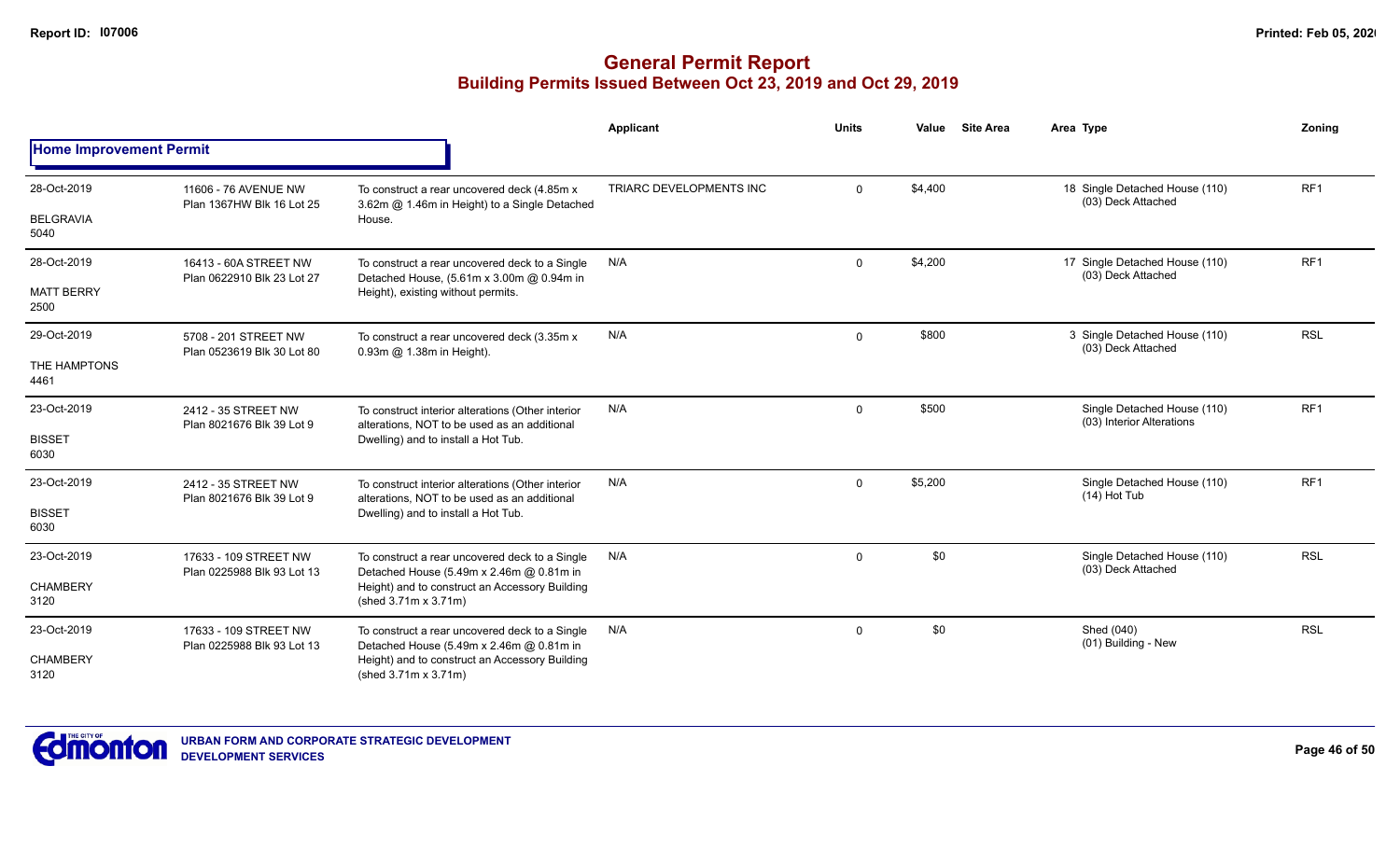|                                             |                                                       |                                                                                            | Applicant                               | <b>Units</b> | Value   | <b>Site Area</b> | Area Type                                            | Zoning      |
|---------------------------------------------|-------------------------------------------------------|--------------------------------------------------------------------------------------------|-----------------------------------------|--------------|---------|------------------|------------------------------------------------------|-------------|
| <b>Home Improvement Permit</b>              |                                                       |                                                                                            |                                         |              |         |                  |                                                      |             |
| 24-Oct-2019                                 | 2126 - PRICE LANDING SW<br>Plan 1720738 Blk 7 Lot 129 | To construct a rear uncovered deck (3.66m x<br>3.05m @ 1.05m in Height).                   | BROOKFIELD RESIDENTIAL PROPERTIE        | $\Omega$     | \$2,800 |                  | 11 Semi-Detached House (210)<br>(03) Deck Attached   | <b>HVLD</b> |
| <b>PAISLEY</b><br>5469                      |                                                       |                                                                                            |                                         |              |         |                  |                                                      |             |
| 25-Oct-2019                                 | 1377 - BRECKENRIDGE DRIVE<br><b>NW</b>                | To construct a rear uncovered deck to a Single<br>Detached House (4.28m x 3.00m @ 1.37m in | N/A                                     | $\mathbf 0$  | \$3,200 |                  | 13 Single Detached House (110)<br>(03) Deck Attached | <b>RSL</b>  |
| <b>BRECKENRIDGE GREENS</b><br>4700          | Plan 9925465 Blk 19 Lot 2                             | Height), existing without permits.                                                         |                                         |              |         |                  |                                                      |             |
| 28-Oct-2019                                 | 4226 - PROWSE WAY SW<br>Plan 1521148 Blk 6 Lot 27     | To construct a rear uncovered deck (3.66m x<br>3.05m @ 1.25m in Height).                   | <b>BROOKFIELD RESIDENTIAL PROPERTIE</b> | $\mathbf{0}$ | \$2,800 |                  | 11 Single Detached House (110)<br>(03) Deck Attached | <b>HVLD</b> |
| PAISLEY<br>5469                             |                                                       |                                                                                            |                                         |              |         |                  |                                                      |             |
| 28-Oct-2019                                 | 2799 - CHOKECHERRY PLACE<br>SW                        | To construct a rear uncovered deck (2.44m x                                                | BROOKFIELD RESIDENTIAL PROPERTIE        | $\Omega$     | \$2,200 |                  | 9 Semi-Detached House (210)<br>(03) Deck Attached    | RF4         |
| THE ORCHARDS AT<br><b>ELLERSLIE</b><br>6216 | Plan 1722144 Blk 14 Lot 99                            | 3.66m @ 0.78m in Height).                                                                  |                                         |              |         |                  |                                                      |             |
| 28-Oct-2019                                 | 2119 - PRICE LANDING SW<br>Plan 1720738 Blk 7 Lot 132 | To construct a rear uncovered deck (3.66m x<br>3.05m @ 1.65m in Height).                   | <b>BROOKFIELD RESIDENTIAL PROPERTIE</b> | $\Omega$     | \$2,800 |                  | 11 Semi-Detached House (210)<br>(03) Deck Attached   | <b>HVLD</b> |
| <b>PAISLEY</b><br>5469                      |                                                       |                                                                                            |                                         |              |         |                  |                                                      |             |
| 28-Oct-2019                                 | 3812 - CHRUSTAWKA PLACE<br>SW                         | To construct a rear uncovered deck (3.05m x                                                | <b>BROOKFIELD RESIDENTIAL PROPERTIE</b> | $\Omega$     | \$2,300 |                  | 9 Single Detached House (110)<br>(03) Deck Attached  | <b>RMD</b>  |
| <b>CHAPPELLE AREA</b><br>5462               | Plan 1723560 Blk 40 Lot 5                             | 3.05m @ 0.61m in Height).                                                                  |                                         |              |         |                  |                                                      |             |
| 24-Oct-2019                                 | 6304 - 169 AVENUE NW<br>Plan 1723195 Blk 8 Lot 51     | To construct a rear uncovered deck to a Single<br>Detached House (3.66m x 3.00m @ 0.8m in  | <b>BELVISTA HOMES LTD</b>               | $\Omega$     | \$2,800 |                  | 11 Single Detached House (110)<br>(03) Deck Attached | <b>RPL</b>  |
| <b>MCCONACHIE AREA</b><br>2521              |                                                       | Height).                                                                                   |                                         |              |         |                  |                                                      |             |

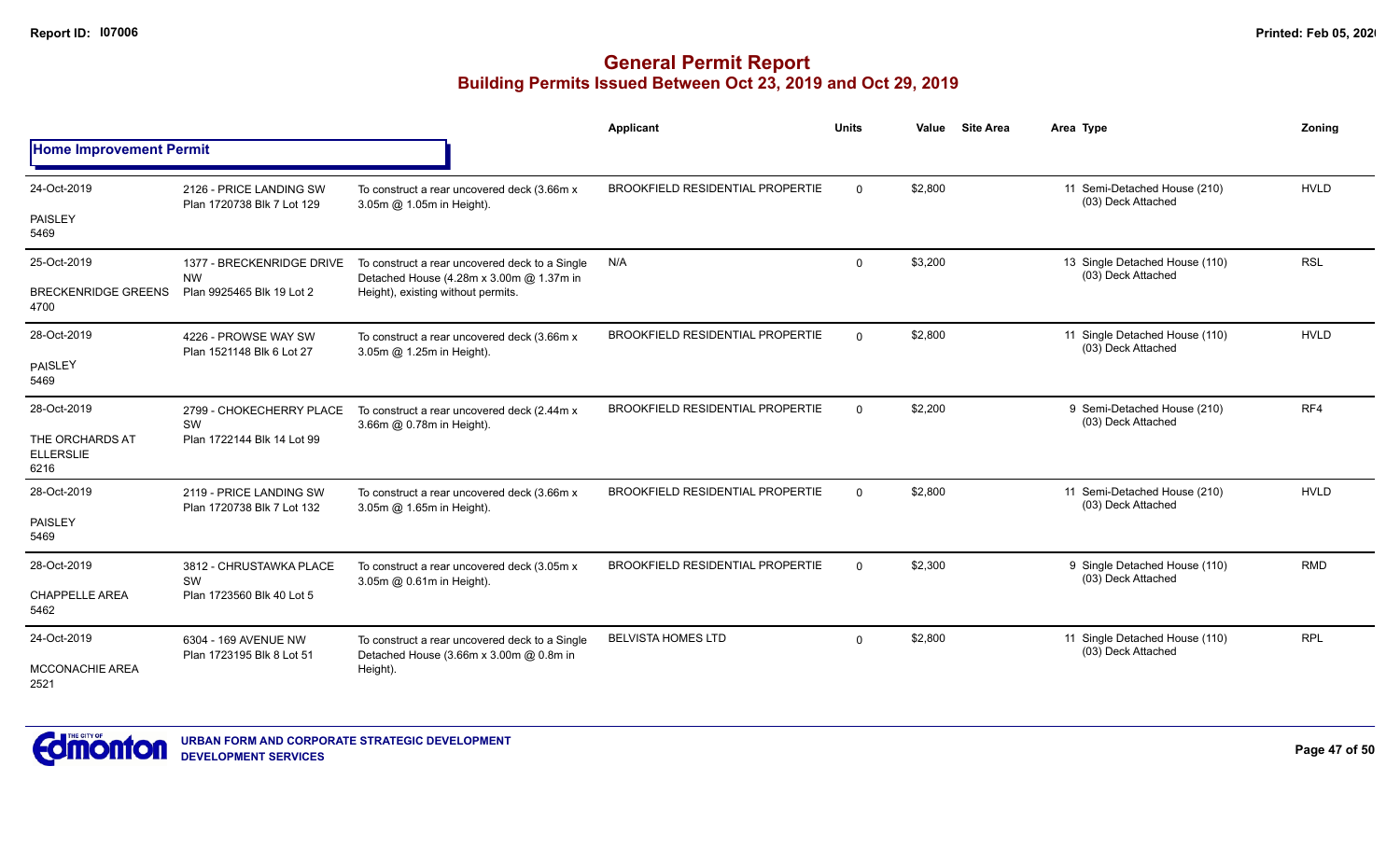|                                             |                                                      |                                                                                              | Applicant                               | <b>Units</b> | Value    | <b>Site Area</b> | Area Type                                                | Zonina          |
|---------------------------------------------|------------------------------------------------------|----------------------------------------------------------------------------------------------|-----------------------------------------|--------------|----------|------------------|----------------------------------------------------------|-----------------|
| <b>Home Improvement Permit</b>              |                                                      |                                                                                              |                                         |              |          |                  |                                                          |                 |
| 29-Oct-2019                                 | 1043 - PAISLEY DRIVE SW                              | To construct a rear uncovered deck (5.49m x                                                  | <b>BROOKFIELD RESIDENTIAL PROPERTIE</b> | $\Omega$     | \$4,200  |                  | 17 Semi-Detached House (210)<br>(03) Deck Attached       | <b>HVLD</b>     |
| <b>PAISLEY</b><br>5469                      | Plan 1820127 Blk 14 Lot 19                           | 3.05 @ 0.75m in Height).                                                                     |                                         |              |          |                  |                                                          |                 |
| 23-Oct-2019                                 | 7108 - 16 AVENUE SW<br>Plan 0624229 Blk 29 Lot 34A   | To construct an Accessory Building (detached<br>Garage (5.49m x 6.71m)).                     | N/A                                     | $\mathbf 0$  | \$5,900  |                  | 37 Detached Garage (010)<br>(01) Building - New          | RF4             |
| <b>SUMMERSIDE</b><br>6213                   |                                                      |                                                                                              |                                         |              |          |                  |                                                          |                 |
| 29-Oct-2019                                 | 595 - BYRNE CRESCENT SW<br>Plan 0023233 Blk 1 Lot 92 | To construct interior alterations to a Single<br>Detached House (Basement development, NOT   | N/A                                     | $\Omega$     | \$1,000  |                  | Single Detached House (110)<br>(03) Interior Alterations | RF1             |
| <b>BLACKMUD CREEK</b><br>5453               |                                                      | to be used as an additional Dwelling).                                                       |                                         |              |          |                  |                                                          |                 |
| 29-Oct-2019                                 | 5416 - CRABAPPLE LOOP SW                             | To construct an Accessory Building (rear<br>detached Garage, 6.71m x 6.71m).                 | N/A                                     | $\mathbf 0$  | \$7,300  |                  | 45 Detached Garage (010)<br>(01) Building - New          | <b>RPL</b>      |
| THE ORCHARDS AT<br><b>ELLERSLIE</b><br>6216 | Plan 1321202 Blk 2 Lot 53                            |                                                                                              |                                         |              |          |                  |                                                          |                 |
| 23-Oct-2019                                 | 13907 - 137 STREET NW<br>Plan 0422245 Blk 34 Lot 24  | To construct a rear uncovered deck to a<br>Semi-detached House (5.87m x 3.72m @ 1.10m        | <b>PERMIT MASTERS</b>                   | $\mathbf 0$  | \$5,500  |                  | 22 Semi-Detached House (210)<br>(03) Deck Attached       | RF4             |
| <b>HUDSON</b><br>3480                       |                                                      | in Height).                                                                                  |                                         |              |          |                  |                                                          |                 |
| 23-Oct-2019                                 | 3608 - 110 STREET NW                                 | To construct interior alterations to an existing<br>Single Detached House (alterations to an | N/A                                     | $\mathbf 0$  | \$0      |                  | Single Detached House (110)<br>(03) Interior Alterations | RF <sub>1</sub> |
| <b>DUGGAN</b><br>5160                       | Plan 4909NY Blk 3 Lot 45                             | existing Basement development, NOT to be<br>used as an additional Dwelling).                 |                                         |              |          |                  |                                                          |                 |
| 23-Oct-2019                                 | 16003 - 12 AVENUE SW<br>Plan 1323596 Blk 3 Lot 50    | To construct interior alterations to a Single<br>Detached House (Basement development, NOT   | N/A                                     | $\mathbf 0$  | \$23,000 |                  | Single Detached House (110)<br>(03) Interior Alterations | <b>RPL</b>      |
| <b>GLENRIDDING HEIGHTS</b><br>5578          |                                                      | to be used as an additional Dwelling) (1<br>bathroom, mechanical room).                      |                                         |              |          |                  |                                                          |                 |

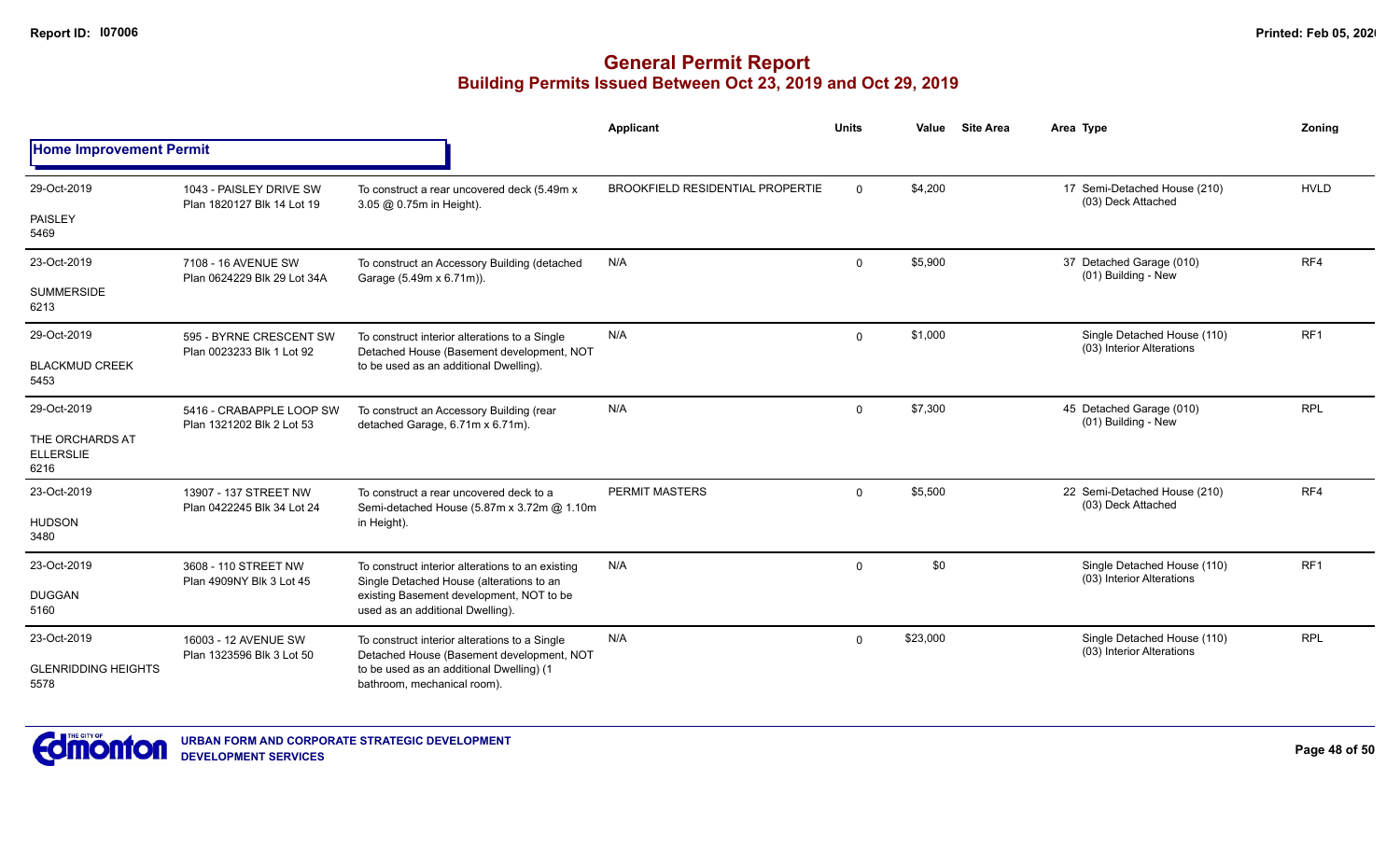|                                |                                                                              |                                                                                                                                                                                                         | <b>Applicant</b>                              | <b>Units</b> | Value    | <b>Site Area</b> | Area Type                                                | Zoning          |
|--------------------------------|------------------------------------------------------------------------------|---------------------------------------------------------------------------------------------------------------------------------------------------------------------------------------------------------|-----------------------------------------------|--------------|----------|------------------|----------------------------------------------------------|-----------------|
| <b>Home Improvement Permit</b> |                                                                              |                                                                                                                                                                                                         |                                               |              |          |                  |                                                          |                 |
| 24-Oct-2019                    | 22364 - 93 AVENUE NW<br>Plan 1920570 Blk 27 Lot 83                           | To construct interior alterations to a Single<br>Detached House (Basement development, NOT                                                                                                              | N/A                                           | $\Omega$     | \$25,000 |                  | Single Detached House (110)<br>(03) Interior Alterations | <b>RMD</b>      |
| SECORD<br>4487                 |                                                                              | to be used as an additional Dwelling). 1<br>BEDROOM, 1 BATHROOM                                                                                                                                         |                                               |              |          |                  |                                                          |                 |
| 25-Oct-2019                    | 5628 - 22A AVENUE SW<br>Plan 1525739 Blk 7 Lot 34                            | To construct interior alterations to a Single<br>Detached House (Basement development, NOT<br>to be used as an additional Dwelling) (1<br>bedroom, 1 bathroom, mechanical room).                        | <b>PERMIT MASTERS</b>                         | $\Omega$     | \$33,200 |                  | Single Detached House (110)<br>(03) Interior Alterations | <b>RSL</b>      |
| <b>WALKER</b><br>6662          |                                                                              |                                                                                                                                                                                                         |                                               |              |          |                  |                                                          |                 |
| 25-Oct-2019                    | 10637 - 81 STREET NW<br>Plan 6800AK Blk 39 Lots 8-9                          | To construct interior alterations to a Single<br>Detached House (Basement development w/<br>wetbar. NOT to be used as an additional<br>Dwelling).                                                       | N/A                                           | $\Omega$     | \$0      |                  | Single Detached House (110)<br>(03) Interior Alterations | RF <sub>3</sub> |
| <b>FOREST HEIGHTS</b><br>6230  |                                                                              |                                                                                                                                                                                                         |                                               |              |          |                  |                                                          |                 |
| 29-Oct-2019                    | 31, 6004 - ROSENTHAL WAY<br><b>NW</b><br>Condo Common Area (Plan<br>1821501) | To construct interior alterations to a Row House<br>(Basement development, NOT to be used as an<br>additional Dwelling).<br>(1 Storage, 1 Bedroom, 1 Washroom, 1 Living<br>room, and 1 Mechanical room) | DAYTONA COMMUNITIES (RENEW II) LP             | $\Omega$     | \$20,000 |                  | Row House (330)<br>(03) Interior Alterations             | RF <sub>5</sub> |
| <b>ROSENTHAL</b><br>4750       |                                                                              |                                                                                                                                                                                                         |                                               |              |          |                  |                                                          |                 |
| 29-Oct-2019                    | 11423 - 51 AVENUE NW<br>Plan 5397MC Blk 9 Lot 15                             | To construct an Accessory building (detached<br>Garage, 7.36m x 7.34m).                                                                                                                                 | STAR CONSTRUCTION & GARAGE DOOI<br><b>LTD</b> | $\Omega$     | \$8,700  |                  | 54 Detached Garage (010)<br>(01) Building - New          | RF <sub>1</sub> |
| <b>MALMO PLAINS</b><br>5280    |                                                                              |                                                                                                                                                                                                         |                                               |              |          |                  |                                                          |                 |
| 29-Oct-2019                    | 2386 - SPARROW CRESCENT<br><b>NW</b><br>Plan 1221067 Blk 2 Lot 6             | To construct interior alterations to a<br>Semi-detached House (Basement development,<br>NOT to be used as an additional Dwelling).<br>(1 Bedroom, 1 Living room, 1 Bathroom, and 1<br>Mechanical room)  | N/A                                           | $\Omega$     | \$16,500 |                  | Semi-Detached House (210)<br>(03) Interior Alterations   | RF4             |
| <b>STARLING</b><br>4474        |                                                                              |                                                                                                                                                                                                         |                                               |              |          |                  |                                                          |                 |